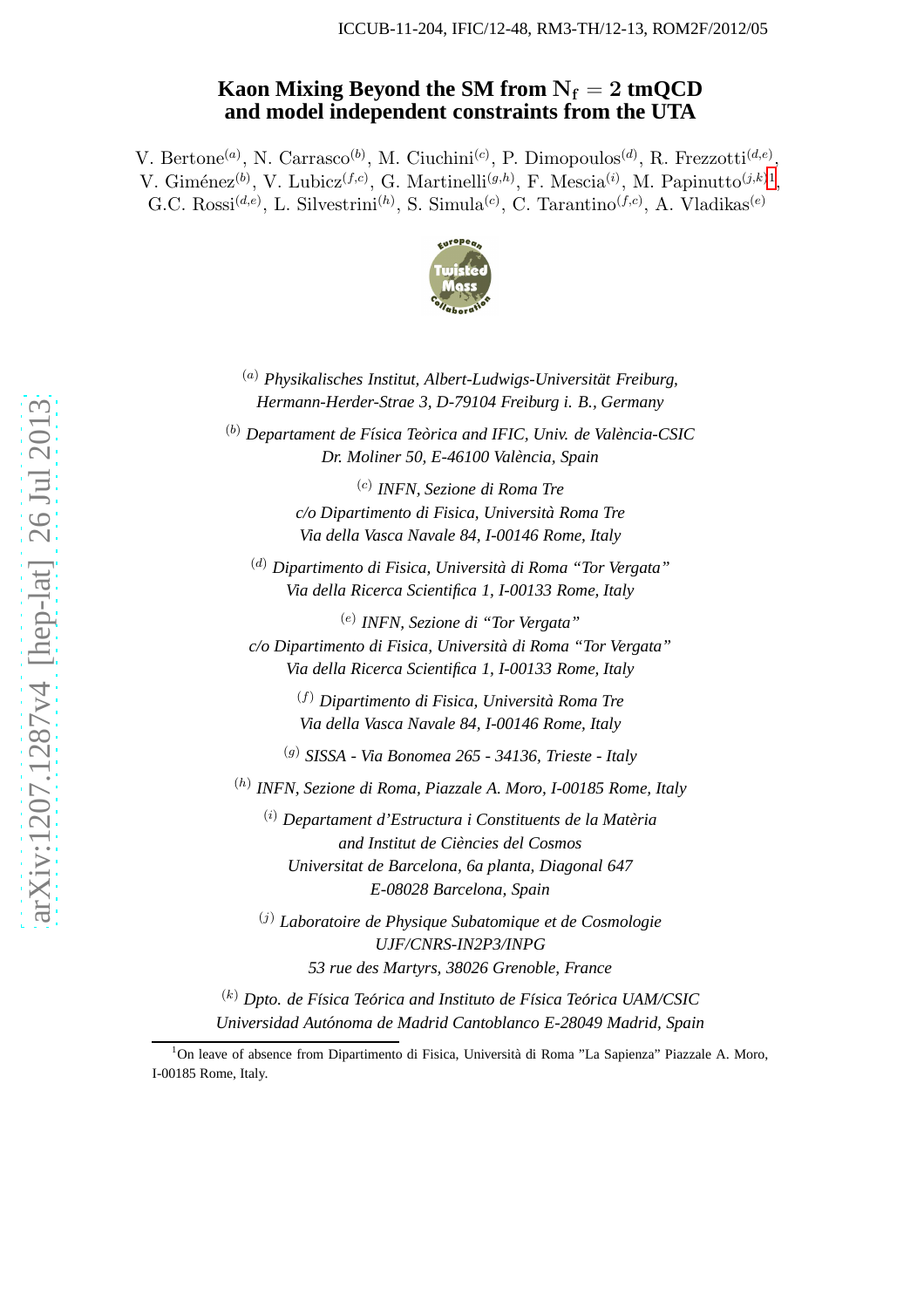#### Abstract

We present the first unquenched, continuum limit, lattice QCD results for the matrix elements of the operators describing neutral kaon oscillations in extensions of the Standard Model. Owing to the accuracy of our calculation on  $\Delta S = 2$  weak Hamiltonian matrix elements, we are able to provide a refined Unitarity Triangle analysis improving the bounds coming from model independent constraints on New Physics. In our non-perturbative computation we use a combination of  $N_f = 2$  maximally twisted sea quarks and Osterwalder-Seiler valence quarks in order to achieve both  $O(a)$ -improvement and continuum-like renormalization properties for the relevant four-fermion operators. The calculation of the renormalization constants has been performed non-perturbatively in the RI-MOM scheme. Based on simulations at four values of the lattice spacing and a number of quark masses we have extrapolated/interpolated our results to the continuum limit and physical light/strange quark masses.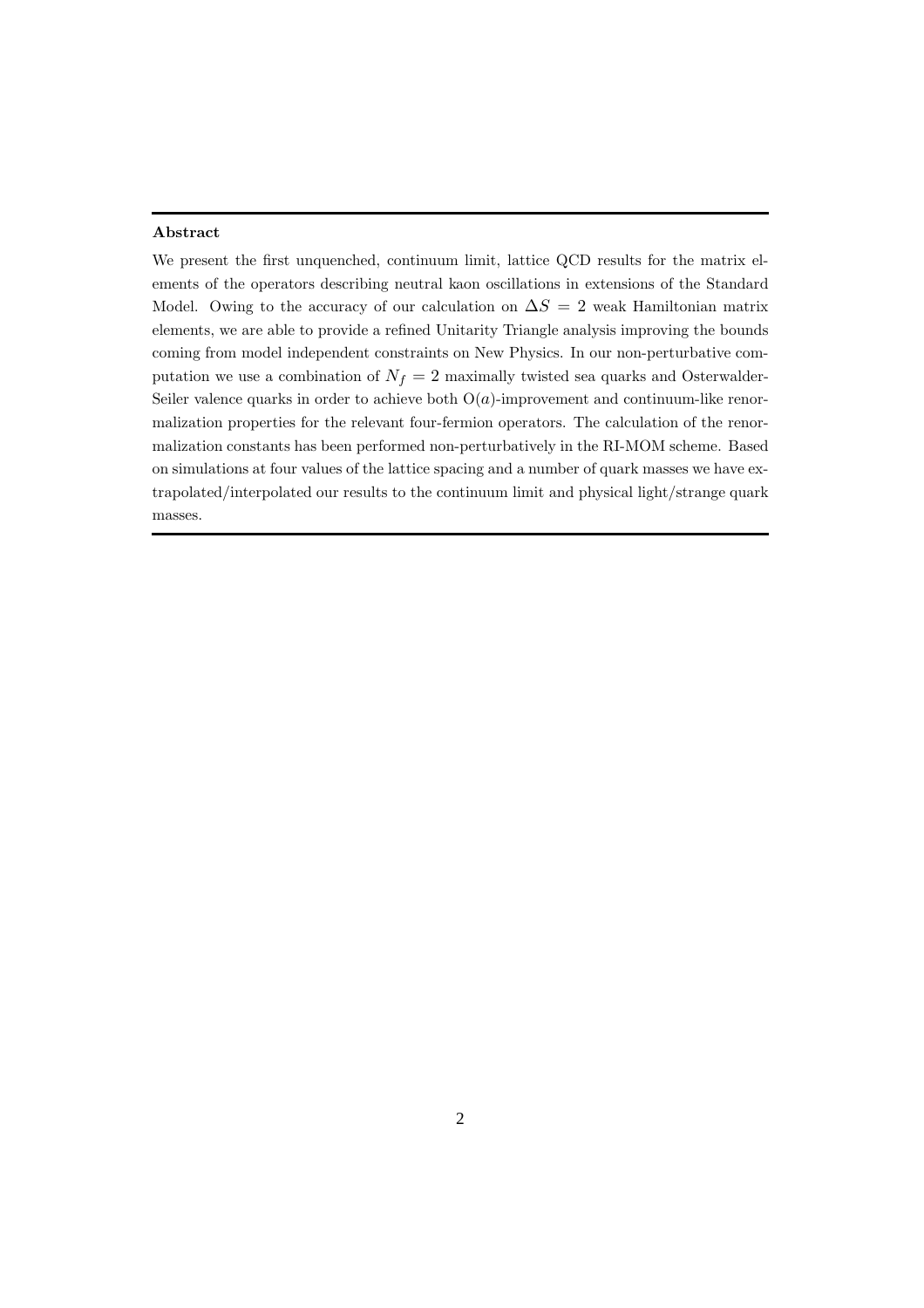#### **1 Introduction**

The fundamental target of present-day research activity in Particle Physics is the search for New Physics (NP) effects beyond the Standard Model (SM) predictions. Two main routes are followed, one based on the study of processes in which the direct production of NP particles at high energy colliders like the LHC takes place, and a second one based on the indirect investigation of NP effects coming from the exchange of virtual NP particles.

In the so-called indirect approach a crucial role is played by Flavor Physics processes that are sensitive to NP through loop effects. These processes vanish at tree level in the SM, and some of them are theoretically very clean, despite the fact that they are loop mediated, and in some cases also CKM or helicity suppressed. Among them,  $\Delta F = 2$  transitions have always provided some of the most stringent constraints on NP. For instance, the constraints from  $K^0 - \bar{K}^0$  oscillations are particularly stringent for NP models that generate transitions between quarks of different chiralities [\[1\]](#page-61-0)-[\[4\]](#page-61-1). Therefore, an accurate determination of the  $\Delta S = 2$  bag parameters (B-parameters) is crucial to the improvement of NP constraints.

In the present work, we provide the first accurate lattice determination of the  $\Delta S = 2$ B-parameters relevant for physics beyond the SM, calculated in the continuum limit and using data from unquenched,  $N_f = 2$  $N_f = 2$ , dynamical quark simulations<sup>2</sup>. Our results represent a significant improvement with respect to the (quenched) input values of Refs. [\[6\]](#page-61-2) and [\[7\]](#page-61-3) used so far in phenomenological analyses. The calculation of the  $B_K$  parameter that is relevant for the  $K^0 - \bar{K}^0$  mixing in the SM has been presented in [[8](#page-61-4)] using three values of the lattice spacing. In the present work we update that value by adding a fourth (finer) lattice spacing. We note that the difference between the two results is about half standard deviation.

The outline of the paper is as follows. Section [2](#page-3-0) contains a brief description of the  $\Delta S = 2$  matrix elements of the effective weak Hamiltonian describing the most general pattern of  $K^0 - \bar{K}^0$  oscillations. In Section [3,](#page-5-0) based on the results of this work for the  $\Delta S = 2 B$ -parameters, we discuss the implications for NP of our updated Unitarity Triangle (UT) analysis [\[9\]](#page-61-5). In Section [4](#page-8-0) we illustrate the main theoretical features of the lattice setup employed in our simulations (twisted mass lattice QCD [\[10\]](#page-61-6), [\[11\]](#page-61-7)) and we describe the strategy for obtaining accurate numerical estimates of the B-parameters as well as ratios of kaon four-fermion matrix elements. In Section [5](#page-15-0) we collect our numerical results. In Section [6](#page-23-0) we give our estimates of the various B-parameters and matrix elements ratios and compare the present results with the previous determinations existing in the literature. In five Appendices we discuss a number of technicalities: i) the renormalization properties of the four-fermion operators in our "mixed action" setup [\[12\]](#page-61-8); ii-iii) the RI-MOM computa-

<span id="page-2-0"></span><sup>&</sup>lt;sup>2</sup>While finalizing our paper we became aware of the work of Ref. [\[5\]](#page-61-9) where  $B$ -parameters and ratios of four-fermion matrix elements have been computed at one lattice spacing with  $N_f = 2 + 1$  dynamical quarks.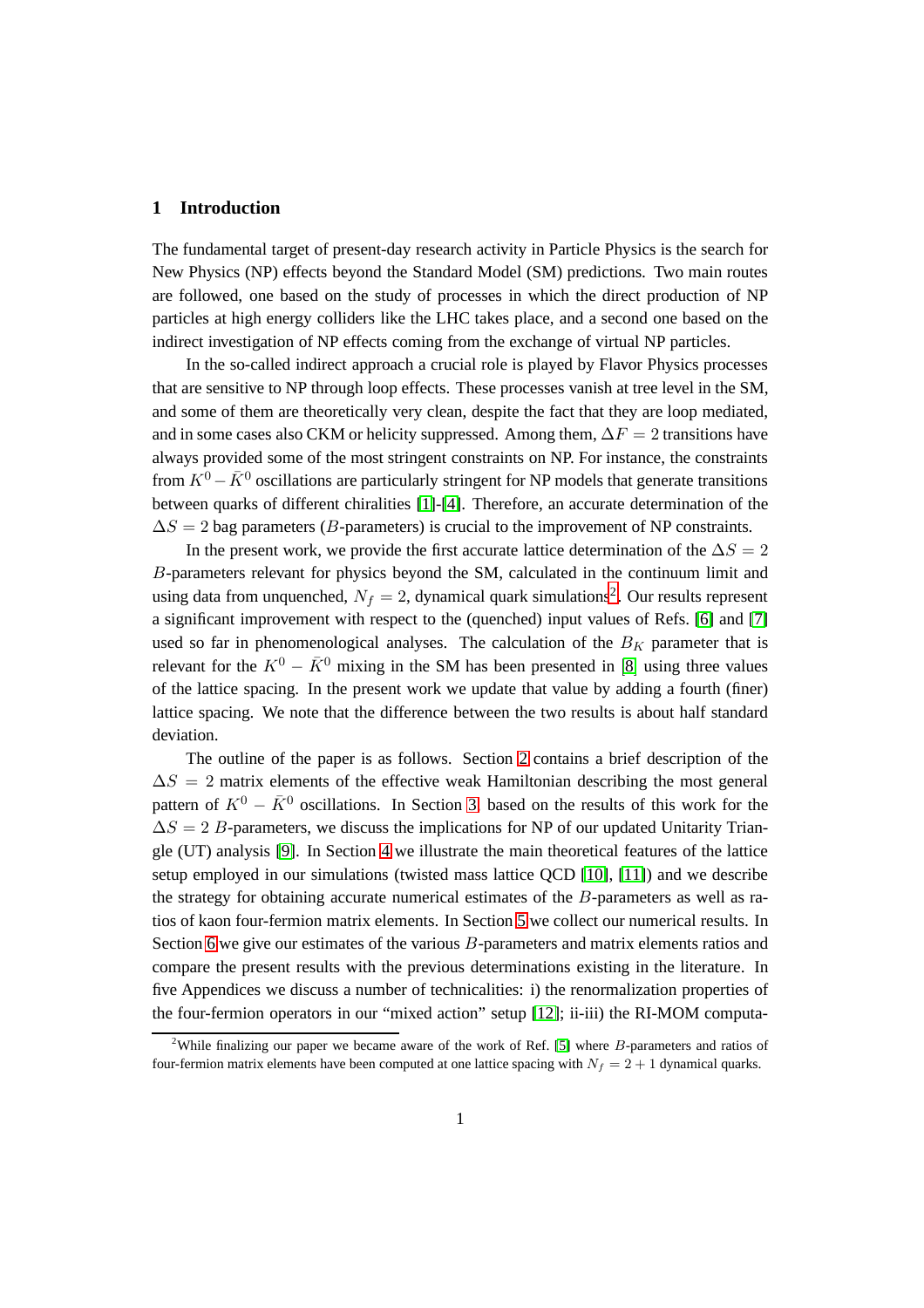tion of renormalization constants (RCs) and corresponding results respectively; iv) tables of lattice data on pseudoscalar meson masses, decay constants and bare four-fermion matrix elements; v) complete results on renormalized four-fermion matrix elements obtained by using various formulae for the chiral extrapolation and two alternative procedures for the RI-MOM determination of RCs.

## <span id="page-3-0"></span>**2** ∆S = 2 **effective weak Hamiltonian**

The general form of the  $\Delta S = 2$  effective weak Hamiltonian is

<span id="page-3-3"></span>
$$
\mathcal{H}_{\text{eff}}^{\Delta S=2} = \frac{1}{4} \sum_{i=1}^{5} C_i \mathcal{O}_i + \frac{1}{4} \sum_{i=1}^{3} \tilde{C}_i \tilde{\mathcal{O}}_i , \qquad (2.1)
$$

where in the so-called SUSY basis ([\[1\]](#page-61-0), [\[13\]](#page-62-0)) the four-fermion operators  $\mathcal{O}_i$  and  $\tilde{\mathcal{O}}_i$  have the form

<span id="page-3-2"></span>
$$
\begin{array}{rcl}\n\mathcal{O}_{1} & = & [\bar{s}^{\alpha} \gamma_{\mu} (1 - \gamma_{5}) d^{\alpha}] [\bar{s}^{\beta} \gamma_{\mu} (1 - \gamma_{5}) d^{\beta}] \\
\mathcal{O}_{2} & = & [\bar{s}^{\alpha} (1 - \gamma_{5}) d^{\alpha}] [\bar{s}^{\beta} (1 - \gamma_{5}) d^{\beta}] \\
\mathcal{O}_{3} & = & [\bar{s}^{\alpha} (1 - \gamma_{5}) d^{\beta}] [\bar{s}^{\beta} (1 - \gamma_{5}) d^{\alpha}] \\
\mathcal{O}_{4} & = & [\bar{s}^{\alpha} (1 - \gamma_{5}) d^{\alpha}] [\bar{s}^{\beta} (1 + \gamma_{5}) d^{\beta}] \\
\mathcal{O}_{5} & = & [\bar{s}^{\alpha} (1 - \gamma_{5}) d^{\beta}] [\bar{s}^{\beta} (1 + \gamma_{5}) d^{\alpha}] \\
\end{array} \tag{2.2}
$$

$$
\tilde{\mathcal{O}}_1 = [\bar{s}^{\alpha} \gamma_{\mu} (1 + \gamma_5) d^{\alpha}] [\bar{s}^{\beta} \gamma_{\mu} (1 + \gamma_5) d^{\beta}] \n\tilde{\mathcal{O}}_2 = [\bar{s}^{\alpha} (1 + \gamma_5) d^{\alpha}] [\bar{s}^{\beta} (1 + \gamma_5) d^{\beta}] \n\tilde{\mathcal{O}}_3 = [\bar{s}^{\alpha} (1 + \gamma_5) d^{\beta}] [\bar{s}^{\beta} (1 + \gamma_5) d^{\alpha}]
$$
\n(2.3)

with  $\alpha$  and  $\beta$  denoting color indices. Spin indices are implicitly contracted within square brackets. The Wilson coefficients  $C_i$  and  $\tilde{C}_i$  have an implicit renormalization scale dependence which is compensated by the scale dependence of the renormalization constants of the corresponding operators<sup>[3](#page-3-1)</sup>.

Notice that the parity-even parts of the operators  $\mathcal{O}_i$  and  $\tilde{\mathcal{O}}_i$  are equal. From now on and for notational simplicity we will denote by  $O_i$  ( $i = 1, \ldots, 5$ ) the parity-even components of the operators [\(2.2\)](#page-3-2). Due to parity conservation in strong interactions, in the study of  $\bar{K}^0 - K^0$  oscillations it is then sufficient to consider only the matrix elements  $\langle \bar{K}^0 | O_i | K^0 \rangle$ . We recall that in the SM only the kaon matrix element of the operator  $\mathcal{O}_1$  comes into play.

<span id="page-3-1"></span><sup>&</sup>lt;sup>3</sup>We thank Robert Ziegler for pointing out the numerical factors of  $1/4$  in Eq. [\(2.1\)](#page-3-3), which were missing in the previous version of the paper.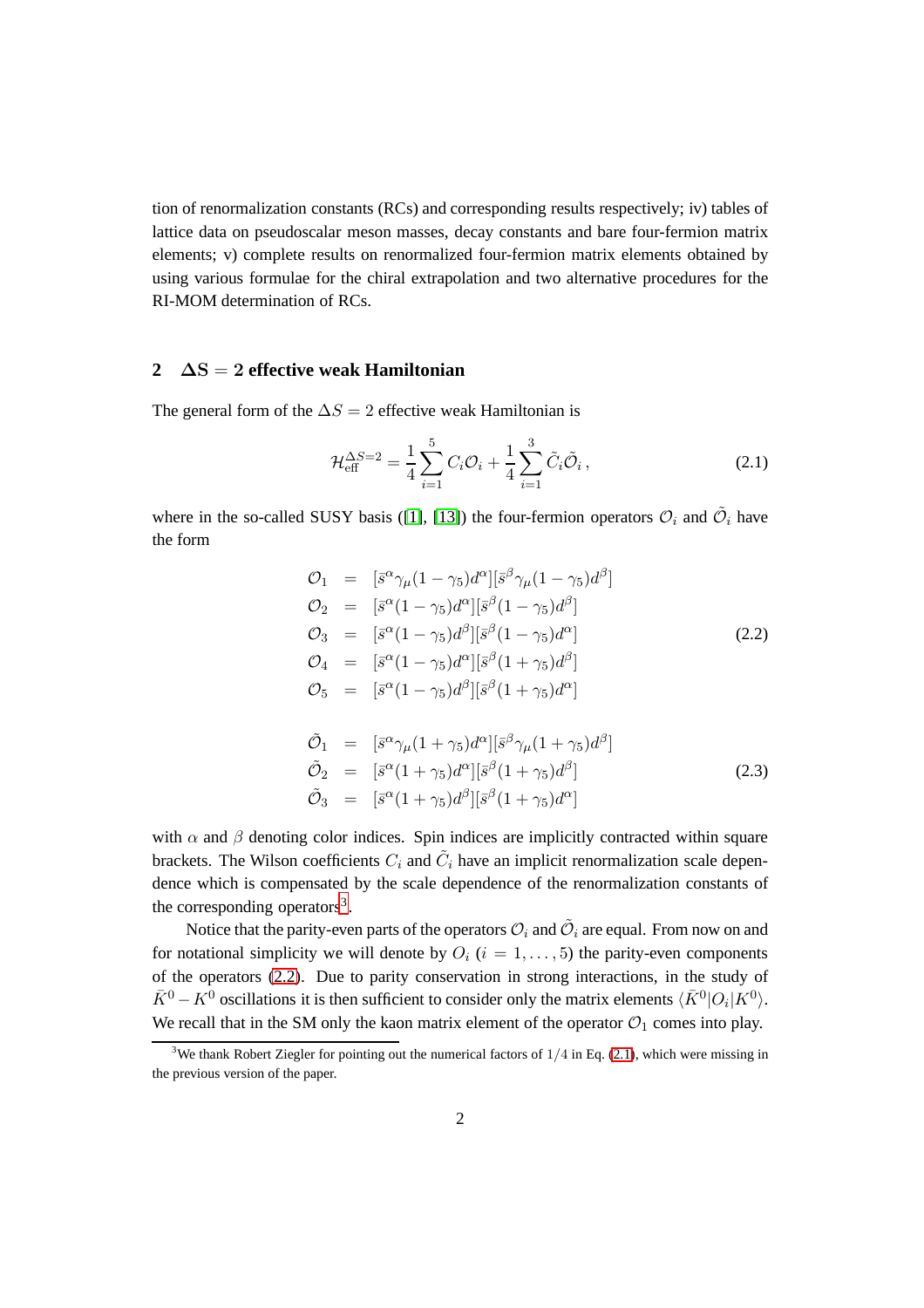The bag parameters,  $B_i$  ( $i = 1, \ldots, 5$ ), provide the value of four-fermion matrix elements in units of the magnitude of their vacuum saturation approximation. More explicitly they are defined by the equations [\[14\]](#page-62-1)

<span id="page-4-0"></span>
$$
\langle \bar{K}^0 | O_1(\mu) | K^0 \rangle = \xi_1 B_1(\mu) m_K^2 f_K^2
$$
 (2.4)

$$
\langle \bar{K}^0 | O_i(\mu) | K^0 \rangle = \xi_i B_i(\mu) \left[ \frac{m_K^2 f_K}{m_s(\mu) + m_d(\mu)} \right]^2 \text{ for } i = 2, ..., 5, \quad (2.5)
$$

with  $\xi_i = (8/3, -5/3, 1/3, 2, 2/3)$ . In the above relations one recognizes  $B_1$  as the familiar  $B_K$ . We recall that, as suggested by the parametrization adopted in the r.h.s. of Eqs. [\(2.4\)](#page-4-0) and [\(2.5\)](#page-4-0), the  $\langle \bar{K}^0|O_1(\mu)|K^0\rangle$  matrix element is expected to vanish in the chiral limit unlike the other four ones.

An alternative way which has the merit of allowing a more accurate evaluation of matrix elements, is to consider the matrix elements ratios  $R_i = \langle \bar{K}^0|O_i|K^0\rangle/\langle \bar{K}^0|O_1|K^0\rangle$ ,  $i = 2, \ldots, 5$ , as first proposed in Ref. [\[6\]](#page-61-2). For details on our lattice implementation see Section [4](#page-8-0) and in particular Eq. [\(4.19\)](#page-14-0).

For the reader's convenience we here anticipate our final continuum results for  $B_i$  and  $R_i$  in the  $\overline{\text{MS}}$  scheme of Buras *et al.*, defined in Ref. [\[15\]](#page-62-2), and the RI-MOM scheme <sup>[4](#page-4-1)</sup> at 2 GeV, see Tables [1](#page-4-2) and [2](#page-5-1) respectively. Details on the calculation and uncertainty estimates are given in Section [5.](#page-15-0) In Appendix [E](#page-55-0) we also give the final continuum results for  $B_i$  and  $R_i$  in the MS and the RI-MOM scheme at 3 GeV.

| MS(2 GeV) |                     |         |         |                       |  |
|-----------|---------------------|---------|---------|-----------------------|--|
|           | Вэ<br>Βз<br>$B_{5}$ |         |         |                       |  |
| 0.53(2)   | 0.52(2)             | 0.89(5) | 0.78(3) | $\mid 0.57(4)\rangle$ |  |

| エレフ | Γv         | nз     |         | Γι5    |
|-----|------------|--------|---------|--------|
|     | $-14.0(5)$ | 4.8(3) | 24.2(8) | 5.9(4) |

<span id="page-4-2"></span>Table 1: Continuum limit results for  $B_i$  and  $R_i$ , renormalized in the  $\overline{\text{MS}}$  scheme of Ref. [\[15\]](#page-62-2) at 2 GeV.

<span id="page-4-1"></span><sup>4</sup>Actually, instead of the standard version of the RI-MOM scheme defined in [\[16\]](#page-62-3) we employ the RI'-MOM scheme [\[17\]](#page-62-4). The prime on RI is to remind about the specific definition we adopted for the quark field RC,  $Z_q = \Sigma_1$ , where  $\Sigma_1$  is the quark propagator form factor defined in Eq. (3.5) of Ref. [\[18\]](#page-62-5).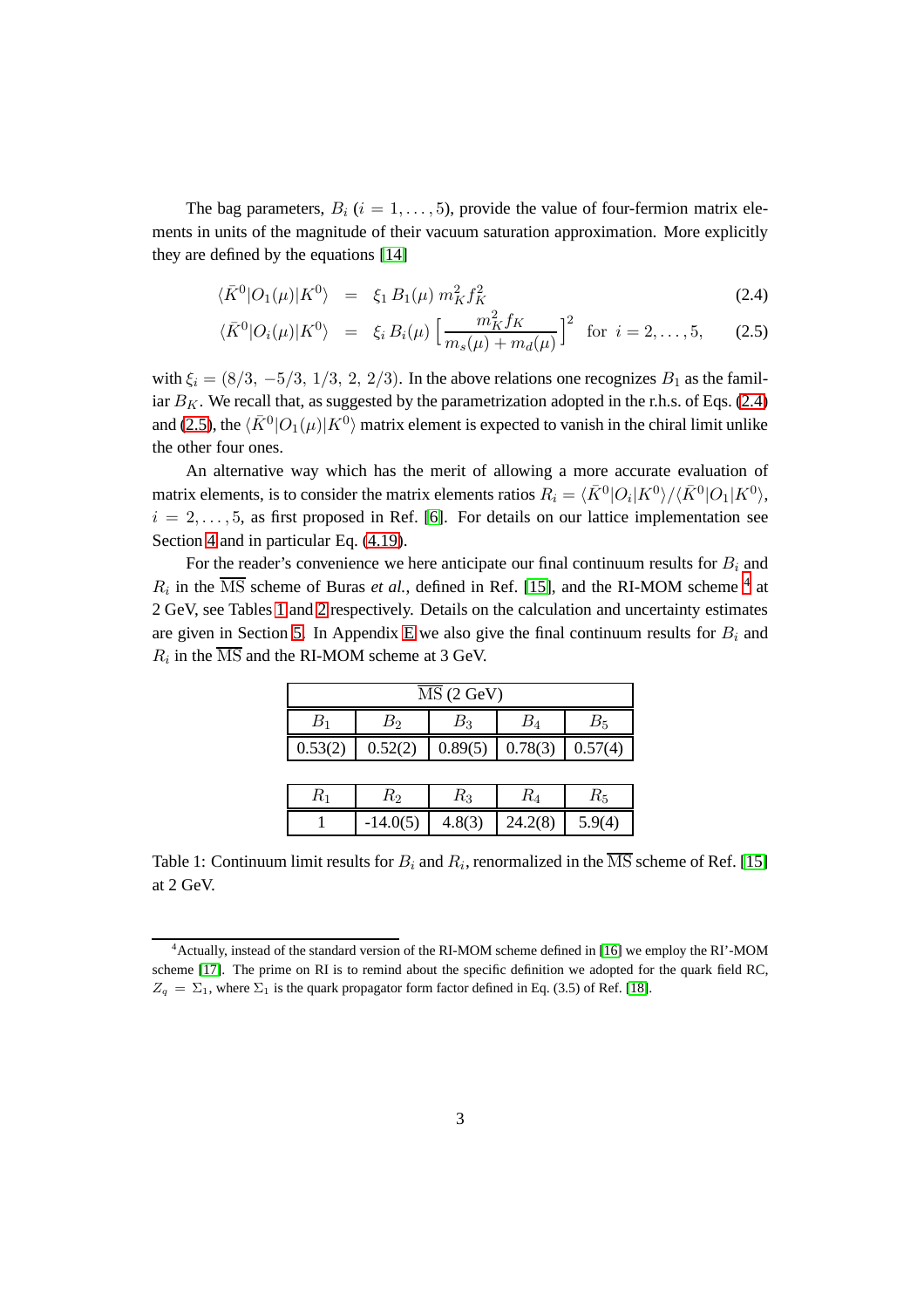| RI-MOM (2 GeV)                           |                                          |         |         |        |  |  |  |
|------------------------------------------|------------------------------------------|---------|---------|--------|--|--|--|
| $B_1$                                    | $B_{4}$<br>$B_{5}$<br>$B_{2}$<br>$B_{3}$ |         |         |        |  |  |  |
| 0.52(2)                                  | 0.70(2)                                  | 1.00(4) | 0.69(5) |        |  |  |  |
|                                          |                                          |         |         |        |  |  |  |
| $R_{\rm 2}$<br>$R_3$<br>$R_{4}$<br>$R_1$ |                                          |         |         | $R_5$  |  |  |  |
|                                          | $-12.9(4)$                               | 4.5(2)  | 21.2(7) | 4.7(3) |  |  |  |

<span id="page-5-1"></span>Table 2: Continuum limit results for  $B_i$  and  $R_i$ , renormalized in the RI-MOM scheme at 2 GeV.

# <span id="page-5-0"></span>**3 Model-independent constraints on** ∆S = 2 **operators and New Physics scale from the Unitarity Triangle analysis**

 $\Delta F = 2$  processes provide some of the most stringent constraints on NP generalizations of the SM. Several phenomenological analyses of  $\Delta F = 2$  processes have been performed in the last years, both for specific NP models and in model-independent frameworks. A generalization of the UT analysis, which allows for NP effects by including the most significant flavour constraints on NP available at the time was performed in Ref. [\[9\]](#page-61-5). The result was a simultaneous determination of the CKM parameters and the size of NP contributions to  $\Delta F = 2$  processes in the neutral kaon and  $B_{d,s}$  meson sectors.

The NP generalization of the UT analysis consists in including in the theoretical parametrization of the various observables the matrix elements of operators which, though absent in the SM, may appear in some of its extensions. The analysis shows that the constraints coming from  $K^0 - \bar{K}^0$  matrix elements are the most stringent ones, in particular for models that generate transitions between quarks of different chiralities (see Refs. [\[1\]](#page-61-0) - [\[4\]](#page-61-1)). Thus an accurate determination of the  $\Delta S = 2$  B-parameters is crucial to the improvement of the NP constraints.

The results for the  $\Delta S = 2$  B-parameters obtained in the present work come from unquenched  $N_f = 2$  lattice QCD data carefully extrapolated to the continuum limit. They hence represent a significant progress with respect to the input values used in the UT analysis performed in Ref. [\[9\]](#page-61-5), where quenched lattice numbers (without a systematic continuum limit extrapolation analysis) computed more than five years ago in Refs. [\[6\]](#page-61-2) and [\[7\]](#page-61-3) were employed. For this reason, we present here an update of the analysis of Ref. [\[9\]](#page-61-5) based on our new values of the  $\Delta S = 2$  B-parameters. The new ingredients entering the analysis are collected in Tables [1](#page-4-2) and [2.](#page-5-1) For all the other input data we use the numbers quoted in Ref. [\[19\]](#page-62-6) in the Summer 2012 analysis.

In the present NP-oriented analysis, the relations among experimental observables and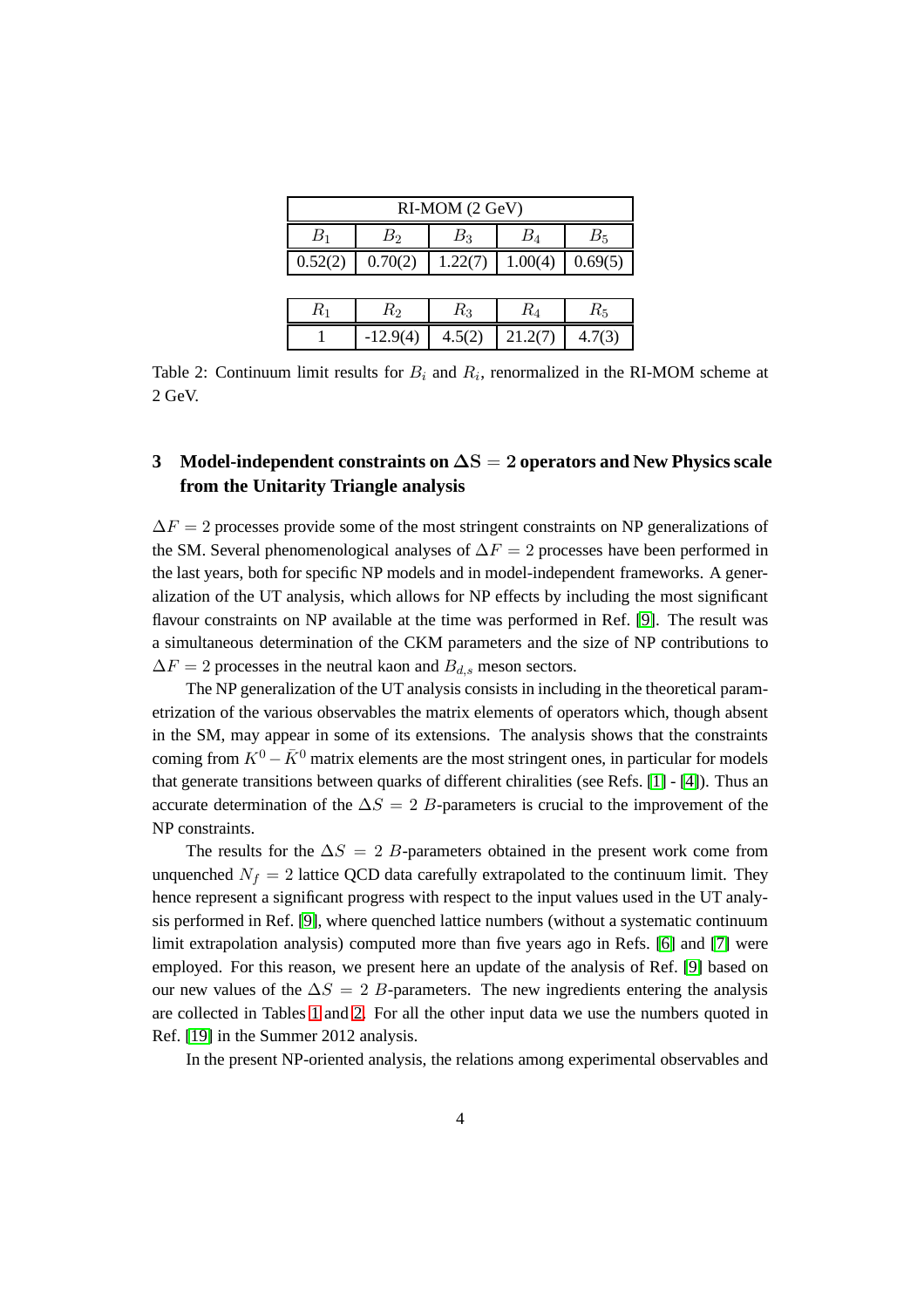the CKM matrix elements are extended by taking into consideration the most general form of the  $\Delta S = 2$  effective weak Hamilonian (see Eq. [\(2.1\)](#page-3-3)). The effective weak Hamilonian is parameterized by Wilson coefficients of the form

$$
C_i(\Lambda) = \frac{F_i L_i}{\Lambda^2}, \qquad i = 2, \dots, 5,
$$
\n(3.1)

where  $F_i$  is the (generally complex) relevant NP flavor coupling,  $L_i$  is a (loop) factor which depends on the interactions that generate  $C_i(\Lambda)$ , and  $\Lambda$  is the scale of NP, i.e. the typical mass of new particles mediating  $\Delta S = 2$  transitions. For a generic strongly interacting theory with an unconstrained flavor structure, one expects  $F_i \sim L_i \sim 1$ , so that the phenomenologically allowed range for each of the Wilson coefficients can be immediately translated into a lower bound on  $\Lambda$ . Specific assumptions on the flavor structure of NP correspond to special choices of the  $F_i$  functions. For example Minimal Flavor Violation (MFV) models [\[20\]](#page-62-7)-[\[25\]](#page-63-0) correspond to  $F_1 = F_{SM}$  and  $F_{i \neq 1} = 0$ .

Following Ref. [\[9\]](#page-61-5), in deriving the lower bounds on the NP scale Λ, we assume  $L<sub>i</sub> = 1$ , that corresponds to strongly-interacting and/or tree-level coupled NP. Two other interesting possibilities are given by loop-mediated NP contributions proportional to either  $\alpha_s^2$  or  $\alpha_W^2$ . The first case corresponds for example to gluino exchange in the minimal supersymmetric SM. The second case applies to all models with SM-like loop-mediated weak interactions. To obtain the lower bound on  $\Lambda$  entailed by loop-mediated contributions, one simply has to multiply the bounds we quote in the following by  $\alpha_s(\Lambda) \sim 0.1$  or  $\alpha_W \sim 0.03$ .

In agreement with Ref. [\[9\]](#page-61-5), we find that in the  $K^0$  sector, due to the non-vanishing chiral limit (chiral enhancement) of their matrix elements, all bounds coming from the contributions of non-standard operators (i.e. from the operators  $O_i$  with  $i \neq 1$ ) are more than one order of magnitude stronger than the bound from the SM  $O_1$  operator.

The results for the upper bounds on the  $\text{Im } C_i^K$  coefficients and the corresponding lower bounds on the NP scale  $\Lambda$  are collected in Table [3](#page-7-0) where they are compared to the previous results of Ref. [\[9\]](#page-61-5). The superscript  $K$  is to recall that we are reporting the bounds coming from the kaon sector we are here analyzing. Although several input parameters have been updated with respect to Ref. [\[9\]](#page-61-5) (see Ref. [\[19\]](#page-62-6)), the more stringent constraints on the Wilson coefficients of the non-standard operators and, consequently, on the NP scale, mainly come from the improved accuracy achieved in the values of the  $\Delta S = 2$ B-parameters obtained in the present work. This can be realized by comparing the small improvement of the bound coming from  $\text{Im } C_1^K$ , obtained using a value of the  $B_1$ -parameter very close to the one taken in Ref. [\[9\]](#page-61-5), with those coming from the other coefficients using the new B-parameters. We observe that the analysis is performed (as in [\[9\]](#page-61-5)) by switching on one coefficient at the time in each sector, thus excluding the possibility of having accidental cancellations among the contributions of different operators. Therefore, the reader should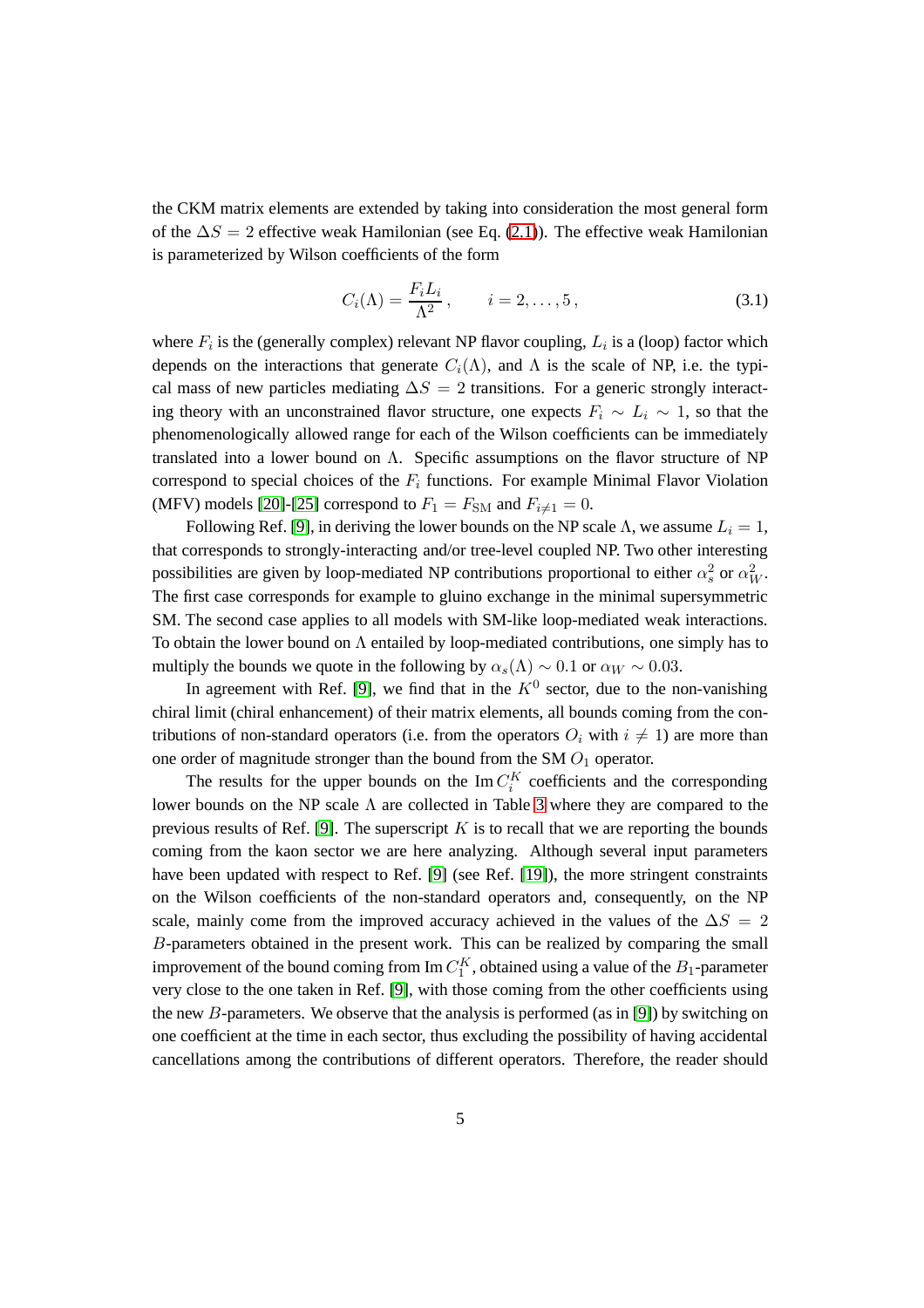|                          | 95\% allowed range           | Lower limit on $\Lambda$ |
|--------------------------|------------------------------|--------------------------|
|                          | $(GeV^{-2})$                 | (TeV)                    |
| Im $C_1^K$               | $[-2.1, 3.4] \cdot 10^{-15}$ | $1.7 \cdot 10^{4}$       |
| Im $C_2^K$               | $[-2.1, 1.4] \cdot 10^{-17}$ | $22 \cdot 10^4$          |
| Im $C_3^K$               | $[-5.1, 7.8] \cdot 10^{-17}$ | $11 \cdot 10^{4}$        |
| Im $C_4^K$               | $[-3.0, 4.7] \cdot 10^{-18}$ | $46 \cdot 10^{4}$        |
| Im $C_5^K$               | $[-0.9, 1.4] \cdot 10^{-17}$ | $27 \cdot 10^4$          |
| Im $C_1^K$               | $[-4.4, 2.8] \cdot 10^{-15}$ | $1.5 \cdot 10^{4}$       |
| Im $C_2^K$               | $[-5.1, 9.3] \cdot 10^{-17}$ | $10 \cdot 10^{4}$        |
| Im $C_3^K$               | $[-3.1, 1.7] \cdot 10^{-16}$ | $5.7\cdot10^4$           |
| $\operatorname{Im}C_4^K$ | $[-1.8, 0.9] \cdot 10^{-17}$ | $24 \cdot 10^{4}$        |
| Im $C_5^K$               | $[-5.2, 2.8] \cdot 10^{-17}$ | $14 \cdot 10^{4}$        |

<span id="page-7-0"></span>Table 3: 95% probability range for the  $\text{Im } C_K^i$  coefficients and the corresponding lower bounds on the NP scale,  $\Lambda$ , for a generic strongly interacting NP with generic flavor structure  $(L_i = F_i = 1)$ . In the lower panel the results of [\[9\]](#page-61-5) are displayed for comparison.

keep in mind that the bounds may be weakened if, instead, some accidental cancellation occurs.

In Fig. [1](#page-8-1) we show the comparison between the lower bounds on the NP scale obtained for the case of a generic strongly interacting NP with generic flavor structure by the constraints on the Im  $C_i^K$  coefficients coming from the present generalized UT analysis, and the previous results of Ref. [\[9\]](#page-61-5).

As a specific example of NP models we consider the warped five-dimensional extensions of the SM discussed in Ref. [\[26\]](#page-63-1), where the origin of hierarchies in quark masses and mixings is explained via the localization properties of quark wave functions in the fifth dimension. In particular, in the Randall-Sundrum (RS) scenario one has

$$
L_4 = (g_s^*)^2, \quad F_4 = \frac{2m_d m_s}{Y_*^2 v^2}, \quad \Lambda = M_G, \tag{3.2}
$$

where  $M_G$  and  $g_s^* \sim 6$  are the mass and coupling of Kaluza-Klein excitations of the gluon,  $Y_* \sim 3$  is the five-dimensional Yukawa coupling (whose flavour structure is assumed to be anarchic),  $m_d \sim 3$  MeV and  $m_s \sim 50$  MeV are MS quark masses at the high scale and  $v = 246$  GeV is the Higgs vev. Running from a reference scale of 5 TeV, we obtain at 95% probability Im  $C_4^K \in [-4.7, 10.6] \cdot 10^{-18}$ , from which we get

$$
M_G > 43 \,\text{TeV}.\tag{3.3}
$$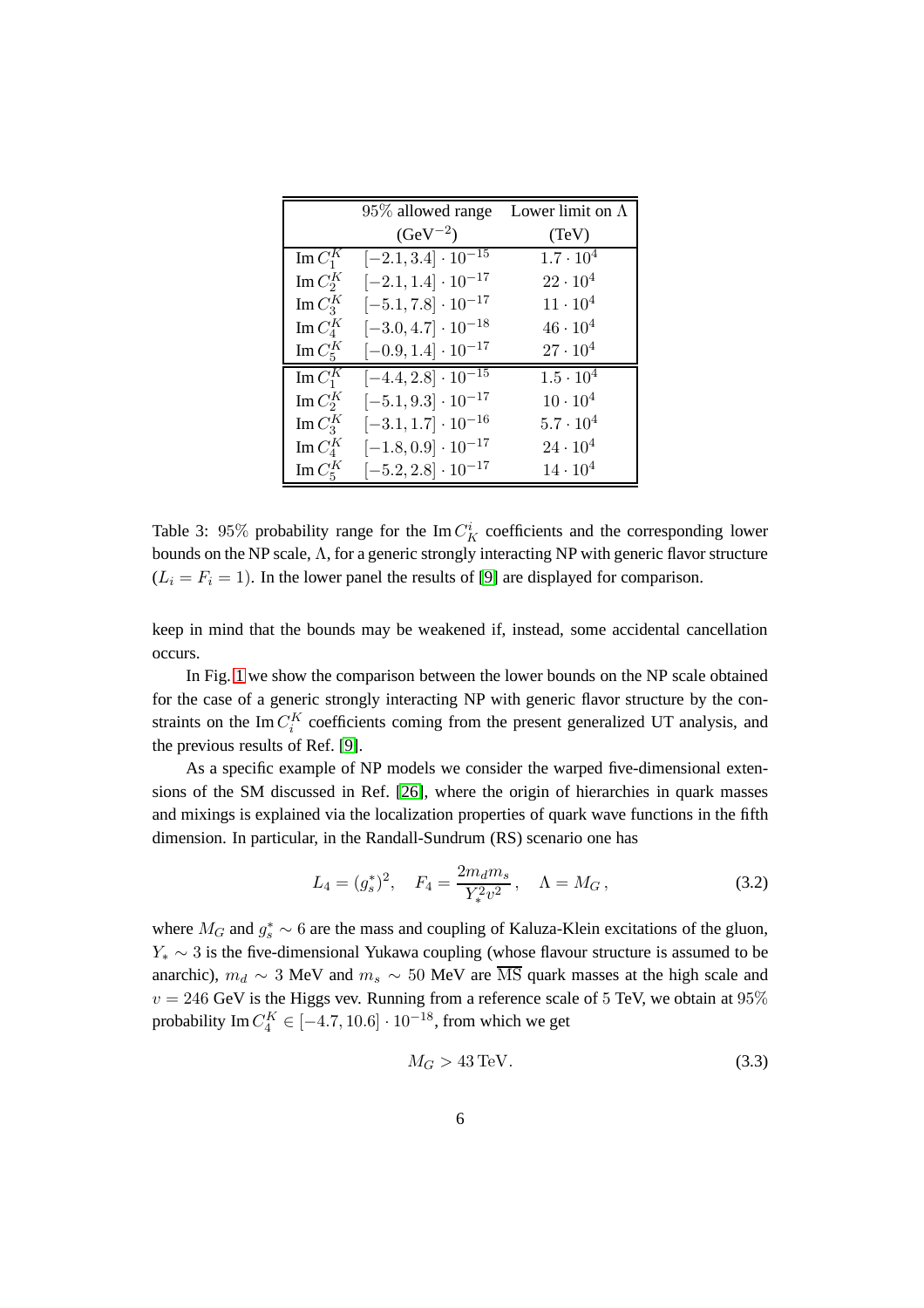

<span id="page-8-1"></span>Figure 1: The lower bounds on the NP scale, provided by the constraints on  $\text{Im } C_i^K$  (i = 1, . . . , 5) for generic NP flavor structure, are shown as brown bars. For comparison, we plot the bounds of Ref. [\[9\]](#page-61-5) as yellow bars.

Considering instead gauge-Higgs unification (GHU) models, from Ref. [\[26\]](#page-63-1) we have

$$
L_4 = (g_s^*)^2, \quad F_4 \sim \frac{8m_d m_s}{g_*^2 v^2}, \quad \Lambda = M_G, \tag{3.4}
$$

where in this case  $g_* \sim 4$  is the five-dimensional gauge coupling in units of the radius of the compact dimension. We obtain the bound

$$
M_G > 65 \,\text{TeV}.\tag{3.5}
$$

# <span id="page-8-0"></span>**4 Non-perturbative lattice computation of the** ∆S = 2 **matrix elements**

Lattice QCD provides an ideal first principle framework in which non-perturbative computation of hadronic matrix elements can be performed with controlled systematic uncertainties. In the last few years a number of lattice determinations of  $B_K$  of increasing precision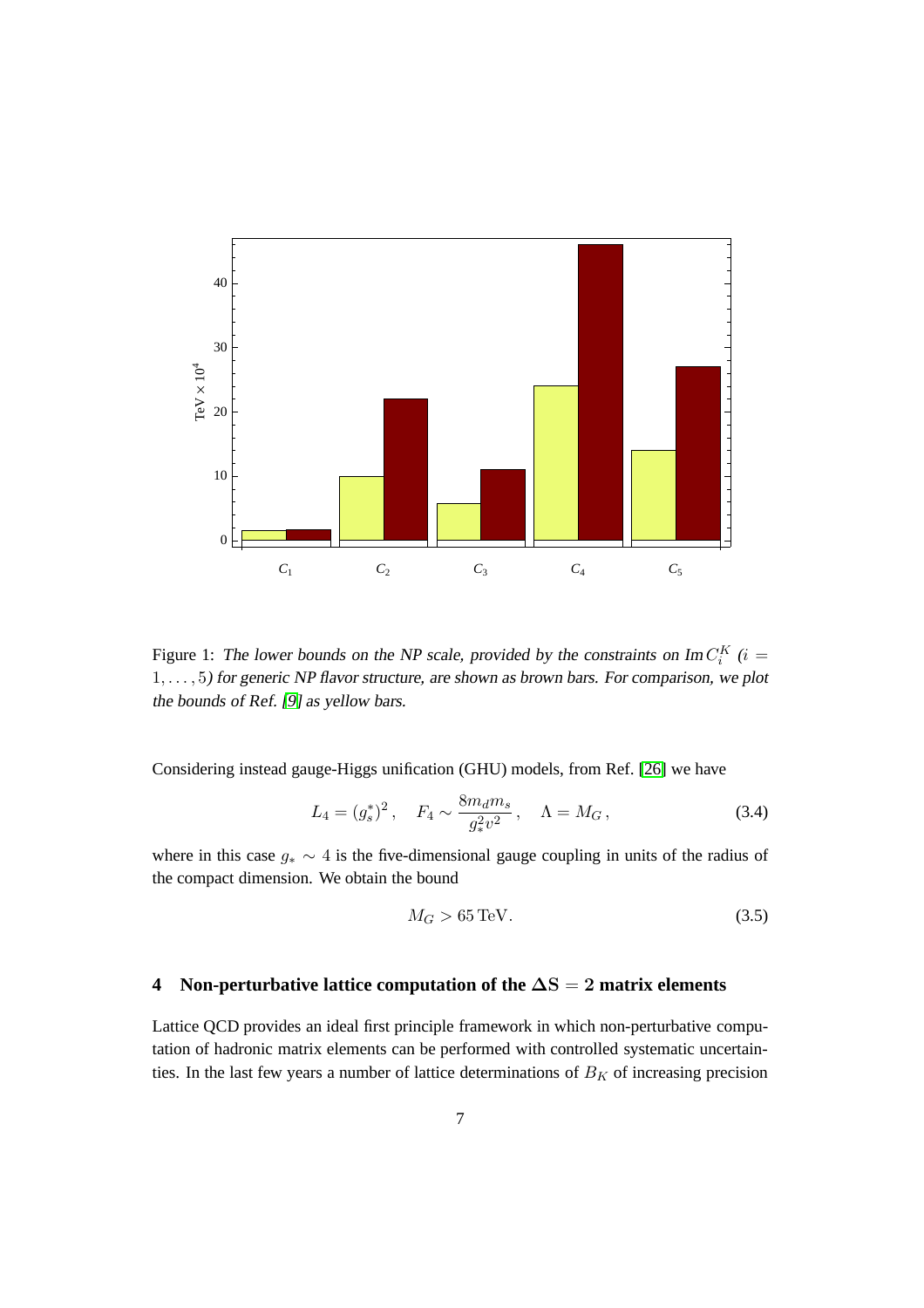have appeared in the literature based on a variety of lattice regularizations with  $N_f = 2$  or  $N_f = 3$  dynamical fermions [\[8\]](#page-61-4), [\[27\]](#page-63-2)-[\[31\]](#page-63-3). For recent reviews see Refs. [\[32\]](#page-63-4)-[\[34\]](#page-63-5).

Very little has been done in the literature concerning the calculation of the physical matrix elements of the full operator basis of Eq. [\(2.2\)](#page-3-2). Calculations of the whole set of  $\Delta S = 2$  renormalized operators have been carried out, in the quenched approximation, using improved Wilson fermions (see Refs. [\[6\]](#page-61-2) and [\[14\]](#page-62-1)) or the chirality conserving overlap and domain-wall fermions (see Refs. [\[7\]](#page-61-3) and [\[36\]](#page-63-6), respectively). Very recently a  $N_f = 2+1$ dynamical quark calculation appeared [\[5\]](#page-61-9) that uses domain-wall fermions at one value of the lattice spacing<sup>[5](#page-9-0)</sup>.

The first calculation of the kaon matrix elements of the whole operator basis was performed employing Clover improved Wilson fermions. Since the Clover term coefficient was set to its tree-level value, matrix elements were affected by  $O(g_0^2a)$  discretization errors. Simulations were carried out at two values of the gauge coupling corresponding to lattice spacings  $\sim 0.07$  and  $\sim 0.09$  fm ([\[6\]](#page-61-2), [\[14\]](#page-62-1)). The major source of systematic errors was, however, the uncertainty related to the construction of the multiplicatively renormalizable lattice operators  $O_i$ . In fact, owing to the breaking of the chiral symmetry intrinsic in the Wilson fermion action, the bare counterparts of each of them mix with all the other operators of equal dimension including those with "wrong" chiral transformation properties [\[37\]](#page-64-0). All the mixing coefficients and the overall RC were computed in the non-perturbative RI-MOM scheme [\[16\]](#page-62-3).

Similar quenched computations were carried out using overlap and domain-wall fermions (see Refs. [\[7\]](#page-61-3) and [\[36\]](#page-63-6), respectively). Though performed at pretty coarse lattice spacings (namely  $a \sim 0.09$  and  $\sim 0.13$  fm in the case of overlap fermions and  $a \sim 0.1$  fm in the case of domain-wall fermions), these simulations have the advantage that the renormalization properties of the operators entering the four-fermion basis are as in the continuum, and lattice artifacts are  $O(a^2)$ . Also in this case the non-perturbative RI-MOM scheme was used in the computation of the various RCs.

In the following sections we present a new unquenched computation of the kaon matrix elements of the full  $\Delta S = 2$  four-fermion operator basis employing lattice data from simulations with  $N_f = 2$  dynamical fermions, performed at four rather fine values of the lattice spacing in the interval [0.05, 0.1] fm. We are thus able to safely extrapolate the lattice estimators of all the relevant matrix elements to the continuum limit (CL).

We use a mixed fermion action setup where we adopt different regularizations for sea and valence quarks. In particular we introduce maximally twisted (Mtm) sea quarks [\[11\]](#page-61-7) that we take in combination with Osterwalder–Seiler (OS) [\[38\]](#page-64-1) valence quarks. This strategy has been suggested in Ref. [\[12\]](#page-61-8) as a way of setting up a computational framework

<span id="page-9-0"></span><sup>&</sup>lt;sup>5</sup> A preliminary computation of the bare matrix elements using unquenched  $N_f = 2 + 1$  domain–wall dynamical fermions was presented in Ref. [\[35\]](#page-63-7).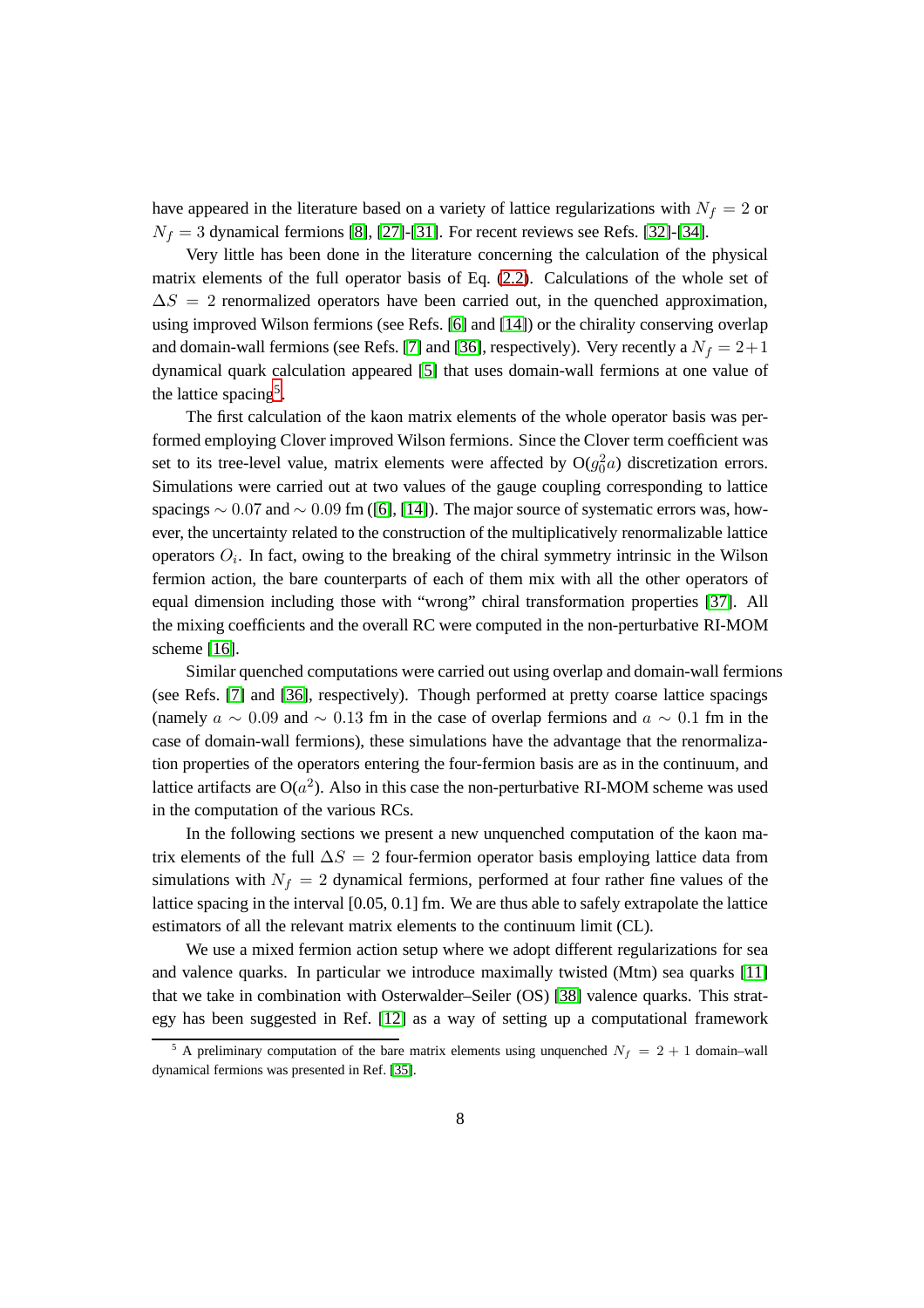allowing for a calculation of  $\Delta S = 2$  four-fermion matrix elements that is both automatically  $O(a)$  improved and free of wrong chirality mixing effects. A proof of the latter point is given in [A](#page-26-0)ppendix A and its validity is numerically verified in Appendix [B,](#page-29-0) while  $O(a)$ improvement of physical quantities is a genuine property of the setup of Ref. [\[12\]](#page-61-8). As a consequence unitarity violations due to different sea and valence quark regularization yield only  $O(a^2)$  artifacts, provided renormalized sea and valence quark masses are matched. In our case, the matching of the renormalized quark masses is obtained by simply taking identical values for the corresponding sea and valence bare mass parameters.

The interesting lattice setup briefly described above has already been successfully tested in  $B_K$  computations both in the quenched approximation [\[39\]](#page-64-2) and on ensembles with  $N_f = 2$  [\[8\]](#page-61-4) and  $N_f = 2 + 1 + 1$  dynamical quarks [\[40\]](#page-64-3), as well as in unquenched  $(N_f = 2 + 1 + 1)$  studies of meson masses and decay constants [\[41\]](#page-64-4) and nucleon sigma terms [\[42\]](#page-64-5).

### **4.1 Sea and valence quark regularization**

The Mtm-LQCD action of the light quark flavor doublet can be written in the so-called "physical basis" in the form [\[11\]](#page-61-7)

<span id="page-10-0"></span>
$$
S_{sea}^{\rm Mtm} = a^4 \sum_x \bar{\psi}(x) \left\{ \frac{1}{2} \sum_\mu \gamma_\mu (\nabla_\mu + \nabla_\mu^*) - i \gamma_5 \tau^3 r_{\rm sea} \left[ M_{\rm cr} - \frac{a}{2} \sum_\mu \nabla_\mu^* \nabla_\mu \right] + \mu_{sea} \right\} \psi(x) \,. \tag{4.1}
$$

The subscript sea is to remind us that this action will be used to generate unquenched gauge configurations. The field  $\psi$  describes a mass degenerate up and down doublet with bare (twisted) mass  $\mu_{sea}$ . The parameter  $M_{cr}$  is the critical mass that one has to fix nonperturbatively at its optimal value (as proposed in Refs. [\[43\]](#page-64-6)-[\[45\]](#page-64-7) and implemented in Refs. [\[46\]](#page-64-8) and [\[47\]](#page-64-9)) to guarantee the  $O(a)$ -improvement of physical observables and get rid of all the unwanted leading chirally enhanced cutoff effects. In the gauge sector the tree-level improved action proposed in Ref. [\[48\]](#page-64-10) has been used.

For valence quarks we use the OS regularization [\[38\]](#page-64-1). The full valence action is given by the sum of the contributions of each *individual* valence flavour  $q_f$  and reads [\[12\]](#page-61-8)

<span id="page-10-1"></span>
$$
S_{val}^{\text{OS}} = a^4 \sum_{x,f} \bar{q}_f(x) \left\{ \frac{1}{2} \sum_{\mu} \gamma_{\mu} (\nabla_{\mu} + \nabla_{\mu}^*) - i \gamma_5 r_f \left[ M_{\text{cr}} - \frac{a}{2} \sum_{\mu} \nabla_{\mu}^* \nabla_{\mu} \right] + \mu_f \right\} q_f(x) , \tag{4.2}
$$

where the index f labels the valence flavors and  $M_{cr}$  is the same critical mass parameter which appears in Eq. [\(4.1\)](#page-10-0). We denote by  $r_f$  and  $\mu_f$  the values of the Wilson parameter and the twisted quark mass of each valence flavor.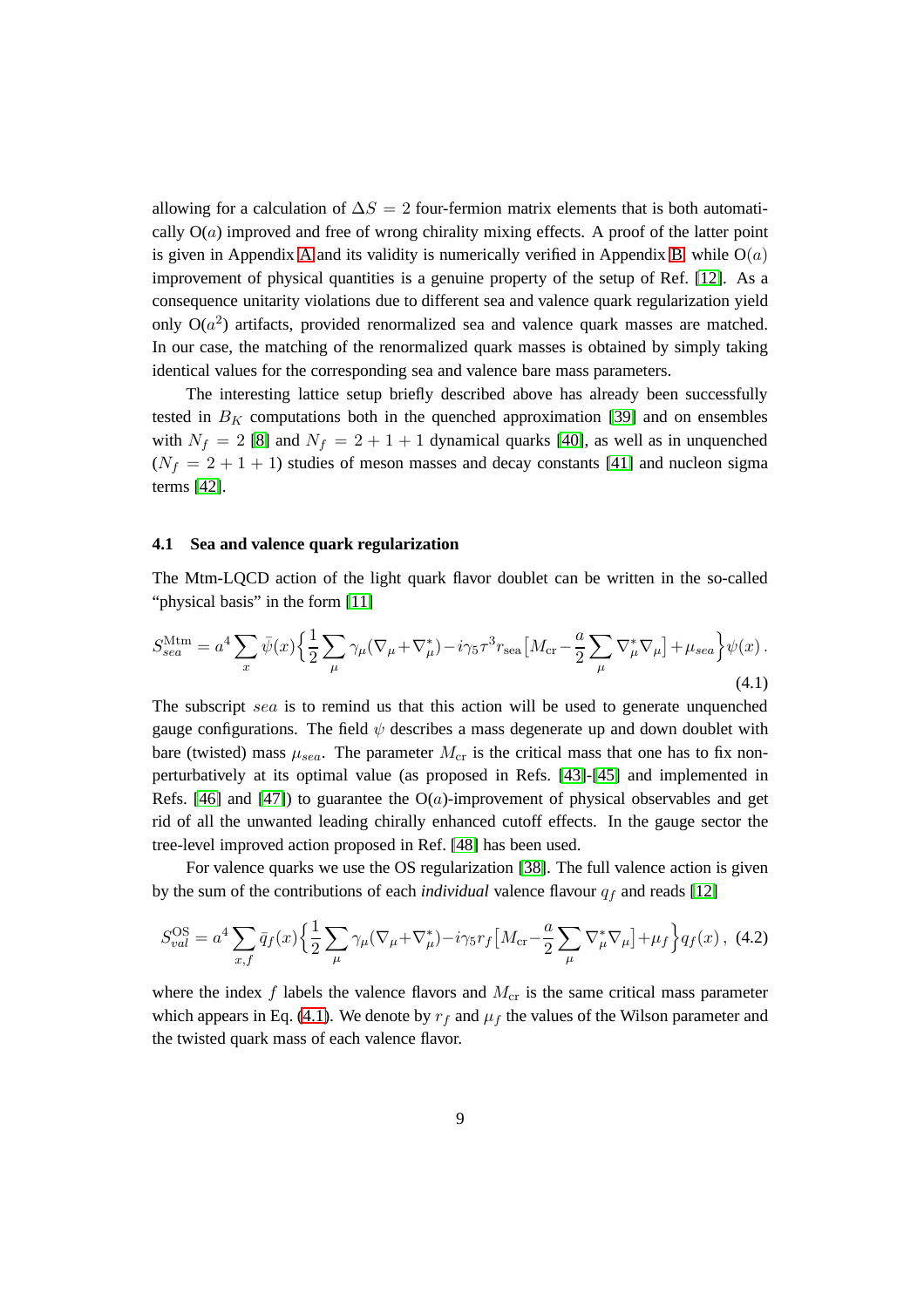#### **4.2 Lattice operators and correlation functions**

In the strategy proposed in Ref. [\[12\]](#page-61-8), which we follow here, four species of OS valence quark flavors ( $q_f$ ,  $f = 1, \ldots, 4$ ) are introduced, two of which ( $q_1$  and  $q_3$ ) will represent the valence strange quark with masses  $\mu_1 = \mu_3 \equiv \mu_{s_3}$ , while the other two  $(q_2 \text{ and } q_4)$  will be identified with the light up/down quarks having masses  $\mu_2 = \mu_4 \equiv \mu_\ell$ . The corresponding  $r_f$  Wilson parameters must obey the relation

<span id="page-11-0"></span>
$$
r_1 = r_2 = r_3 = -r_4. \t\t(4.3)
$$

In the numerical computations reported in the present work we have averaged over the two cases  $r_1 = \pm 1$ , holding  $r_2$ ,  $r_3$  and  $r_4$  related to  $r_1$  as in Eq. [\(4.3\)](#page-11-0).

As in the case of the computation of  $B_K(\equiv B_1)$ , in the calculation of the bag parameters  $B_i$  ( $i = 2, \ldots, 5$ ), we need to consider the axial currents

<span id="page-11-2"></span>
$$
A_{\mu}^{12} = \bar{q}_1 \gamma_{\mu} \gamma_5 q_2 \qquad A_{\mu}^{34} = \bar{q}_3 \gamma_{\mu} \gamma_5 q_4. \tag{4.4}
$$

and the pseudoscalar quark densities

<span id="page-11-3"></span>
$$
P^{12} = \bar{q}_1 \gamma_5 q_2 \qquad P^{34} = \bar{q}_3 \gamma_5 q_4 \,. \tag{4.5}
$$

In addition, we need to consider the following set of four-fermion operators

<span id="page-11-1"></span>
$$
O_{1[\pm]}^{MA} = 2\{ \left( [\bar{q}_{1}^{\alpha}\gamma_{\mu}q_{2}^{\alpha}] [\bar{q}_{3}^{\beta}\gamma_{\mu}q_{4}^{\beta}] + [\bar{q}_{1}^{\alpha}\gamma_{\mu}\gamma_{5}q_{2}^{\alpha}] [\bar{q}_{3}^{\beta}\gamma_{\mu}\gamma_{5}q_{4}^{\beta}] \right) \pm (2 \leftrightarrow 4) \}
$$
  
\n
$$
O_{2[\pm]}^{MA} = 2\{ \left( [\bar{q}_{1}^{\alpha}q_{2}^{\alpha}] [\bar{q}_{3}^{\beta}q_{4}^{\beta}] + [\bar{q}_{1}^{\alpha}\gamma_{5}q_{2}^{\alpha}] [\bar{q}_{3}^{\beta}\gamma_{5}q_{4}^{\beta}] \right) \pm (2 \leftrightarrow 4) \}
$$
  
\n
$$
O_{3[\pm]}^{MA} = 2\{ \left( [\bar{q}_{1}^{\alpha}q_{2}^{\beta}] [\bar{q}_{3}^{\beta}q_{4}^{\alpha}] + [\bar{q}_{1}^{\alpha}\gamma_{5}q_{2}^{\beta}] [\bar{q}_{3}^{\beta}\gamma_{5}q_{4}^{\alpha}] \right) \pm (2 \leftrightarrow 4) \}
$$
  
\n
$$
O_{4[\pm]}^{MA} = 2\{ \left( [\bar{q}_{1}^{\alpha}q_{2}^{\alpha}] [\bar{q}_{3}^{\beta}q_{4}^{\beta}] - [\bar{q}_{1}^{\alpha}\gamma_{5}q_{2}^{\alpha}] [\bar{q}_{3}^{\beta}\gamma_{5}q_{4}^{\beta}] \right) \pm (2 \leftrightarrow 4) \}
$$
  
\n
$$
O_{5[\pm]}^{MA} = 2\{ \left( [\bar{q}_{1}^{\alpha}q_{2}^{\beta}] [\bar{q}_{3}^{\beta}q_{4}^{\alpha}] - [\bar{q}_{1}^{\alpha}\gamma_{5}q_{2}^{\beta}] [\bar{q}_{3}^{\beta}\gamma_{5}q_{4}^{\alpha}] \right) \pm (2 \leftrightarrow 4) \},
$$
\n(4.6)

where square parentheses denote spin invariants and  $\alpha$  and  $\beta$  are color indices.

In the mixed action (MA) approach defined above the following properties can be proved (see Appendix A and Ref. [\[12\]](#page-61-8)).

(i) The operators  $O_{i[+]}^{MA}$  defined in Eq. [\(4.6\)](#page-11-1) enjoy continuum-like renormalization properties,

<span id="page-11-4"></span>
$$
\begin{pmatrix}\nO_{1[+]}^{MA} \\
O_{2[+]}^{MA} \\
O_{3[+]}^{MA} \\
O_{4[+]}^{MA} \\
O_{5[+]}^{MA}\n\end{pmatrix}_{\text{ren}} = \begin{pmatrix}\nZ_{11} & 0 & 0 & 0 & 0 \\
0 & Z_{22} & Z_{23} & 0 & 0 \\
0 & Z_{32} & Z_{33} & 0 & 0 \\
0 & 0 & 0 & Z_{44} & Z_{45} \\
0 & 0 & 0 & Z_{54} & Z_{55}\n\end{pmatrix}\n\begin{pmatrix}\nO_{1[+]}^{MA} \\
O_{2[+]}^{MA} \\
O_{3[+]}^{MA} \\
O_{4[+]}^{MA} \\
O_{5[+]}^{MA}\n\end{pmatrix}
$$
\n(4.7)

where the matrix  $Z_{ij}$  is defined in Eqs.[\(A.7\)](#page-27-0), [\(A.9\)](#page-28-0) and [\(A.10\)](#page-28-1).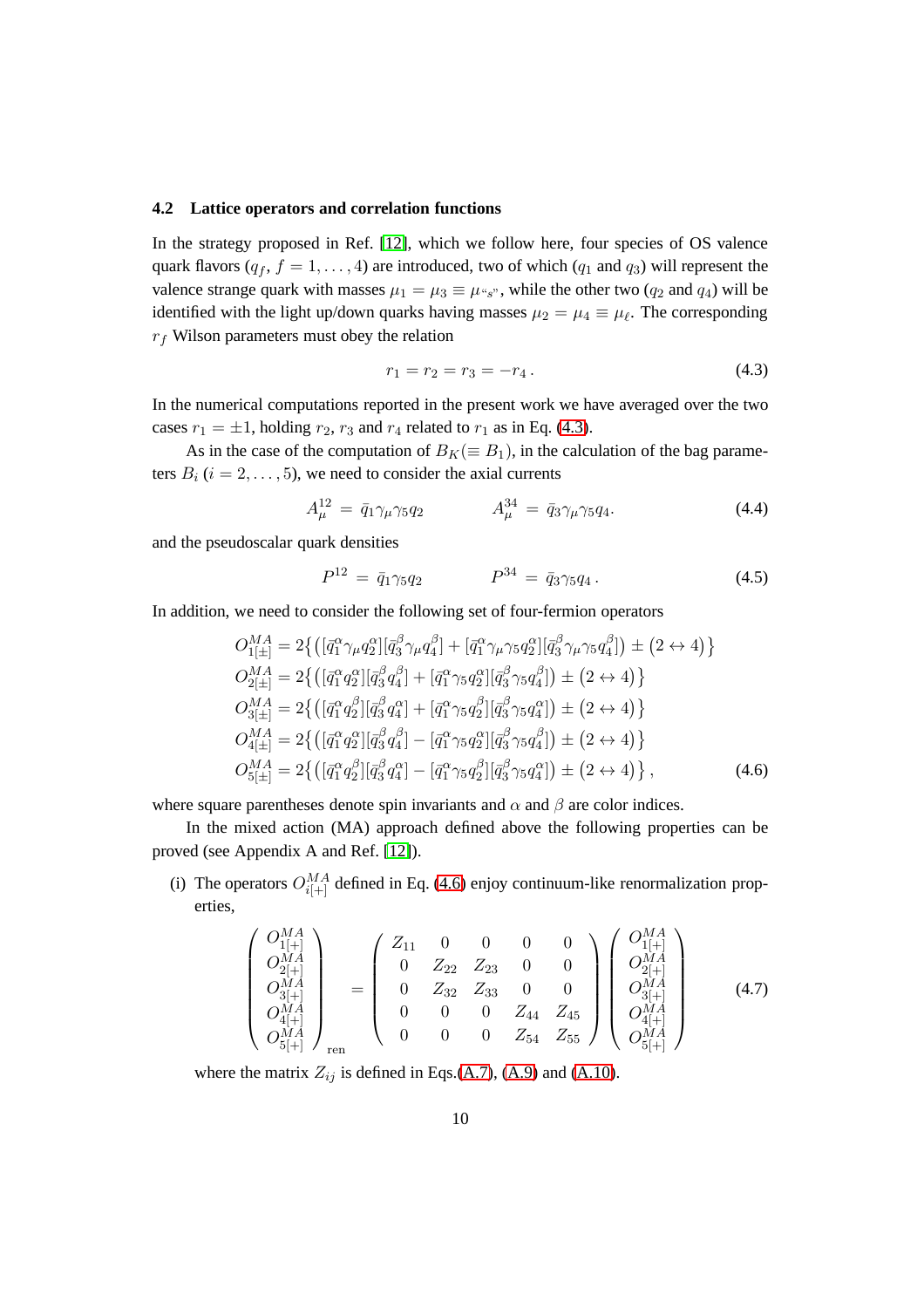(ii) The axial currents and pseudoscalar quark densities, defined in Eqs. [\(4.4\)](#page-11-2) and [\(4.5\)](#page-11-3), are renormalized according to the formulae ([\[12\]](#page-61-8), [\[18\]](#page-62-5))

<span id="page-12-0"></span>
$$
[A_{\mu}^{12}]_{\text{ren}} = Z_A A_{\mu}^{12} \qquad [A_{\mu}^{34}]_{\text{ren}} = Z_V A_{\mu}^{34}, \qquad (4.8)
$$

$$
[P^{12}]_{\text{ren}} = Z_S P^{12} \qquad [P^{34}]_{\text{ren}} = Z_P P^{34}. \qquad (4.9)
$$

(iii) The matrix elements  $\langle P^{43}|O_{i[+]}^{MA} |P^{12}\rangle_{\text{ren}}$ , obtained from correlation functions of the renormalized operators in Eqs. [\(4.7\)](#page-11-4)–[\(4.9\)](#page-12-0), with the identification  $\mu_1 = \mu_3 = \mu_s$  (= bare strange quark mass) and  $\mu_2 = \mu_4 = \mu_\ell$  (= bare up-down quark mass), will tend in the limit  $a \to 0$  to the continuum matrix elements  $\langle \bar{K}^0 | O_i | K^0 \rangle$  of the (parity-even parts of the) operators of Eq. [\(2.2\)](#page-3-2) with mere  $O(a^2)$  discretization errors.

The key statement (iii) follows by noting that the set of fermionic Wick contractions contributing to the three-point correlation functions (see Eq.  $(4.11)$  below) from which the matrix elements  $\langle P^{43}|O^{MA}_{i|+|} |P^{12}\rangle_{\text{ren}}$  are extracted coincides with the set of Wick contractions in the three-point continuum QCD correlator relevant for the computation of the matrix elements  $\langle \bar{K}^0 | O_i | K^0 \rangle$  and by exploiting the general renormalizability and O(a) improvement properties of our MA lattice setup (spelled out in Ref. [\[12\]](#page-61-8)), as well as the renormal-ization properties [\(4.7\)](#page-11-4) of the operators  $O_{i[+]}^{MA}$ . Concerning the issue of O(*a*) improvement we recall here that

- the bare matrix elements of  $O_{i[+]}^{MA}$ 's are free from O(*a*) cutoff effects;
- the relevant renormalization constants in the RI-MOM scheme can also be evaluated with no  $O(a)$  artefacts.

The first of these properties was derived in Ref. [\[12\]](#page-61-8) for generic hadron masses and ma-trix elements <sup>[6](#page-12-1)</sup>. The second property above follows from the remark that the one-particleirreducible vertices entering the RI-MOM renormalization conditions are  $O(a)$  improved in our MA setup, just because such vertices turn out to be invariant under parity transformations of their external momenta. The argument here is closely analogous to the one presented for the renormalization constants of quark bilinear operators in the Appendix of Ref. [\[18\]](#page-62-5).

In the construction of correlation functions we follow the general procedure outlined in Ref. [\[8\]](#page-61-4). We use periodic boundary conditions in every direction for all fields, except for the quark fields on which we impose anti-periodic boundary conditions in the time direction. At time slices  $y_0$  and  $y_0+T/2$  "wall" operators with  $K^0$ -meson quantum numbers are inserted.

<span id="page-12-1"></span> $6$  A simpler derivation might also be given along the lines of App. A of Ref. [\[43\]](#page-64-6) exploiting the symmetries of the MA lattice setup of Ref. [\[12\]](#page-61-8).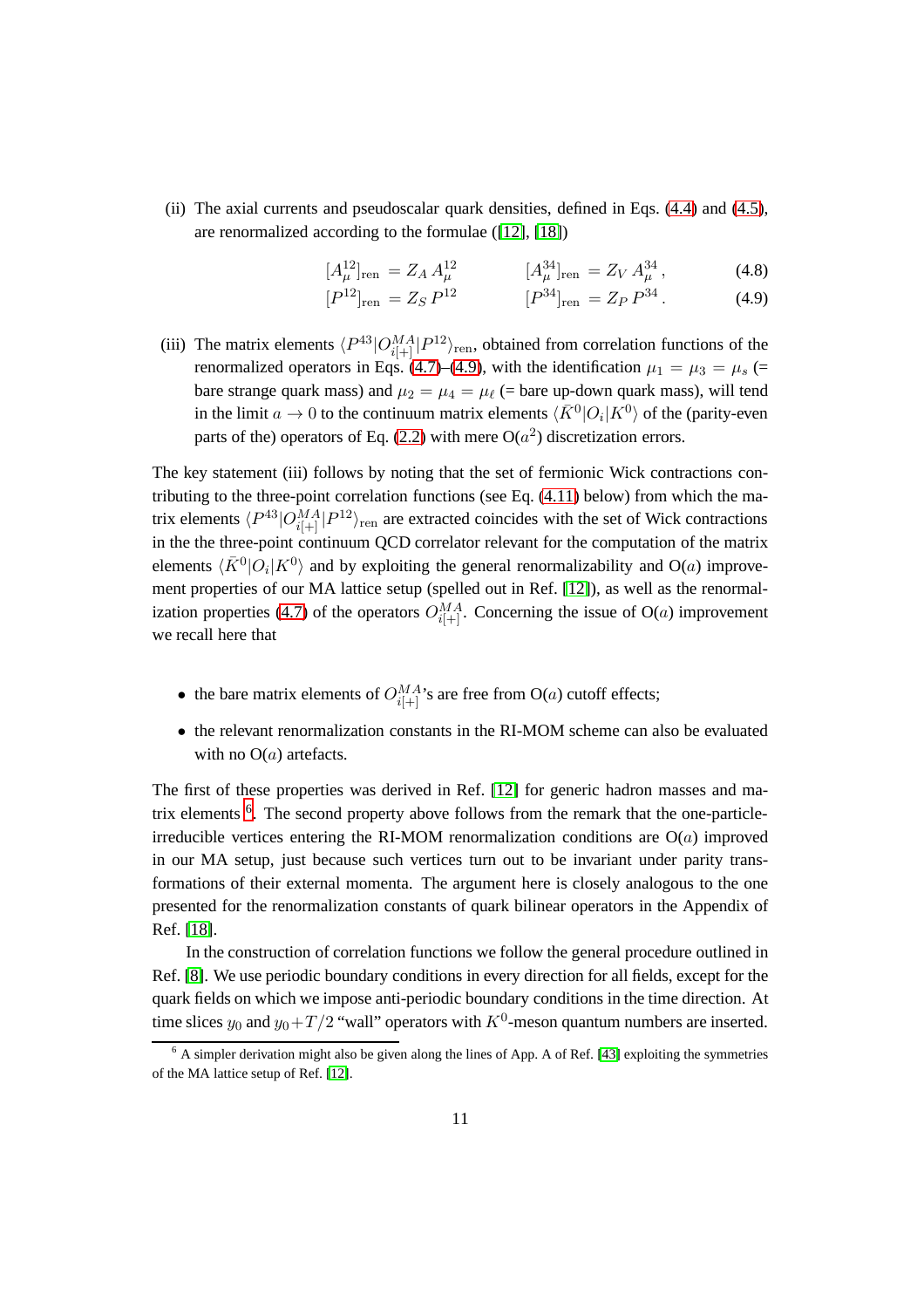The first operator is constructed in terms of  $\bar{q}_2$  and  $q_1$  quark fields and the second in terms of  $\bar{q}_4$  and  $q_3$  quark fields. Explicitly they have the expressions

$$
\mathcal{P}_{y_0}^{21} = \left(\frac{a}{L}\right)^3 \sum_{\vec{y}} \bar{q}_2(\vec{y}, y_0) \gamma_5 q_1(\vec{y}, y_0)
$$
\n
$$
\mathcal{P}_{y_0 + \frac{T}{2}}^{43} = \left(\frac{a}{L}\right)^3 \sum_{\vec{y}} \bar{q}_4(\vec{y}, y_0 + T/2) \gamma_5 q_3(\vec{y}, y_0 + T/2) \tag{4.10}
$$

The correlators we then need to compute are <sup>[7](#page-13-1)</sup>

<span id="page-13-0"></span>
$$
C_i(x_0) = \left(\frac{a}{L}\right)^3 \sum_{\vec{x}} \langle \mathcal{P}_{y_0 + \frac{T}{2}}^{43} O_{i[+]}^{MA}(\vec{x}, x_0) \mathcal{P}_{y_0}^{21} \rangle, \quad i = 1, ..., 5, \tag{4.11}
$$

$$
C_{PP}(x_0) = \left(\frac{a}{L}\right)^3 \sum_{\vec{x}} \langle P^{12}(\vec{x}, x_0) \mathcal{P}_{y_0}^{21} \rangle, \qquad (4.12)
$$

$$
C'_{PP}(x_0) = \left(\frac{a}{L}\right)^3 \sum_{\vec{x}} \langle \mathcal{P}_{y_0 + \frac{T}{2}}^{43} P^{34}(\vec{x}, x_0) \rangle.
$$
 (4.13)

To improve the signal-to-noise ratio a sum has been performed over the spatial position of the four-fermion operator, and for each gauge configuration the time slice  $y_0$  is randomly chosen. An important contribution to the reduction of statistical fluctuations comes also from summing over the spatial position of both kaon interpolating fields in Eq. [\(4.11\)](#page-13-0). After summing over the the spatial position of the four-fermion operator, which is known from experience to be crucial for the signal, to project on zero 3-momentum states, just one further spatial sum is needed. The second spatial sum, which we are able to do, gives a further signal improvement. These spatial sums were implemented and carried out at a reasonably low computational price by means of the stochastic technique discussed in sect. 2.2 of Ref. [\[8\]](#page-61-4).

For large time separation  $y_0 \ll x_0 \ll y_0 + T/2$  the (plateau of the) following ratio estimate

<span id="page-13-3"></span>
$$
E[B_i^{(b)}](x_0) = \frac{C_i(x_0)}{C_{PP}(x_0) C'_{PP}(x_0)}, \quad i = 2, ..., 5
$$
 (4.14)

provides an estimate of the  $B_i^{(b)}$  $i_i^{(b)}$   $(i = 2, \ldots, 5)$  bag parameter <sup>[8](#page-13-2)</sup> since

<span id="page-13-4"></span>
$$
E[B_i^{(b)}](x_0) \xrightarrow{y_0 \ll x_0 \ll y_0 + T/2} \frac{\langle \bar{K}^0 | O_{i[+]}^{MA} | K^0 \rangle}{\langle \bar{K}^0 | P^{12} | 0 \rangle \langle 0 | P^{34} | K^0 \rangle} \Big|^{(b)} = \xi_i B_i^{(b)}, \quad i = 2, \dots, 5,
$$
\n(4.15)

<span id="page-13-2"></span><span id="page-13-1"></span><sup>7</sup> For the special case of  $i = 1$ , the evaluation of  $B_1 = B_K$  (see Ref. [\[8\]](#page-61-4)) requires the use of the two-point correlation functions that involve the axial current and have the form  $C_{A_0P}(x_0) = (\alpha/L)^3 \sum_{\vec{x}} \langle A_0^{12}(\vec{x}, x_0) \mathcal{P}_{y_0}^{21} \rangle$ and  $C'_{PA_0}(x_0) = (\alpha/L)^3 \sum_{\vec{x}} \langle \mathcal{P}^{43}_{y_0 + \frac{T}{2}} \, A_0^{34}(\vec{x}, x_0) \rangle.$ <sup>8</sup>In the following the superscript  $(b)$  denotes bare quantities.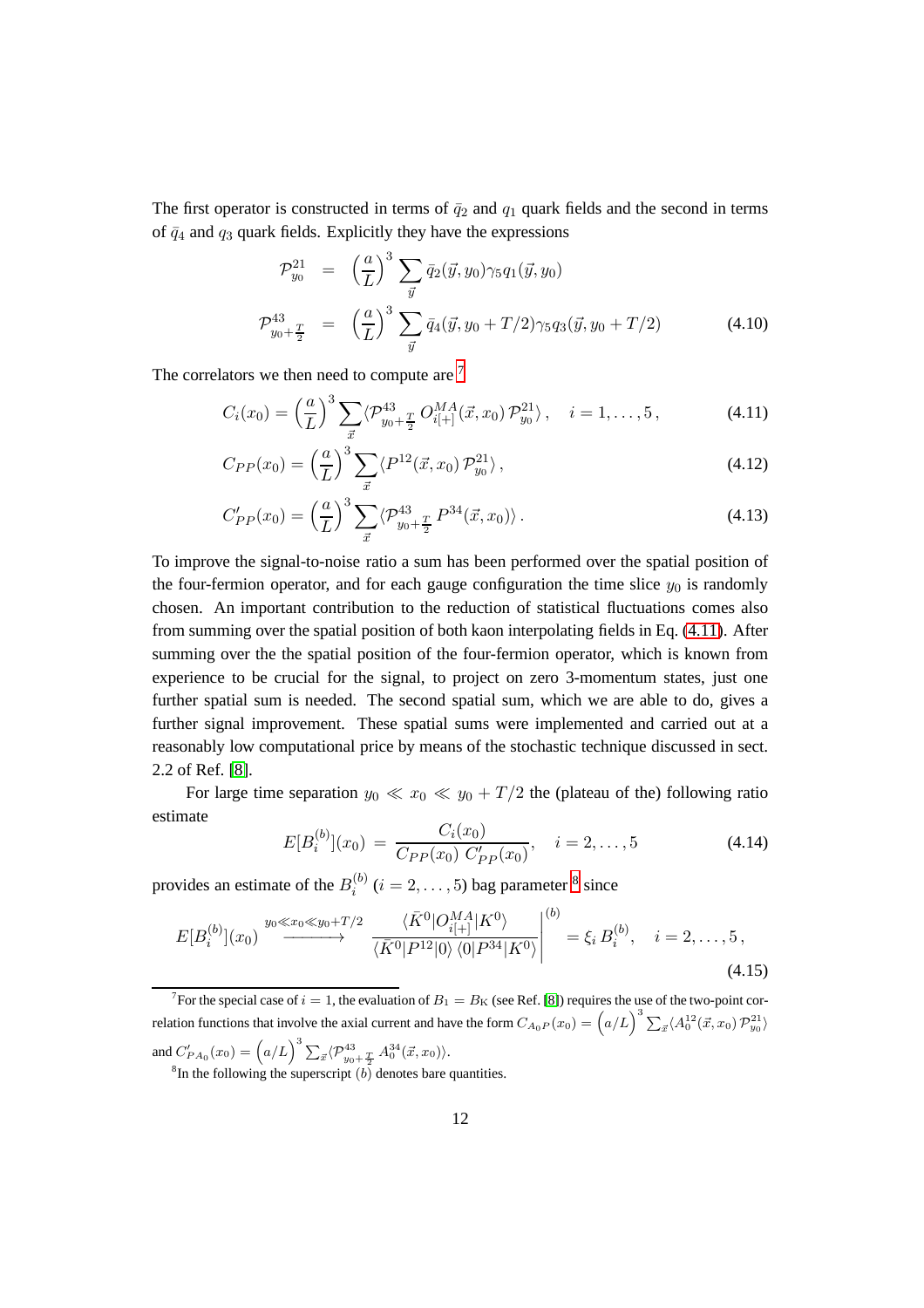with  $(\xi_2, \xi_3, \xi_4, \xi_5) = (-5/3, 1/3, 2, 2/3).$ We also compute the ratios

<span id="page-14-2"></span>
$$
E[R_i^{(b)}](x_0) = \frac{C_i(x_0)}{C_1(x_0)}, \qquad i = 2, ..., 5,
$$
\n(4.16)

which for large time separations yield the ratios of the corresponding kaon four-fermion matrix elements, according to the formula

<span id="page-14-1"></span>
$$
E[R_i^{(b)}](x_0) \xrightarrow{y_0 \ll x_0 \ll y_0 + T/2} \frac{\langle \bar{K}^0 | O_{i[+]}^{MA} | K^0 \rangle}{\langle \bar{K}^0 | O_{1[+]}^{MA} | K^0 \rangle} \Big|^{(b)} = R_i^{(b)}, \qquad i = 2, \dots, 5. \tag{4.17}
$$

### **4.3 Estimates of renormalized quantities**

Recalling Eqs. [\(4.7\)](#page-11-4) and [\(4.9\)](#page-12-0), the renormalized values of the bag parameters will be given by the formula

<span id="page-14-4"></span>
$$
B_i = \frac{Z_{ij}}{Z_S Z_P} B_j^{(b)}, \quad i, j = 2, ..., 5.
$$
 (4.18)

where a sum over the repeated index  $j$  is understood. As for the renormalized expression of the four-fermion operator ratios of Eq.  $(4.17)$ , we choose to evaluate the rescaled quantity

<span id="page-14-0"></span>
$$
\tilde{R}_i = \left(\frac{f_K}{m_K}\right)_{\text{expt.}}^2 \left[\frac{M^{12}M^{34}}{F^{12}F^{34}} \frac{Z_{ij}}{Z_{11}} R_j^{(b)}\right]_{\text{Lat.}}, \quad i, j = 2, \dots, 5, \tag{4.19}
$$

where  $M^{lk}$  and  $F^{lk}$  are the mass and decay constant of the pseudoscalar meson made of the  $(\bar{q}_l q_k)$  quark pair. In order to compensate the chiral vanishing of the  $\langle \bar{K}^0 | O_1 | K^0 \rangle$ matrix element we have multiplied the ratios  $R_i^{(b)}$  $i^{(b)}_i$  by the factor  $M^{12}M^{34}/F^{12}F^{34}$ ; its form has been chosen in such a way to partially compensate the lattice artifacts affecting the different lattice discretizations of kaon mesons (resulting from different choices of the OS  $r_f$ -parameters) we use. Furthermore, we have remultiplied the quantity in the square bracket by the ratio of the experimental values of the kaon decay constant ( $f_K^{\text{exp}} = 156.1 \text{ MeV}$ ) and its mass ( $m_K^{\text{exp}} = 494.4 \text{ MeV}$ ). The definition we get in this way is in line with the one proposed in Ref. [\[7\]](#page-61-3). Based on the discussion of Section 4.2 (in particular item iii), we note that in the continuum limit and at the physical values of the  $u/d$  and s quark masses the quantity  $\tilde{R}_i$  of Eq. [\(4.19\)](#page-14-0) provides the right estimate for the ratio of the renormalized matrix elements of interest, i.e.

<span id="page-14-3"></span>
$$
R_i = \frac{\langle \bar{K}^0 | O_i | K^0 \rangle}{\langle \bar{K}^0 | O_1 | K^0 \rangle} \tag{4.20}
$$

We end this section by recalling that in the twisted mass mixed action setup of Ref. [\[12\]](#page-61-8) we are using, lattice estimators of physical quantities are only affected by  $O(a^2)$  lattice artifacts. This is true in particular for the kaon mass and decay constant as well as for the kaon four-fermion matrix elements.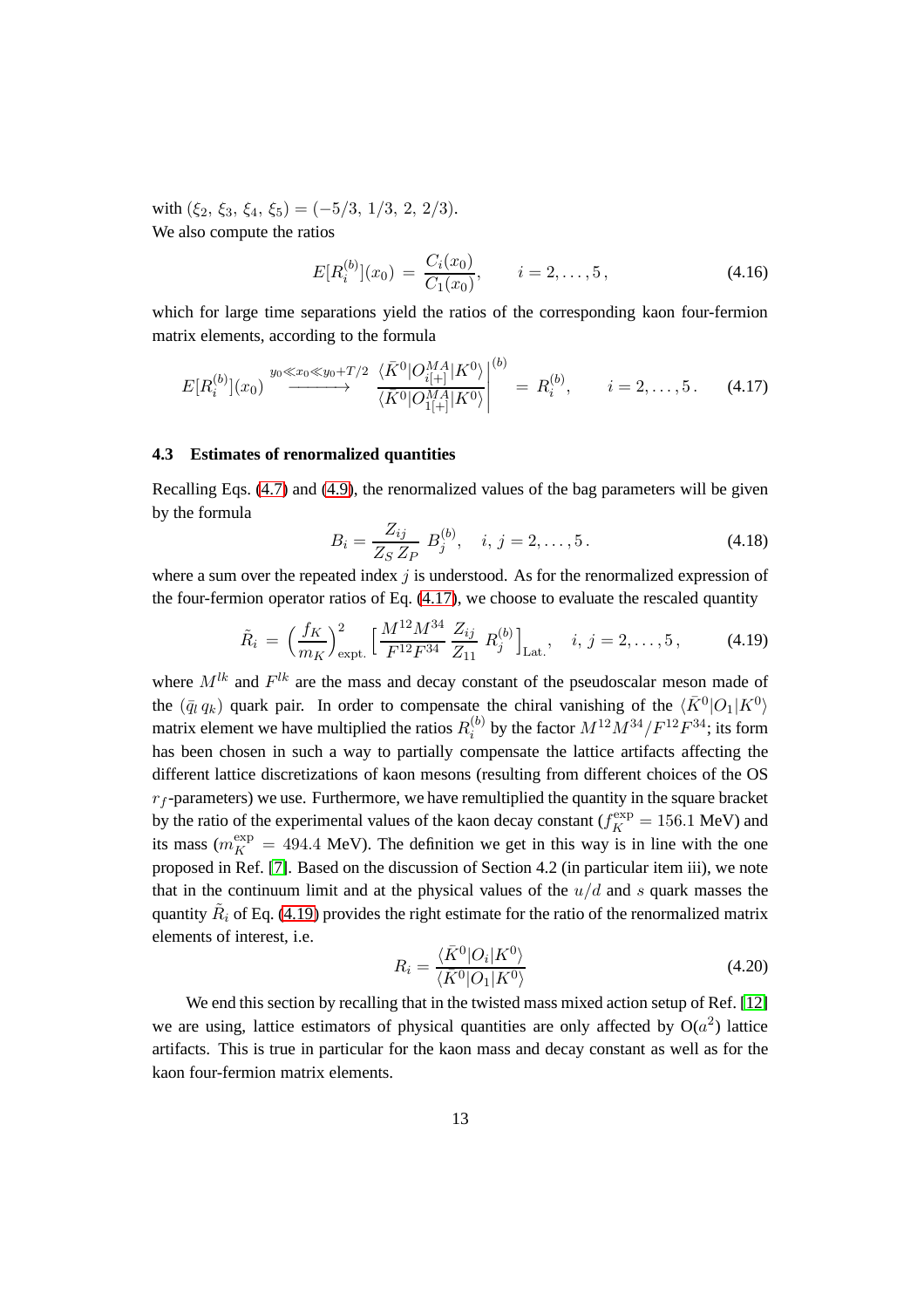#### <span id="page-15-0"></span>**5 Simulations, data analysis and results**

The ETM Collaboration has generated  $N_f = 2$  configuration ensembles at four values of the inverse bare gauge coupling,  $\beta$  and at a number of light quark masses,  $\mu_{sea}$ . The values of the simulated lattice spacings lie in the interval [0.05, 0.1] fm. Bare quark mass parameters are chosen so as to have light pseudoscalar mesons ("pions") in the range  $280 \le m_{PS} \le$ 500 MeV and heavy-light pseudoscalar mesons ("kaons") in the range 450  $\leq$  m<sub>PS</sub>  $\leq$ 650 MeV. Simulation details are given in Table [4.](#page-16-0)

The value of the light  $u/d$  quark mass parameter,  $a\mu_{\ell}$ , is common to sea and valence quarks, while the heavier quark (the would-be strange quark that we denote by " $s$ ", see Table [4\)](#page-16-0) is quenched. As discussed in Section [5.2,](#page-15-1) we will get to the physical kaon mass by suitably interpolating (extrapolating) data in  $\mu_{s}$ " ( $\mu_{\ell}$ ) to the "physical" value  $\mu_s$  ( $\mu_{u/d}$ ), while simultaneously taking the continuum limit. The "physical" values  $\mu_{u/d}$  and  $\mu_s$  of the quark masses are known and can be found in Ref. [\[49\]](#page-65-0). The quark bilinear RCs,  $Z_P$ and  $Z<sub>S</sub>$ , have been computed in the non-perturbative RI-MOM scheme in Ref. [\[18\]](#page-62-5). A RC computation for the full basis of the four-fermion operators using RI-MOM techniques is presented in Appendix [B.](#page-29-0) In Appendix [C](#page-41-0) we collect the values of the four-fermion RCs that are used in this work, as well as  $Z_P$  and  $Z_S$ .

### **5.1 Extracting bare estimates from lattice data**

Bare results for the ratio of the four-fermion matrix elements  $R_i^{(b)}$  $i_i^{(0)}$  (c.f. Eq. [\(4.17\)](#page-14-1)) with  $i = 2, \ldots, 5$  at the four  $\beta$  values and combinations of quark masses are listed in Tables [13](#page-49-0) - [16](#page-51-0) of Appendix [D.](#page-46-0) In Tables [17](#page-52-0) - [20](#page-54-0) of the same Appendix we collect the results for the bare quantities  $\xi_i B_i^{(b)}$  $i_i^{(0)}$   $(i = 2, ..., 5)$  at each value of  $\beta$ .

For illustration in Fig. [2](#page-17-0) we display some examples of the  $B_i^{(b)}$  $i^{(0)}$  plateau quality at  $\beta = 3.8, 3.9, 4.05$  and 4.20. Vertical dotted lines indicate the plateau region where the  $K^0$ - and the  $\bar{K}^0$ -state dominate the three-point correlators. Similar examples of the plateau quality for the case of the four-fermion operator ratios are illustrated in Fig. [3.](#page-18-0) Both Figs. [2](#page-17-0) and [3](#page-18-0) display very good signals.

#### <span id="page-15-1"></span>**5.2 Computation at the physical point**

Extracting physical quantities from lattice data requires performing extrapolations and/or interpolations of renormalized lattice estimators to the physical point (continuum limit and "physical" value of quark masses).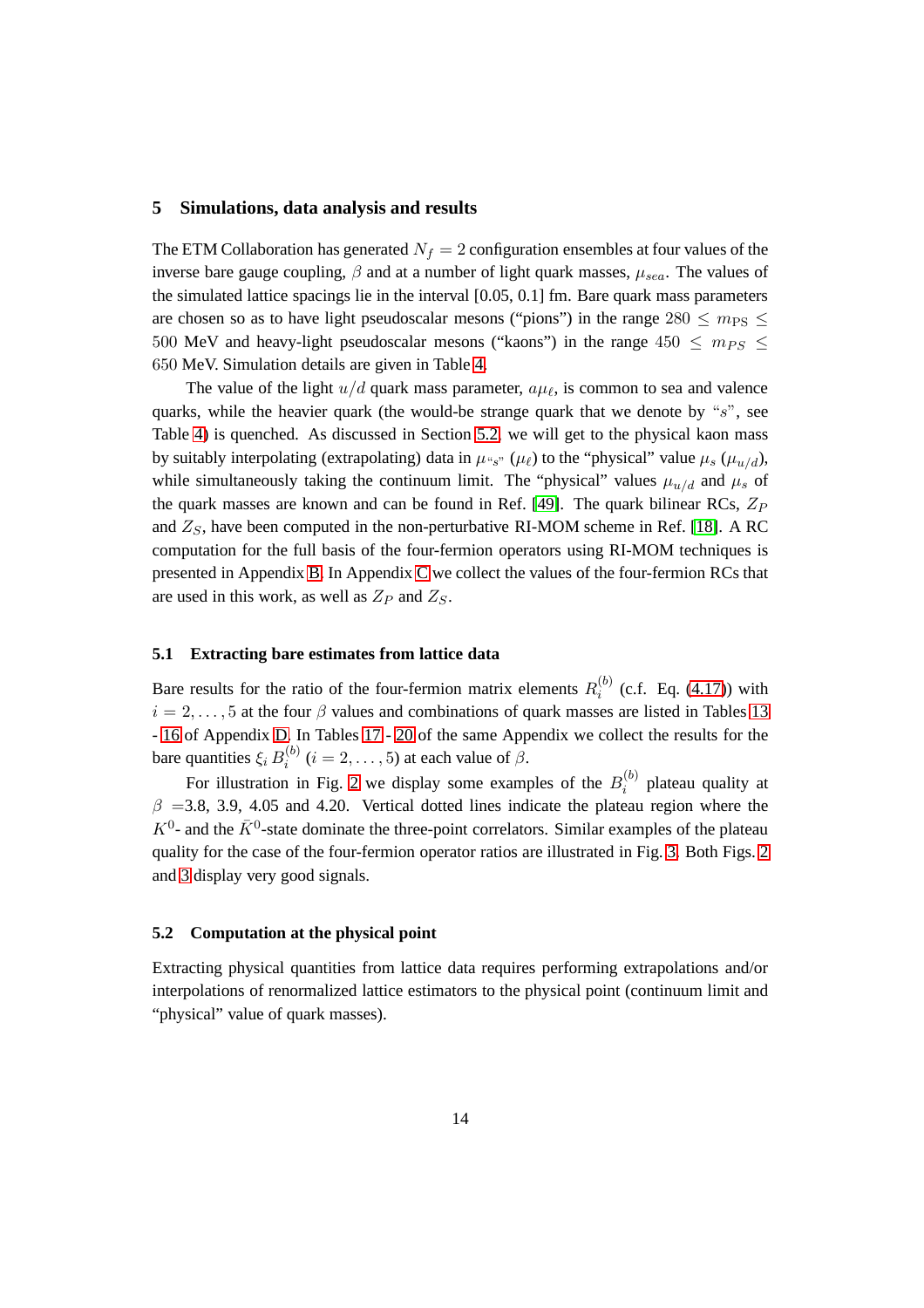| $\beta = 3.80, a \sim 0.10$ fm |                                   |                                   |            |  |
|--------------------------------|-----------------------------------|-----------------------------------|------------|--|
| $a\mu_{\ell} = a\mu_{sea}$     | $\overline{a}^{-4}(L^3 \times T)$ | $a\mu$ "s"                        | $N_{stat}$ |  |
| 0.0080                         | $24^3 \times 48$                  | 0.0165, 0.0200, 0.0250            | 170        |  |
| 0.0110                         | $\leq$ $\leq$                     | $\zeta$ $\zeta$                   | 180        |  |
|                                |                                   | $\beta = 3.90, a \sim 0.09$ fm    |            |  |
| 0.0040                         | $24^3 \times 48$                  | 0.0150, 0.0220, 0.0270            | 400        |  |
| 0.0064                         | $\leq$                            | $\leq$                            | 200        |  |
| 0.0085                         | $\zeta$ $\zeta$                   | 66                                | 200        |  |
| 0.0100                         | $\zeta$ $\zeta$                   | 66                                | 160        |  |
| 0.0030                         | $32^3 \times 64$                  | 66                                | 300        |  |
| 0.0040                         | $\zeta$ $\zeta$                   | 66                                | 160        |  |
|                                |                                   | $\beta = 4.05$ , $a \sim 0.07$ fm |            |  |
| 0.0030                         | $32^3\times 64$                   | 0.0120, 0.0150, 0.0180            | 190        |  |
| 0.0060                         | $\leq$                            | 66                                | 150        |  |
| 0.0080                         | 66                                | $\leq$                            | 220        |  |
| $\beta = 4.20, a \sim 0.05$ fm |                                   |                                   |            |  |
| 0.0020                         | $\overline{48}^3 \times 96$       | 0.016, 0.0129, 0.0142             | 96         |  |
| 0.0065                         | $32^3 \times 64$                  | 66                                | 144        |  |

<span id="page-16-0"></span>Table 4: Details of simulation runs at  $\beta = 3.80, 3.90, 4.05$  and 4.20.

# *5.2.1 RCs computation and combined continuum-chiral extrapolation*

We have computed the full matrix of the four-fermion operator RCs in a mass independent scheme. We carry out the non-perturbative calculation adopting the RI-MOM approach. The implementation of the RI-MOM setup has been presented in Refs. [\[8\]](#page-61-4) and [\[18\]](#page-62-5). We should mention that in our RC estimators cutoff effects, though parametrically of  $O(a^2)$ , are numerically reduced owing to the subtraction of perturbatively evaluated  $O(a^2g^2)$  contributions. After that, two different, but by now standard [\[18\]](#page-62-5), procedures are employed to deal with  $O(a^2p^2)$  discretization effects. The first, called M1, consists in linearly extrapolating to zero the residual (after the perturbative subtraction)  $O(a^2p^2)$  terms. The second one (socalled  $p^2$ -window method, or M2 for short) leads to RC estimates obtained by averaging data over a fixed (in physical units) and very narrow momentum interval.

We carry out continuum and chiral extrapolations in a combined way. For all bag parameters,  $B_i$ , and ratios,  $\tilde{R}_i$  (see Eq. [\(4.19\)](#page-14-0)), we have tried out a fit ansatz of the following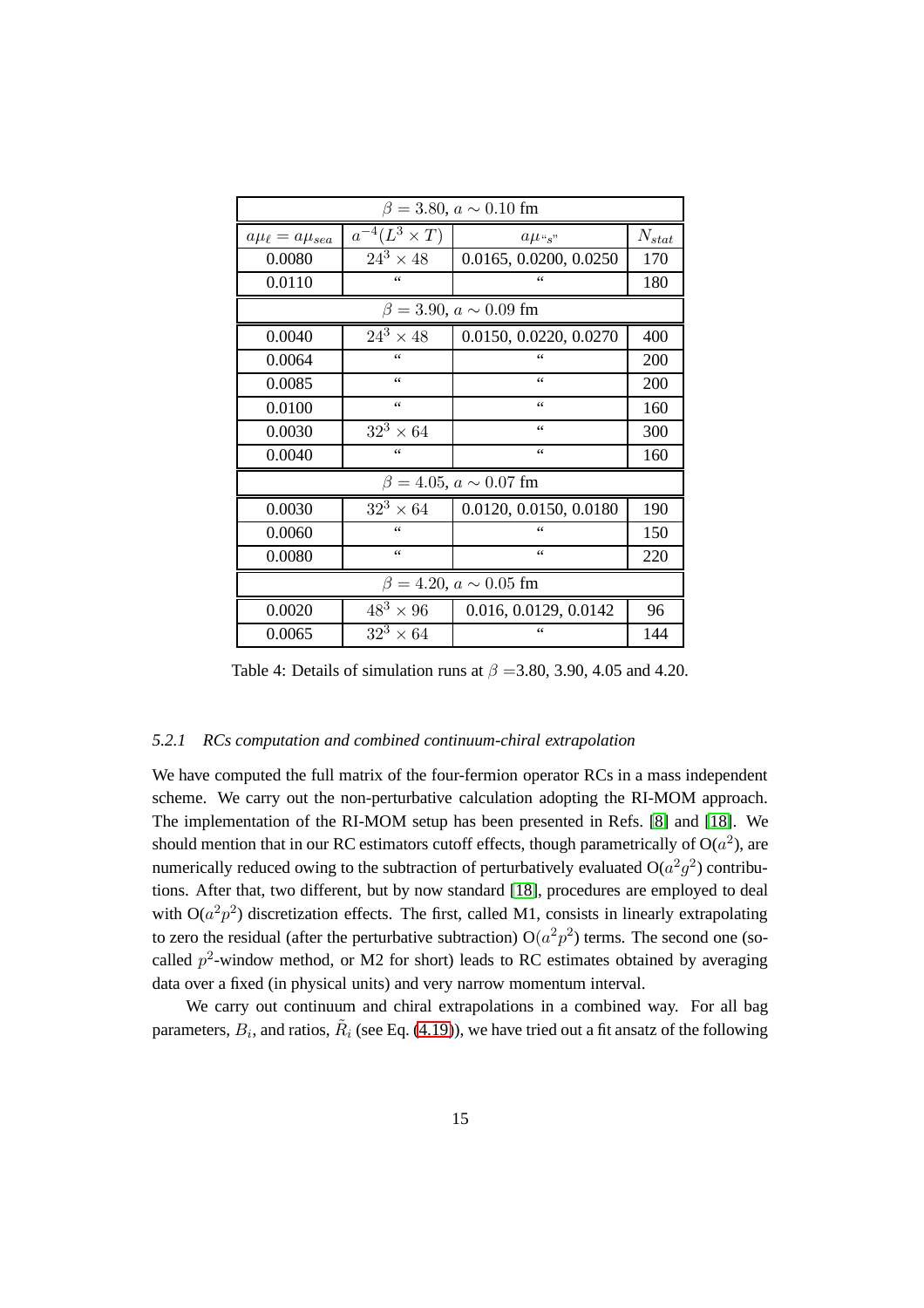

<span id="page-17-0"></span>Figure 2: Data and time-plateaux for  $E[B_i^{(b)}]$  $\binom{[0]}{i}(\tau)$  (i = 2,..., 5) (see Eq. [\(4.14\)](#page-13-3)) plotted vs.  $2\tau/T \equiv 2(x_0 - y_0)/T$ . In panel (a) we show data for  $\beta = 3.80$  and  $(a\mu_{\ell}, a\mu_{\gamma_{s}}) = (0.0080, 0.0165)$  on a  $24^{3} \times 48$  lattice; in panel (b) for  $\beta = 3.90$ ,  $(a\mu_{\ell}, a\mu_{\gamma_{s}}) = (0.0040, 0.0150)$  on a  $24^{3} \times 48$  lattice; in panel (c) for  $\beta = 4.05$  and  $(a\mu_{\ell}, a\mu_{\gamma_{s}}) = (0.0030, 0.0120)$  on a  $32^{3} \times 64$  lattice; in panel (d) for  $\beta = 4.20$  and  $(a\mu_{\ell}, a\mu_{\gamma_{s}}) = (0.0020, 0.0129)$  on a  $48^{3} \times 96$  lattice. Vertical dotted lines delimit the plateau region. For clarity data for  $E[B_5^{(b)}]$  $\binom{10}{5}$   $(\tau)$  have been slightly shifted.

general form

<span id="page-17-2"></span>
$$
Y = \sum_{n=0}^{2} A_Y^{(n)}(r_0\hat{\mu}_s) [r_0 \hat{\mu}_\ell]^n + D_Y(r_0\hat{\mu}_s) \left[\frac{a}{r_0}\right]^2, \tag{5.1}
$$

where we have made explicit the dependence of the fit parameters  $A_Y^{(n)}$  $Y^{(n)}$  and  $D_Y$  on the renormalized strange quark mass<sup>[9](#page-17-1)</sup> in units of  $r_0$  ( $r_0\hat{\mu}_s$ ). We studied separately the cases

<span id="page-17-1"></span><sup>&</sup>lt;sup>9</sup>We use the symbol ( $\hat{\ }$ ) to denote renormalized quark masses in the  $\overline{\text{MS}}$  scheme at  $2 \text{ GeV}$ .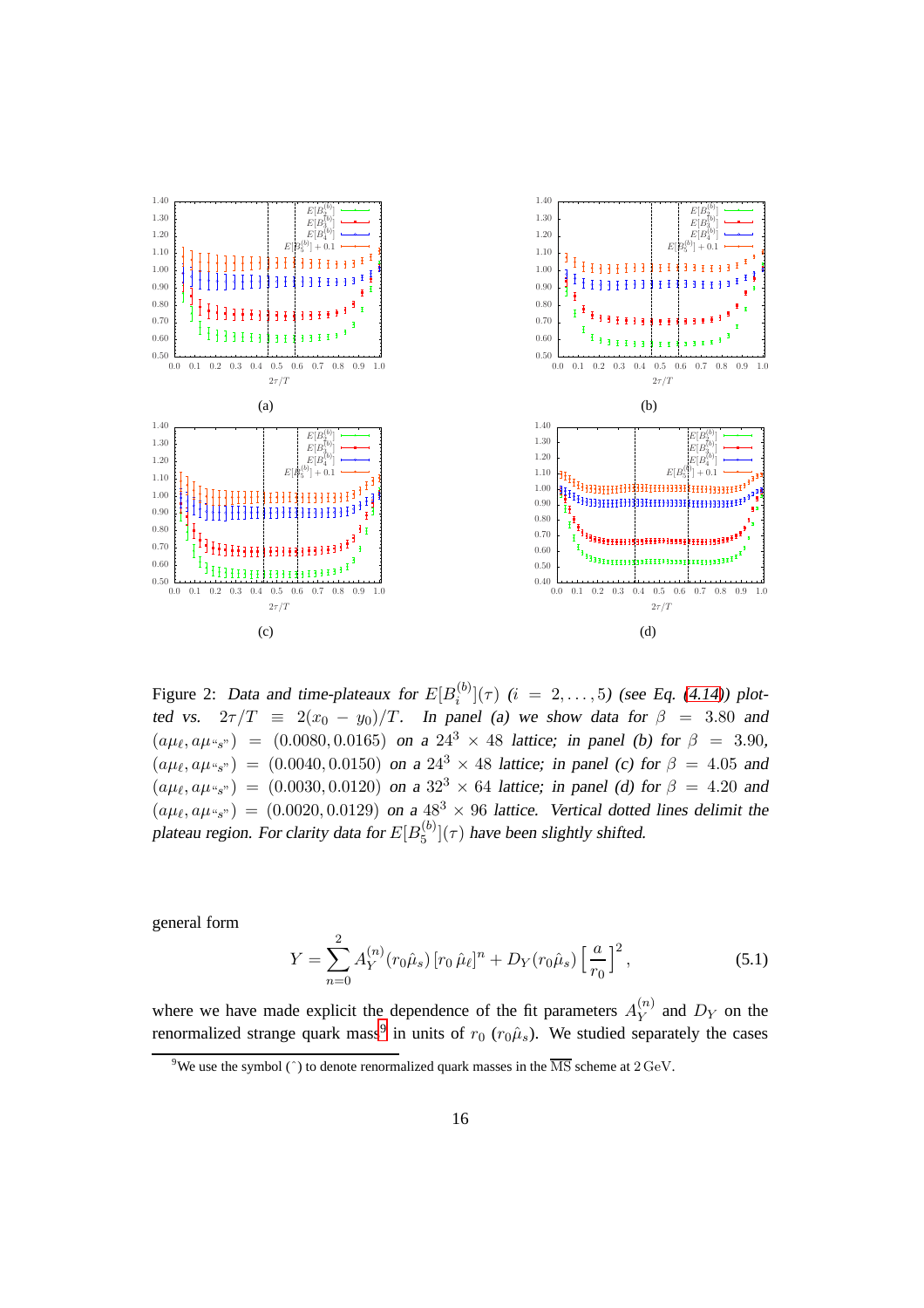

<span id="page-18-0"></span>Figure 3: Data and time-plateaux for  $E[R_i^{(b)}]$  $\binom{[0]}{i}(\tau)$  (i = 2,..., 5) (see Eq. [\(4.16\)](#page-14-2)) plotted vs.  $2\tau/T \equiv 2(x_0 - y_0)/T$ . In panel (a) we show data for  $\beta = 3.80$  and  $(a\mu_{\ell}, a\mu_{\ell s^{n}}) = (0.0080, 0.0165)$  on a  $24^{3} \times 48$  lattice; in panel (b) for  $\beta = 3.90$ ,  $(a\mu_{\ell}, a\mu_{\gamma_{s}}) = (0.0040, 0.0150)$  on a  $24^{3} \times 48$  lattice; in panel (c) for  $\beta = 4.05$  and  $(a\mu_{\ell}, a\mu_{\gamma_{s}}) = (0.0030, 0.0120)$  on a  $32^{3} \times 64$  lattice; in panel (d) for  $\beta = 4.20$  and  $(a\mu_{\ell}, a\mu_{\gamma_{s}}) = (0.0020, 0.0129)$  on a  $48^{3} \times 96$  lattice. Vertical dotted lines delimit the plateau region.

of linear and polynomial ansatz. We have also considered NLO ChPT fit functions for  $B_i$ based on the formulae given in [\[50\]](#page-65-1) in the case of SU(3). Those formulae transformed to NLO SU(2) ChPT read:

<span id="page-18-1"></span>
$$
B_i = B_i^{\chi}(r_0\hat{\mu}_s) \left[ 1 + b_i(r_0\hat{\mu}_s) \mp \frac{2\hat{B}_0\hat{\mu}_\ell}{2(4\pi f_0)^2} \log \frac{2\hat{B}_0\hat{\mu}_\ell}{(4\pi f_0)^2} \right] + D'_{Bi}(r_0\hat{\mu}_s) \left[ \frac{a}{r_0} \right]^2 \tag{5.2}
$$

with  $\hat{B}_0 = 2.84(11)$  GeV (renormalized in  $\overline{\text{MS}}$  at 2 GeV) and  $f_0 = 121.0(1)$  MeV, as we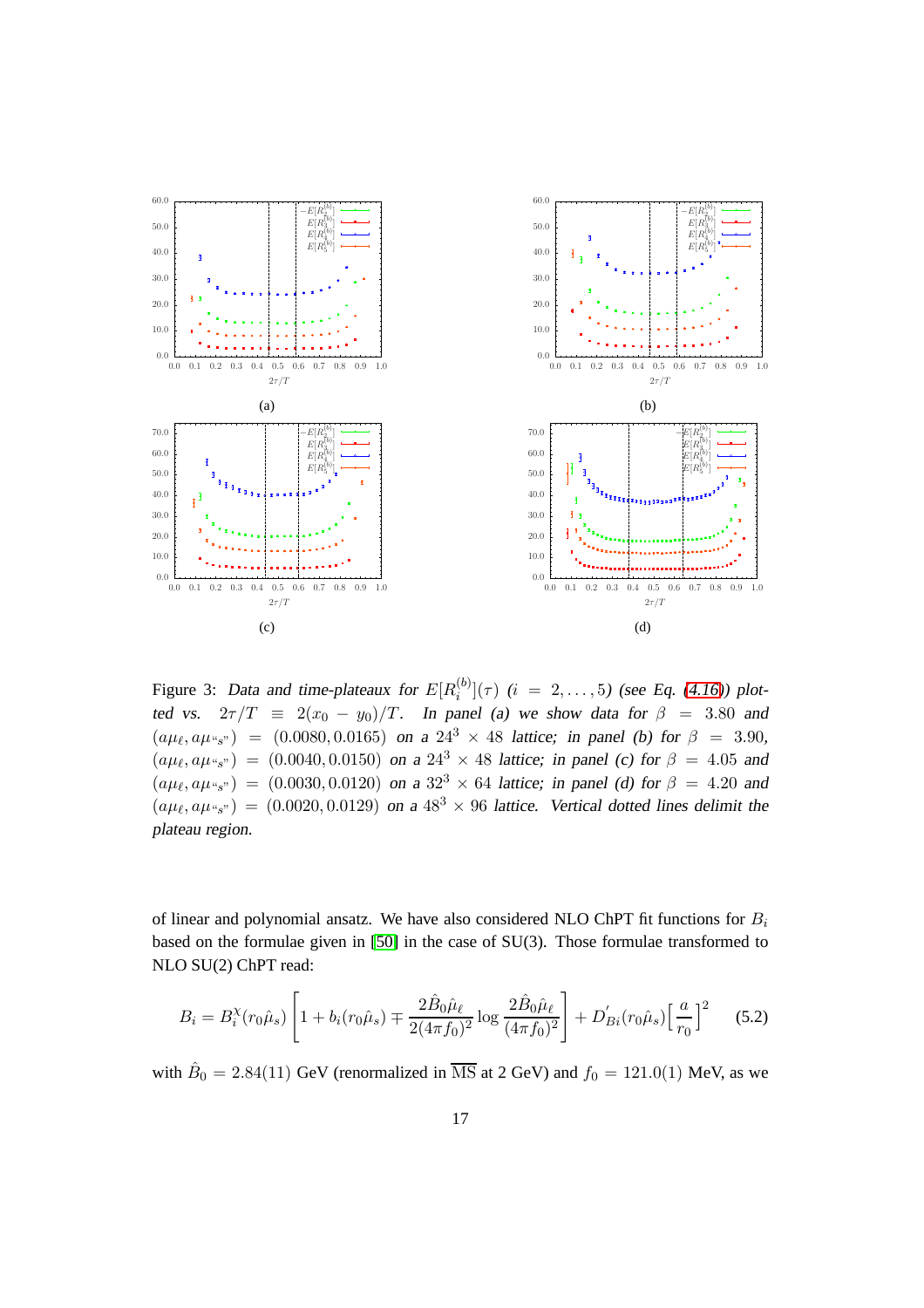used in [\[8\]](#page-61-4). The sign before the logarithmic term is minus (-) for  $i = 1, 2, 3$  and plus (+) for  $i = 4, 5$ . As for  $\tilde{R}_i$  and  $i = 2, 3$  the ChPT fit formula at NLO coincides with the linear fit ansatz, while for the cases  $i = 4, 5$  we use

<span id="page-19-0"></span>
$$
\tilde{R}_i = \tilde{R}_i^{\chi}(r_0\hat{\mu}_s) \left[ 1 + c_i(r_0\hat{\mu}_s) + \frac{2\hat{B}_0\hat{\mu}_\ell}{(4\pi f_0)^2} \log \frac{2\hat{B}_0\hat{\mu}_\ell}{(4\pi f_0)^2} \right] + D'_{Ri}(r_0\hat{\mu}_s) \left[ \frac{a}{r_0} \right]^2 \tag{5.3}
$$

The  $(r_0/a)$  values are

$$
\left. \frac{r_0}{a} \right|_{\beta} = \{4.54(7), \ 5.35(4), \ 6.71(4), \ 8.36(6) \} \tag{5.4}
$$

at  $\beta = \{3.80, 3.90, 4.05, 4.20\}$  respectively.

The  $u/d$  and s quark masses have been computed in Ref. [\[49\]](#page-65-0). Their values in the  $\overline{\text{MS}}$ scheme at 2 GeV are

$$
\mu_{u/d}^{\overline{\rm MS}}(2\,\text{GeV}) = 3.6(2) \text{ MeV}, \quad \mu_s^{\overline{\rm MS}}(2\,\text{GeV}) = 95(6) \text{ MeV} \tag{5.5}
$$

In the four panels of Fig. [4](#page-20-0) we show the combined chiral and continuum fit (see Eq. [\(5.1\)](#page-17-2) and Eq. [\(5.3\)](#page-19-0)) for the ratios  $R_i$  against the renormalized light quark mass for  $i = 2, \ldots, 5$ , respectively. The RCs used in these plots are the ones computed with the M1method and are expressed in the  $\overline{\text{MS}}$  scheme of Ref. [\[15\]](#page-62-2) at 2 GeV. Lattice data correspond to points taken at the pair of quark masses  $(r_0\hat{\mu}_{\ell}, r_0\hat{\mu}_s)$ .

In panels (a) and (b) (corresponding to cases with  $i = 2, 3$  respectively) we display the curves that correspond to the polynomial fit function [\(5.1\)](#page-17-2) at the four  $\beta$  values we are considering in this paper. The black solid line represents the continuum limit curve. The dashed black line represents the continuum limit curve that is obtained if a linear fit ansatz in  $\hat{\mu}_{\ell}$  is used. Black open circles and triangles stand for the results at the physical quark mass point from the polynomial and the linear fit ansatz, respectively. Recall that for  $\tilde{R}_i$  with  $i = 2, 3$  ChPT fit formula at NLO coincides with a linear fit ansatz. In panels (c) and (d) (corresponding to cases with  $i = 4, 5$  respectively) we display the curves corresponding to the ChPT fit formula and the linear fit function. In this case black open circles and triangles stand for the results at the physical quark mass point from the ChPT fit and the linear fit ansatz, respectively.

Similarly, in Fig. [5](#page-21-0) we present the combined chiral and continuum fit for the  $B_i$ parameters, again renormalized in the  $\overline{\text{MS}}$  scheme of Ref. [\[15\]](#page-62-2) at 2 GeV. In all four panels we display the curves corresponding to the ChPT fit formula at the four  $\beta$  values. The black solid line represents the continuum limit curve. The dashed black line represents the continuum limit curve that is obtained if a linear fit ansatz in  $\hat{\mu}_{\ell}$  is used.

Note the nice agreement (within one standard deviation) of the two fit ansätze for both the  $\tilde{R}_i$  ratios and the  $B_i$  parameters.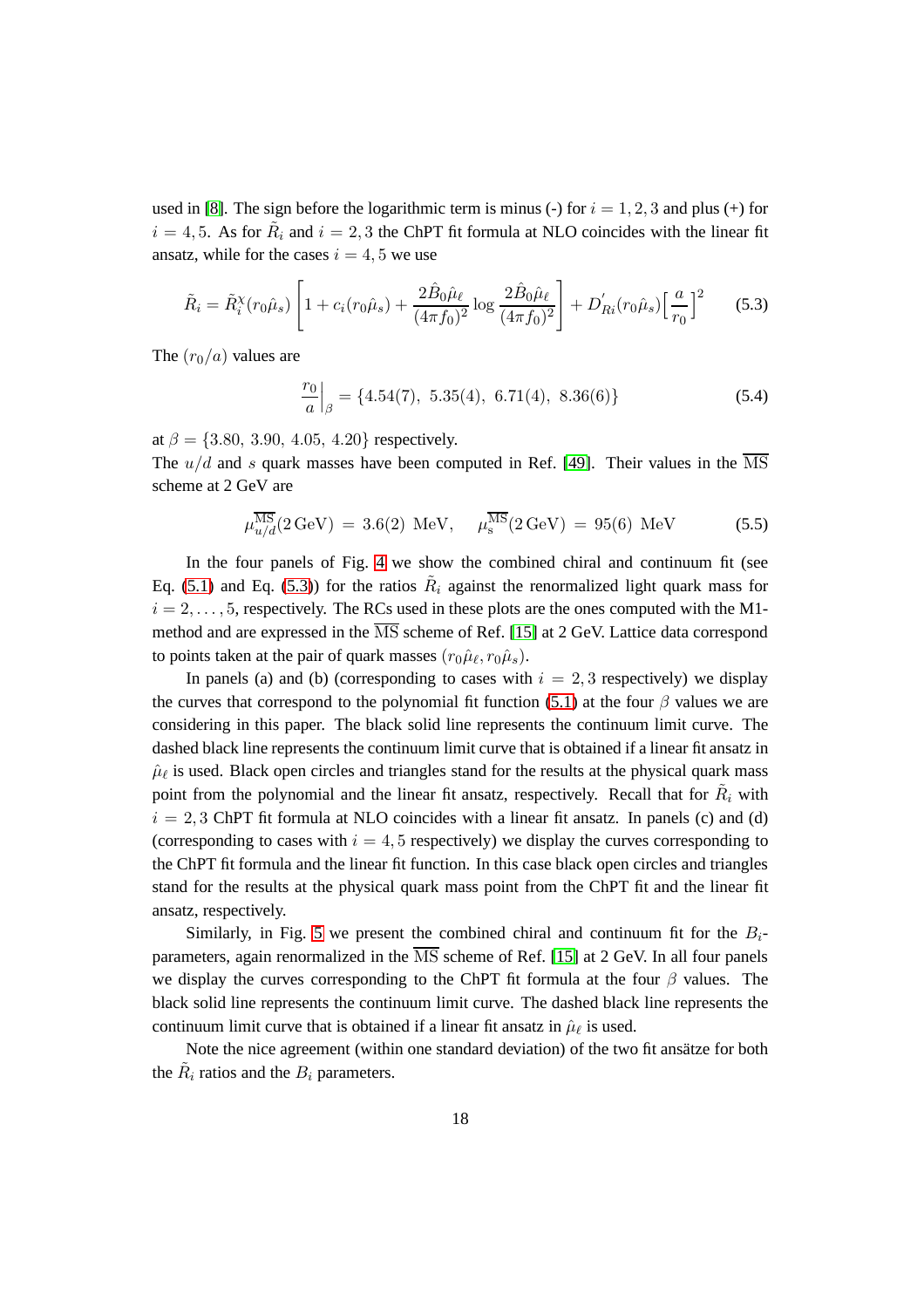

<span id="page-20-0"></span>Figure 4: Solid lines in panels (a) and (b) show the behaviour vs. the renormalized light quark mass of the combined chiral and continuum fits (according to the polynomial for-mula [\(5.1\)](#page-17-2) with  $n = 2$ ) of the  $\tilde{R}_i$  ratios, with  $i = 2$  and  $i = 3$  respectively, renormalized in the  $\overline{\text{MS}}$  scheme of Ref. [\[15\]](#page-62-2) at 2 GeV with the M1-type RCs. The full black line is the continuum limit curve. In panels (c) and (d), solid lines, instead, show the combined chiral and continuum fit described by NLO-ChPT, Eq. [\(5.3\)](#page-19-0) for  $i = 4$  and  $i = 5$ , respectively. The full black line is the continuum limit curve. The dashed black line represents the continuum limit curve in the case of the linear fit ansatz. Black open circles and triangles stand for the results at the physical point corresponding to the polynomial (panels (a) and (b)) and ChPT fit (panels (c) and (d)), and linear fit ansatz, respectively.

In Tables [1](#page-4-2) and [2](#page-3-0) of Section 2 we have gathered our final continuum results for  $R_i$  and  $B_i$  in the MS of Ref. [\[15\]](#page-62-2) and RI-MOM scheme at 2 GeV respectively. The final value of  $B_i$  for  $i = 2, \ldots, 5$  has been computed by averaging the estimates obtained from the three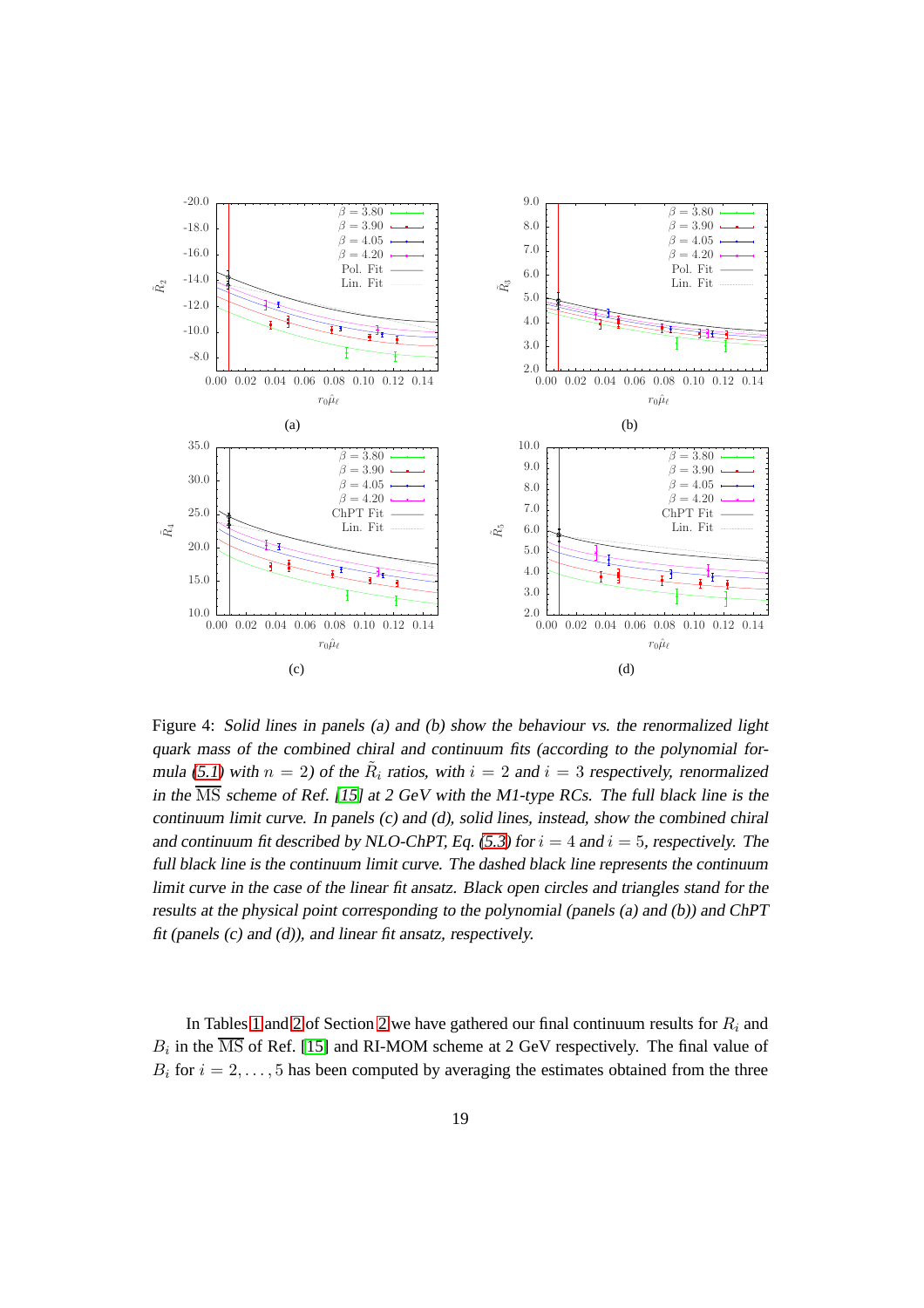

<span id="page-21-0"></span>Figure 5: Solid lines in panels (a) to (d) show the behaviour vs. the renormalized light quark mass of the combined chiral and continuum fits (according to the ChPT fit formula [\(5.2\)](#page-18-1)) for the  $B_i$  parameters with  $i = 2, \ldots, 5$  respectively, renormalized in the  $\overline{\text{MS}}$  scheme of Ref. [\[15\]](#page-62-2) at <sup>2</sup> GeV with the M1-type RCs. The full black line is the continuum limit curve [\(5.1\)](#page-17-2). The dashed black line represents the continuum limit curve in the case of the linear fit ansatz. Black open circles and triangles stand for the results at the physical point corresponding to the ChPT fit and linear fit ansatz, respectively.

kinds of fit ansatz discussed above, and using bootstrap error analysis. The half difference between the two more distant results has been taken as an estimate of the systematic error associated to the extrapolation procedure. The total uncertainty is obtained by adding in quadrature the statistical and the systematic error. For  $i = 1$  we update the result for  $B_K$ published in Ref. [\[8\]](#page-61-4); note that the difference between the two results is about half standard deviation.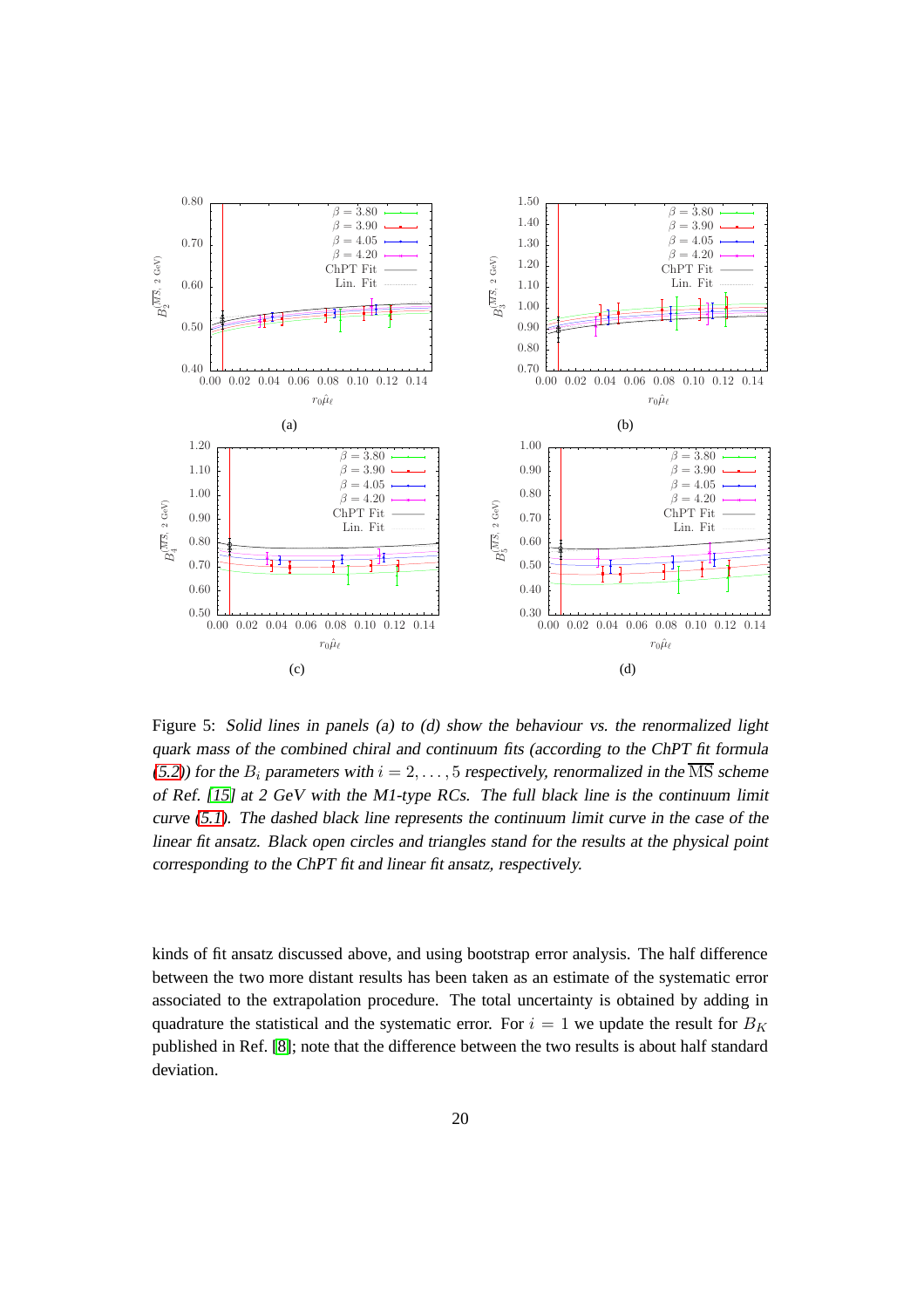In Appendix [E](#page-55-0) we provide more detailed results obtained from the various fitting procedure we have investigated. We also show that the continuum extrapolated quantities that are eventually obtained by employing M1-type and M2-type RCs turn out to be perfectly consistent between each other within statistical errors. Also in Appendix [E,](#page-55-0) see Tables [23](#page-58-0) and [24,](#page-58-1) we quote our continuum results for  $B_i$  and  $R_i$  in the MS and the RI-MOM scheme respectively at 3 GeV.

As already stated, an alternative (indirect) way to compute the ratio of the kaon matrix elements of the renormalized operators  $O_i, i=2,\ldots,5$  to that of  $O_1$  is based on the formula (see eqs. [\(2.4\)](#page-4-0) and [\(2.5\)](#page-4-0))

<span id="page-22-0"></span>
$$
\frac{\langle \bar{K}^0 | O_i(\mu) | K^0 \rangle}{\langle \bar{K}^0 | O_1(\mu) | K^0 \rangle} = \frac{\xi_i B_i(\mu)}{\xi_1 B_1(\mu)} \frac{m_K^2}{(\hat{\mu}_s(\mu) + \hat{\mu}_d(\mu))^2}.
$$
(5.6)

This of course requires knowledge of the  $B_i$  parameters and the renormalized quark masses.

We find that the two evaluations (indirect and direct, based on Eq. [\(5.6\)](#page-22-0) and Eq. [\(4.19\)](#page-14-0), respectively) lead to compatible results within errors. However, the indirect estimates suffer from much larger final uncertainties. This is due to several reasons. One is related to the quadratic dependence on the quark mass, which makes the relative error on the mass to give a significant contribution to the final error. Furthermore in the indirect method one has to consider extra uncertainties due to the error of the bilinear operators' RCs that are used to compute the B-parameters. A comparison of the direct and indirect results obtained for the ratios  $R_i$  is provided in Appendix [E.](#page-55-0)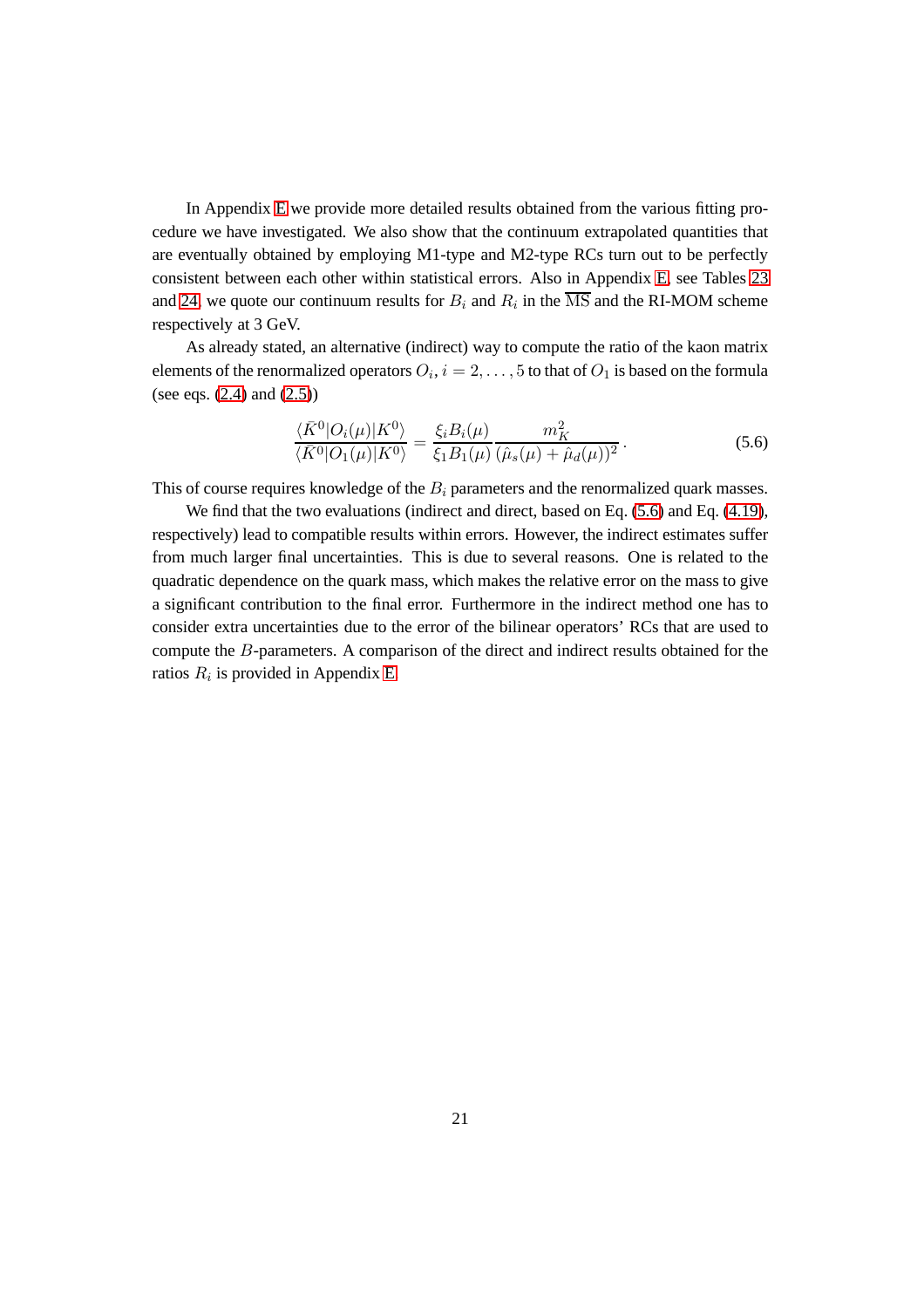#### <span id="page-23-0"></span>**6 Conclusions**

Accurate measurements of the  $K^0 - \bar{K}^0$  mixing amplitudes can yield useful hints on New Physics if theory can provide comparatively accurate calculations of quantities parametrizing beyond the SM effects. This requires a precise, first principle, evaluation of the kaon matrix elements of the full basis of four-fermion operators entering the most general effective  $\Delta S = 2$  weak Hamiltonian.

In this paper we have presented the first unquenched lattice QCD determination in the continuum limit of the matrix elements of the full  $\Delta S = 2$  four-fermion operator basis. We have used  $N_f = 2$  unquenched tm-LQCD gauge configurations produced by the ETM Collaboration in combination with maximally twisted valence quarks of the OS type.

The mixed action setup proposed in Ref. [\[12\]](#page-61-8) offers the possibility of obtaining automatically  $O(a)$  improved results and an operator renormalization pattern identical to that of a chirally invariant regularization at the rather cheap price of mere  $O(a^2)$  unitarity violations. Using data at four lattice spacings (with  $a$  in the interval [0.05, 0.1] fm) and a number of pseudoscalar masses ("pions") in the range [280, 500] MeV, we are able to safely carry out the continuum and the light quark mass limit of the observables of interest. All results are non-perturbatively renormalized in the RI/MOM scheme.

We get in this way the most accurate estimates to date of  $\Delta S = 2$  effective weak Hamiltonian matrix elements. The total error on the  $R_i$  ratios is between 4% and 6% and on the bag parameters,  $B_i$ , between  $3\%$  and  $7\%$ .

Tables [5](#page-24-0) and [6](#page-24-1) show a comparison between our results for  $R_i$  and  $B_i$  (in RI/MOM at 2 GeV) and the data at fixed lattice spacings coming from the two old quenched calculations of Refs. [\[6\]](#page-61-2) and [\[7\]](#page-61-3)  $^{10}$  $^{10}$  $^{10}$ .

For the B-parameters, one finds large differences between the central values of our results and those of Refs. [\[6\]](#page-61-2) and [\[7\]](#page-61-3), which vary between 5% and 25% (though the errors are typically comparably large). With respect to Ref. [\[6\]](#page-61-2), the differences are even larger when the results are compared in terms of the ratios  $R_i$ , presumably due to a combined effect, in this case, of having overestimated the values for both  $B_1$  and the strange quark mass in the computation of [\[6\]](#page-61-2). We emphasize that, with respect to the old quenched calculations, having performed in the present study simulations at four values of the lattice spacing and quite smaller values of the pion masses provides us with a much better control over the main sources of systematic uncertainties, besides the quenched approximation. Current experience suggests that the possible systematic errors related to the quenching of the strange and charm quarks, which still affect our calculation, are negligible within the present uncertainties. Forthcoming results from simulations in the continuum limit with  $N_f = 2 + 1$  and

<span id="page-23-1"></span> $10$ In this comparison we do not include the (preliminary) quenched results at one value of the lattice spacing given in Ref. [\[36\]](#page-63-6).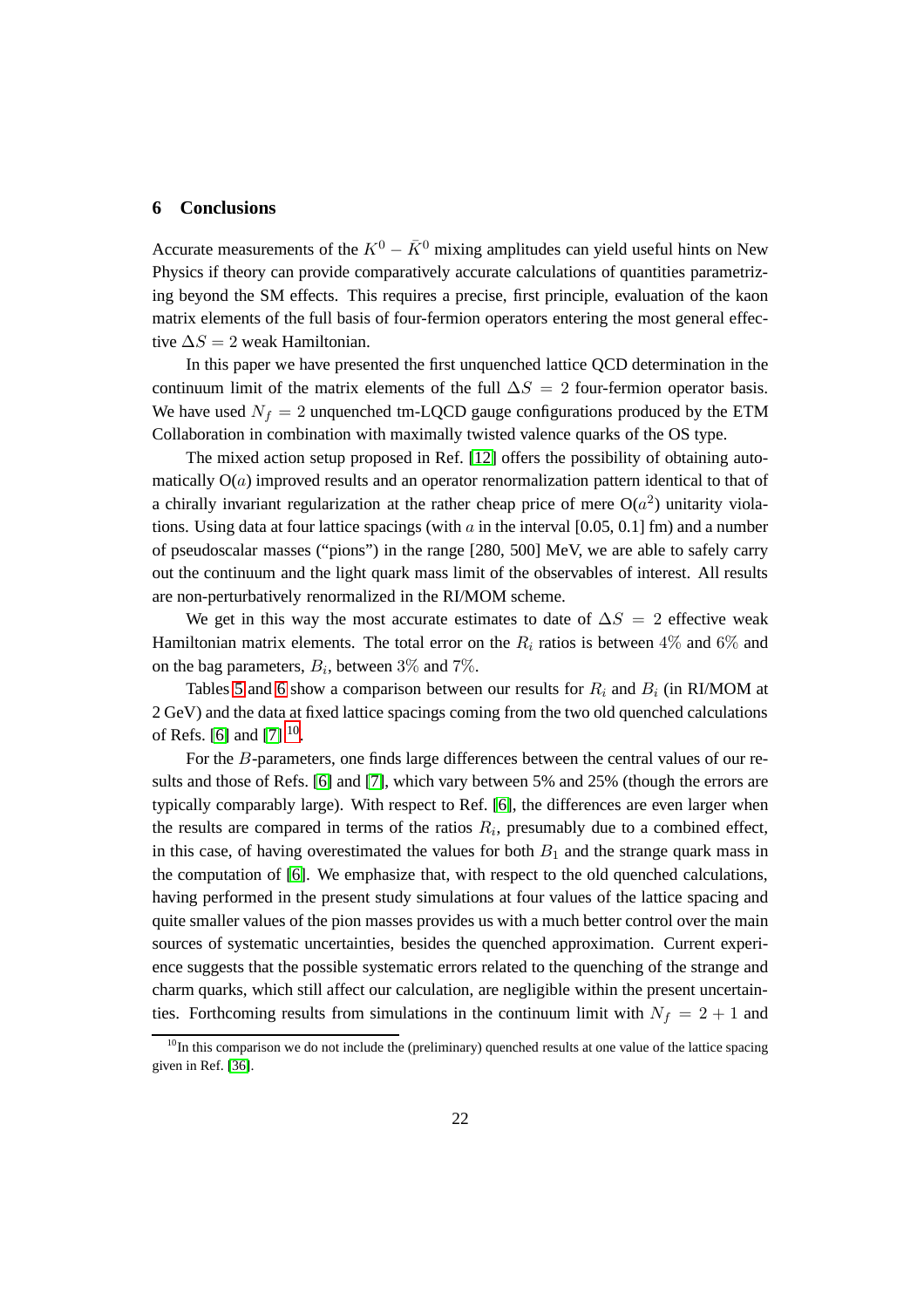$N_f = 2 + 1 + 1$  dynamical flavours will provide a check of this expectation. We should add that our continuum limit results for  $R_i$  and  $B_i$  ( $i = 2, \ldots, 5$ ) are in the same ballpark with the numbers given at one lattice spacing in Ref. [\[5\]](#page-61-9) where  $N_f = 2 + 1$  dynamical quarks are employed.

As an interesting phenomenological application of the results obtained in this paper we have carried out a new UT analysis along the lines of the work of Ref. [\[9\]](#page-61-5). Thanks to the improved accuracy of the present determination of the  $\Delta S = 2$  B-parameters, we could substantially strengthen the existing upper bounds on the Wilson coefficients of the operators of the non-standard sector of the effective weak Hamiltonian, and consequently increase the lower bound on the New Physics scale.

| $B_i$ (RI-MOM at 2 GeV) |           |               |               |               |               |  |  |
|-------------------------|-----------|---------------|---------------|---------------|---------------|--|--|
|                         | This work | Ref. [7]      |               | Ref. [6]      |               |  |  |
|                         | CL        | $a = 0.09$ fm | $a = 0.13$ fm | $a = 0.07$ fm | $a = 0.09$ fm |  |  |
|                         |           |               |               |               |               |  |  |
|                         | 0.52(2)   | 0.56(5)       | 0.53(4)       | 0.68(21)      | 0.70(15)      |  |  |
| 2                       | 0.70(2)   | 0.87(7)       | 0.90(10)      | 0.67(7)       | 0.72(9)       |  |  |
| 3                       | 1.22(7)   | 1.41(12)      | 1.53(40)      | 0.95(15)      | 1.21(10)      |  |  |
| 4                       | 1.00(4)   | 0.94(5)       | 0.90(13)      | 1.00(9)       | 1.15(5)       |  |  |
| 5                       | 0.69(5)   | 0.62(5)       | 0.56(14)      | 0.66(11)      | 0.88(6)       |  |  |

<span id="page-24-0"></span>Table 5: Comparison between the unquenched results for  $B_i$  obtained in the present work and the quenched values of Refs. [\[7\]](#page-61-3) and [\[6\]](#page-61-2). Numbers are for renormalized quantities in the RI-MOM scheme at 2 GeV.

| $R_i$ (RI-MOM at 2 GeV) |            |               |               |               |               |  |  |
|-------------------------|------------|---------------|---------------|---------------|---------------|--|--|
|                         | This work  | Ref. [7]      |               | Ref. [6]      |               |  |  |
|                         | CL         | $a = 0.09$ fm | $a = 0.13$ fm | $a = 0.07$ fm | $a = 0.09$ fm |  |  |
|                         |            |               |               |               |               |  |  |
|                         |            |               |               |               |               |  |  |
| $\overline{2}$          | $-12.9(4)$ | $-16.1(3.0)$  | $-15.8(2.9)$  | $-6.7(1.8)$   | $-6.6(1.1)$   |  |  |
| 3                       | 4.5(2)     | 5.2(9)        | 5.4(8)        | 1.9(5)        | 2.3(4)        |  |  |
| 4                       | 21.2(7)    | 20.7(3.0)     | 18.8(2.8)     | 12.1(3.3)     | 12.6(2.1)     |  |  |
| 5                       | 4.7(3)     | 4.6(6)        | 3.9(1.3)      | 2.6(7)        | 3.3(5)        |  |  |

<span id="page-24-1"></span>Table 6: Same as in Table [5](#page-24-0) for the  $R_i$  ratios.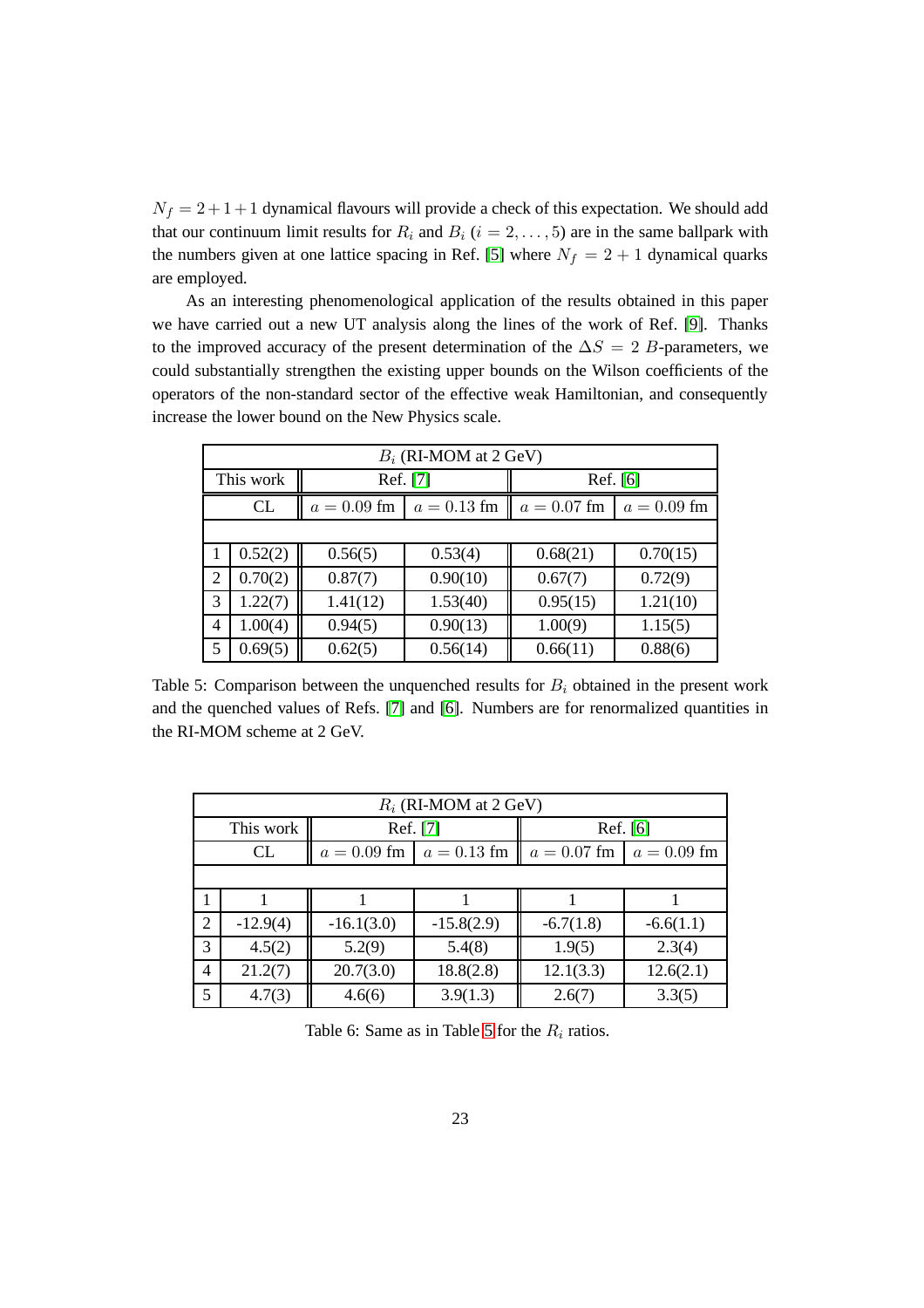**Acknowledgments -** We wish to thank all the other members of ETMC for their interest in this work and a most enjoyable and fruitful collaboration. Part of this work has been completed thanks to allocation of CPU time on BlueGene/Q -Fermi based on the agreement between INFN and CINECA and the specific initiative INFN-RM123. N.C. and V.G. thank the MICINN and MINECO (Spain) for partial support under Grants n. FPA2008- 03373 and FPA2011-23897, respectively, and the Generalitat Valenciana (Spain) for partial support under Grant n. GVPROMETEO2009-128. F.M. acknowledges the financial support from projects FPA2010-20807, 2009SGR502 and Consolider CPAN., and CSD2007-00042. We acknowledge partial support from ERC Ideas Starting Grant n. 279972 "NPFlavour" and ERC Ideas Advanced Grant n. 267985 "DaMeSyFla". We also thank MIUR (Italy) for partial support under the contract PRIN08. M.P. acknowledges financial support by a Marie Curie European Reintegration Grant of the 7th European Community Framework Programme under contract number PERG05-GA-2009-249309. M.C. is associated to Dipartimento di Fisica, Università di Roma Tre. L.S. is associated to Dipartimento di Fisica, Università di Roma "Sapienza".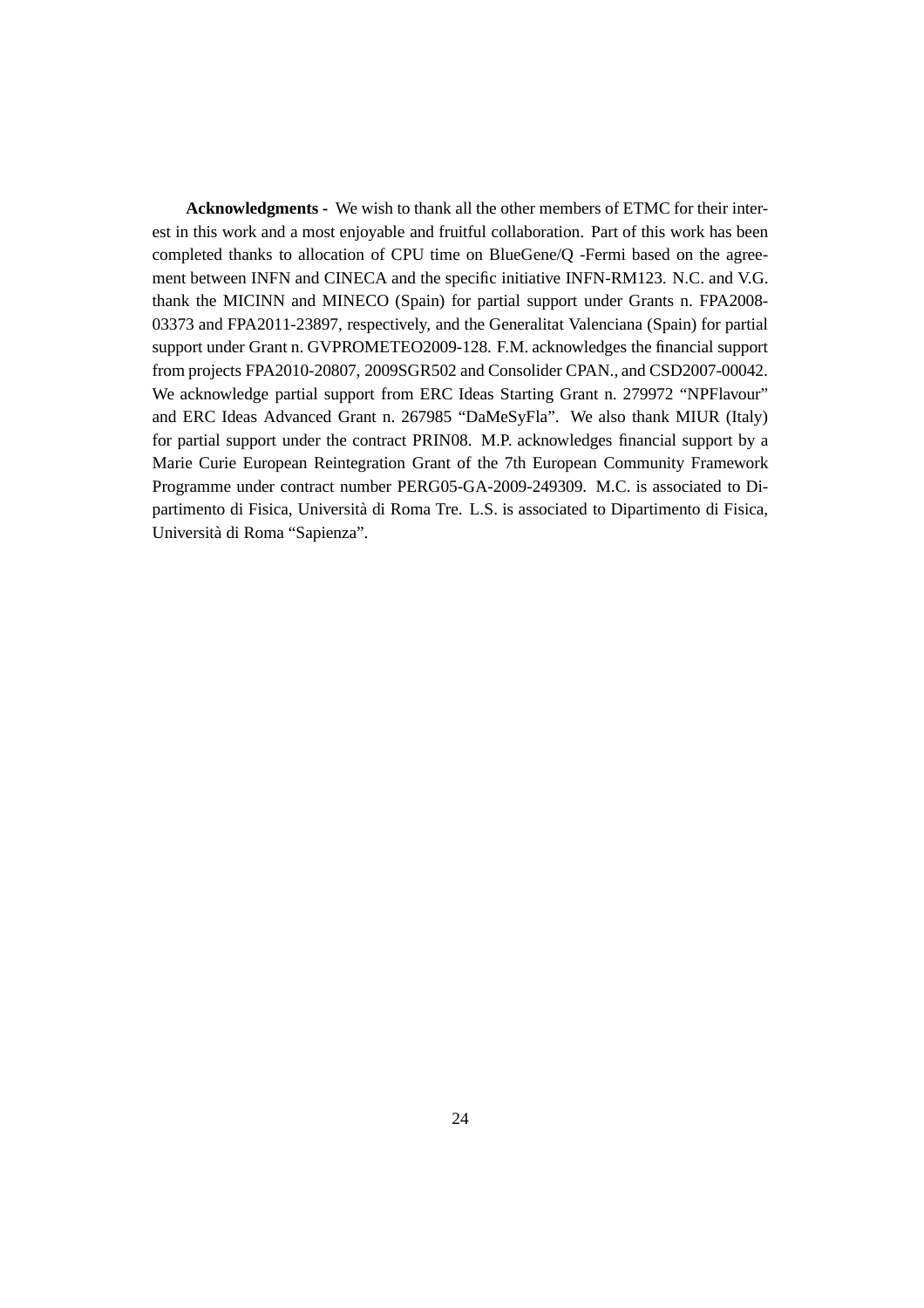#### <span id="page-26-0"></span>**A Renormalization properties of** ∆S = 2 **four-fermion operators**

In this appendix we want to spell out the renormalization properties of the four-fermion operators of interest for the description of  $\bar{K}^0 - K^0$  oscillations in the mixed action (MA) lattice setup of Section [4.](#page-8-0) We will do this by exploiting the results of Ref. [\[51\]](#page-65-2). In particular, we show that the operators in Eq. [\(4.6\)](#page-11-1), that we report here for the reader convenience,

<span id="page-26-1"></span>
$$
O_{1[\pm]}^{MA} = 2\{ \left( [\bar{q}_{1}^{\alpha}\gamma_{\mu}q_{2}^{\alpha}] [\bar{q}_{3}^{\beta}\gamma_{\mu}q_{4}^{\beta}] + [\bar{q}_{1}^{\alpha}\gamma_{\mu}\gamma_{5}q_{2}^{\alpha}] [\bar{q}_{3}^{\beta}\gamma_{\mu}\gamma_{5}q_{4}^{\beta}] \right) \pm (2 \leftrightarrow 4) \}
$$
  
\n
$$
O_{2[\pm]}^{MA} = 2\{ \left( [\bar{q}_{1}^{\alpha}q_{2}^{\alpha}] [\bar{q}_{3}^{\beta}q_{4}^{\beta}] + [\bar{q}_{1}^{\alpha}\gamma_{5}q_{2}^{\alpha}] [\bar{q}_{3}^{\beta}\gamma_{5}q_{4}^{\beta}] \right) \pm (2 \leftrightarrow 4) \}
$$
  
\n
$$
O_{3[\pm]}^{MA} = 2\{ \left( [\bar{q}_{1}^{\alpha}q_{2}^{\beta}] [\bar{q}_{3}^{\beta}q_{4}^{\alpha}] + [\bar{q}_{1}^{\alpha}\gamma_{5}q_{2}^{\beta}] [\bar{q}_{3}^{\beta}\gamma_{5}q_{4}^{\alpha}] \right) \pm (2 \leftrightarrow 4) \}
$$
  
\n
$$
O_{4[\pm]}^{MA} = 2\{ \left( [\bar{q}_{1}^{\alpha}q_{2}^{\alpha}] [\bar{q}_{3}^{\beta}q_{4}^{\beta}] - [\bar{q}_{1}^{\alpha}\gamma_{5}q_{2}^{\alpha}] [\bar{q}_{3}^{\beta}\gamma_{5}q_{4}^{\beta}] \right) \pm (2 \leftrightarrow 4) \}
$$
  
\n
$$
O_{5[\pm]}^{MA} = 2\{ \left( [\bar{q}_{1}^{\alpha}q_{2}^{\beta}] [\bar{q}_{3}^{\beta}q_{4}^{\alpha}] - [\bar{q}_{1}^{\alpha}\gamma_{5}q_{2}^{\beta}] [\bar{q}_{3}^{\beta}\gamma_{5}q_{4}^{\alpha}] \right) \pm (2 \leftrightarrow 4) \}
$$
, (A.1)

exhibit the same renormalization pattern as the corresponding continuum operators. We recall that the Wilson  $r$ -parameters of valence quarks in Eq.  $(A.1)$  are taken as specified in Eq.  $(4.3)$ . The normalization we have chosen in the definitions  $(A.1)$  is such that, when the operators  $O_{i[+]}^{MA}$  are taken between the pseudoscalar operators  $P^{12} = \bar q_1 \gamma_5 q_2$  and  $P^{43} =$  $\bar{q}_4\gamma_5q_3$ , one gets the same Wick contraction multiplicities one would obtain in QCD upon evaluating the kaon matrix elements of the operators [\(2.2\)](#page-3-2). Naturally, apart from the issue of renormalization, the physical matrix elements will be obtained (in the continuum limit) by finally setting in our MA setup  $\mu_1 = \mu_3 = \mu_s$  and  $\mu_2 = \mu_4 = \mu_{\ell}$ , with  $\mu_s$  (resp.  $\mu_{\ell}$ ) corresponding to the bare strange (resp. degenerate up-down) quark mass.

A key result of Ref. [\[51\]](#page-65-2) (stated there in the quark basis that is most natural for untwisted Wilson fermions) is that the combinations that enjoy simple renormalization properties are not the operators listed in Eqs. [\(A.1\)](#page-26-1), but those that are obtained after performing a Fierz transformation on the operators  $O_{3[\pm]}^{MA}$  and  $O_{5[\pm]}^{MA}$ . This transformation has the effect of rewriting  $O_{3[\pm]}^{MA}$  and  $O_{5[\pm]}^{MA}$  in terms of operators where both spin and color indices are contracted within the same pair of quarks. With the definitions

<span id="page-26-2"></span>
$$
Q_{1[\pm]}^{MA} = 2\{([\bar{q}_{1}\gamma_{\mu}q_{2}][\bar{q}_{3}\gamma_{\mu}q_{4}] + [\bar{q}_{1}\gamma_{\mu}\gamma_{5}q_{2}][\bar{q}_{3}\gamma_{\mu}\gamma_{5}q_{4}]) \pm (2 \leftrightarrow 4)\}
$$
  
\n
$$
Q_{2[\pm]}^{MA} = 2\{([\bar{q}_{1}\gamma_{\mu}q_{2}][\bar{q}_{3}\gamma_{\mu}q_{4}] - [\bar{q}_{1}\gamma_{\mu}\gamma_{5}q_{2}][\bar{q}_{3}\gamma_{\mu}\gamma_{5}q_{4}]) \pm (2 \leftrightarrow 4)\}
$$
  
\n
$$
Q_{3[\pm]}^{MA} = 2\{([\bar{q}_{1}q_{2}][\bar{q}_{3}q_{4}] - [\bar{q}_{1}\gamma_{5}q_{2}][\bar{q}_{3}\gamma_{5}q_{4}]) \pm (2 \leftrightarrow 4)\}
$$
  
\n
$$
Q_{4[\pm]}^{MA} = 2\{([\bar{q}_{1}q_{2}][\bar{q}_{3}q_{4}] + [\bar{q}_{1}\gamma_{5}q_{2}][\bar{q}_{3}\gamma_{5}q_{4}]) \pm (2 \leftrightarrow 4)\}
$$
  
\n
$$
Q_{5[\pm]}^{MA} = 2\{([\bar{q}_{1}\sigma_{\mu\nu}q_{2}][\bar{q}_{3}\sigma_{\mu\nu}q_{4}]) \pm (2 \leftrightarrow 4)\} \text{ (for } \mu > \nu), \text{ (A.2)}
$$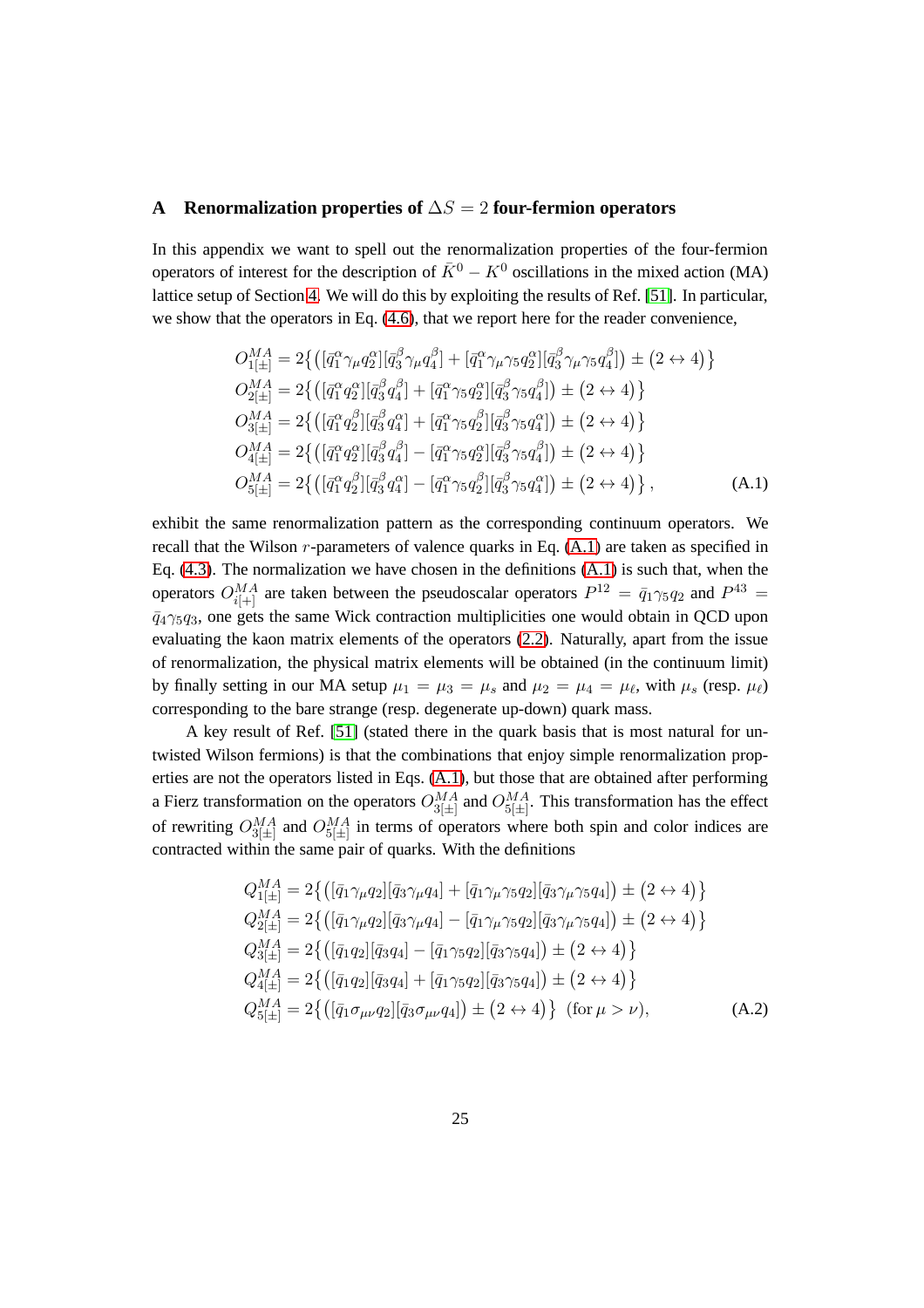where  $\sigma_{\mu\nu} = [\gamma_{\mu}, \gamma_{\nu}]/2$ , one gets

<span id="page-27-3"></span>
$$
O_{i[\pm]}^{MA} = \Lambda_{ij}^{[\pm]} Q_{j[\pm]}^{MA}, \qquad \Lambda^{[\pm]} = \begin{pmatrix} 1 & 0 & 0 & 0 & 0 \\ 0 & 0 & 0 & 1 & 0 \\ 0 & 0 & 0 & \mp 1/2 & \pm 1/2 \\ 0 & 0 & 1 & 0 & 0 \\ 0 & \mp 1/2 & 0 & 0 & 0 \end{pmatrix}
$$
 (A.3)

In Eq. [\(A.2\)](#page-26-2) we have omitted color indices as they are always contracted within each square parenthesis.

In order to make direct contact with the formulae of Ref. [\[51\]](#page-65-2) we must pass from the  $q_f$ -basis, in which the valence quark action [\(4.2\)](#page-10-1) was written and where the Wilson term is (maximally) twisted, to the  $\chi_f$ -basis, where the Wilson term takes its standard form. This is achieved by the chiral transformation

<span id="page-27-2"></span>
$$
q_f \longrightarrow \chi_f = e^{-i\pi r_f \gamma_5/4} q_f, \quad \bar{q}_f \longrightarrow \bar{\chi}_f = \bar{q}_f e^{-i\pi r_f \gamma_5/4}, \tag{A.4}
$$

under which

$$
S_{val}^{\text{OS}} \to \tilde{S}_{val}^{\text{OS}} =
$$
\n
$$
= a^4 \sum_{x,f} \bar{\chi}_f(x) \left\{ \frac{1}{2} \sum_{\mu} \gamma_{\mu} (\nabla_{\mu} + \nabla_{\mu}^*) + \left[ M_{\text{cr}} - \frac{a}{2} \sum_{\mu} \nabla_{\mu}^* \nabla_{\mu} \right] + i \gamma_5 r_f \mu_f \right\} \chi_f(x),
$$
\n(A.5)

and assuming  $r_4 = \pm 1$  (as used in the present work),

<span id="page-27-1"></span>
$$
r_{4}Q_{1[\pm]}^{MA} \rightarrow \tilde{Q}_{1[\pm]}^{MA} = 2i\{([\bar{\chi}_{1}\gamma_{\mu}\chi_{2}][\bar{\chi}_{3}\gamma_{\mu}\gamma_{5}\chi_{4}] + [\bar{\chi}_{1}\gamma_{\mu}\gamma_{5}\chi_{2}][\bar{\chi}_{3}\gamma_{\mu}\chi_{4}]) \pm (2 \leftrightarrow 4)\}
$$
  
\n
$$
r_{4}Q_{2[\pm]}^{MA} \rightarrow \tilde{Q}_{2[\mp]}^{MA} = 2i\{([\bar{\chi}_{1}\gamma_{\mu}\chi_{2}][\bar{\chi}_{3}\gamma_{\mu}\gamma_{5}\chi_{4}] - [\bar{\chi}_{1}\gamma_{\mu}\gamma_{5}\chi_{2}][\bar{\chi}_{3}\gamma_{\mu}\chi_{4}]) \mp (2 \leftrightarrow 4)\}
$$
  
\n
$$
-r_{4}Q_{3[\pm]}^{MA} \rightarrow \tilde{Q}_{3[\mp]}^{MA} = 2i\{([\bar{\chi}_{1}\gamma_{5}\chi_{2}][\bar{\chi}_{3}\chi_{4}] - [\bar{\chi}_{1}\chi_{2}][\bar{\chi}_{3}\gamma_{5}\chi_{4}]) \mp (2 \leftrightarrow 4)\}
$$
  
\n
$$
-r_{4}Q_{4[\pm]}^{MA} \rightarrow \tilde{Q}_{4[\pm]}^{MA} = 2i\{([\bar{\chi}_{1}\gamma_{5}\chi_{2}][\bar{\chi}_{3}\chi_{4}] + [\bar{\chi}_{1}\chi_{2}][\bar{\chi}_{3}\gamma_{5}\chi_{4}]) \pm (2 \leftrightarrow 4)\}
$$
  
\n
$$
-r_{4}Q_{5[\pm]}^{MA} \rightarrow \tilde{Q}_{5[\pm]}^{MA} = 2i\{([\bar{\chi}_{1}\sigma_{\mu\nu}\chi_{2}][\bar{\chi}_{3}\sigma_{\mu\nu}\gamma_{5}\chi_{4}]) \pm (2 \leftrightarrow 4)\}.
$$
 (A.6)

According to Ref. [\[51\]](#page-65-2), for the renormalized operators  $\tilde{Q}_i^{MA}$  one gets

<span id="page-27-0"></span>
$$
\begin{pmatrix}\n\tilde{Q}_{1[\pm]}^{MA} \\
\tilde{Q}_{2[\pm]}^{MA} \\
\tilde{Q}_{3[\pm]}^{MA} \\
\tilde{Q}_{4[\pm]}^{MA}\n\end{pmatrix}^{ren} = \begin{pmatrix}\n\mathcal{Z}_{11} & 0 & 0 & 0 & 0 \\
0 & \mathcal{Z}_{22} & \mathcal{Z}_{23} & 0 & 0 \\
0 & \mathcal{Z}_{32} & \mathcal{Z}_{33} & 0 & 0 \\
0 & \mathcal{Z}_{32} & \mathcal{Z}_{33} & 0 & 0 \\
0 & 0 & 0 & \mathcal{Z}_{44} & \mathcal{Z}_{45} \\
0 & 0 & 0 & \mathcal{Z}_{54} & \mathcal{Z}_{55}\n\end{pmatrix}^{[\pm]} \begin{pmatrix}\n\tilde{Q}_{1[\pm]}^{MA} \\
\tilde{Q}_{2[\pm]}^{MA} \\
\tilde{Q}_{3[\pm]}^{MA} \\
\tilde{Q}_{4[\pm]}^{MA}\n\end{pmatrix}^{(b)} (A.7)
$$

Since at  $\mu_f = 0$  the fermion action  $\tilde{S}_{val}^{\text{OS}}$  is indistinguishable from a standard massless Wilson fermion action, in any mass independent renormalization scheme, the operators  $Q_i^{MA}$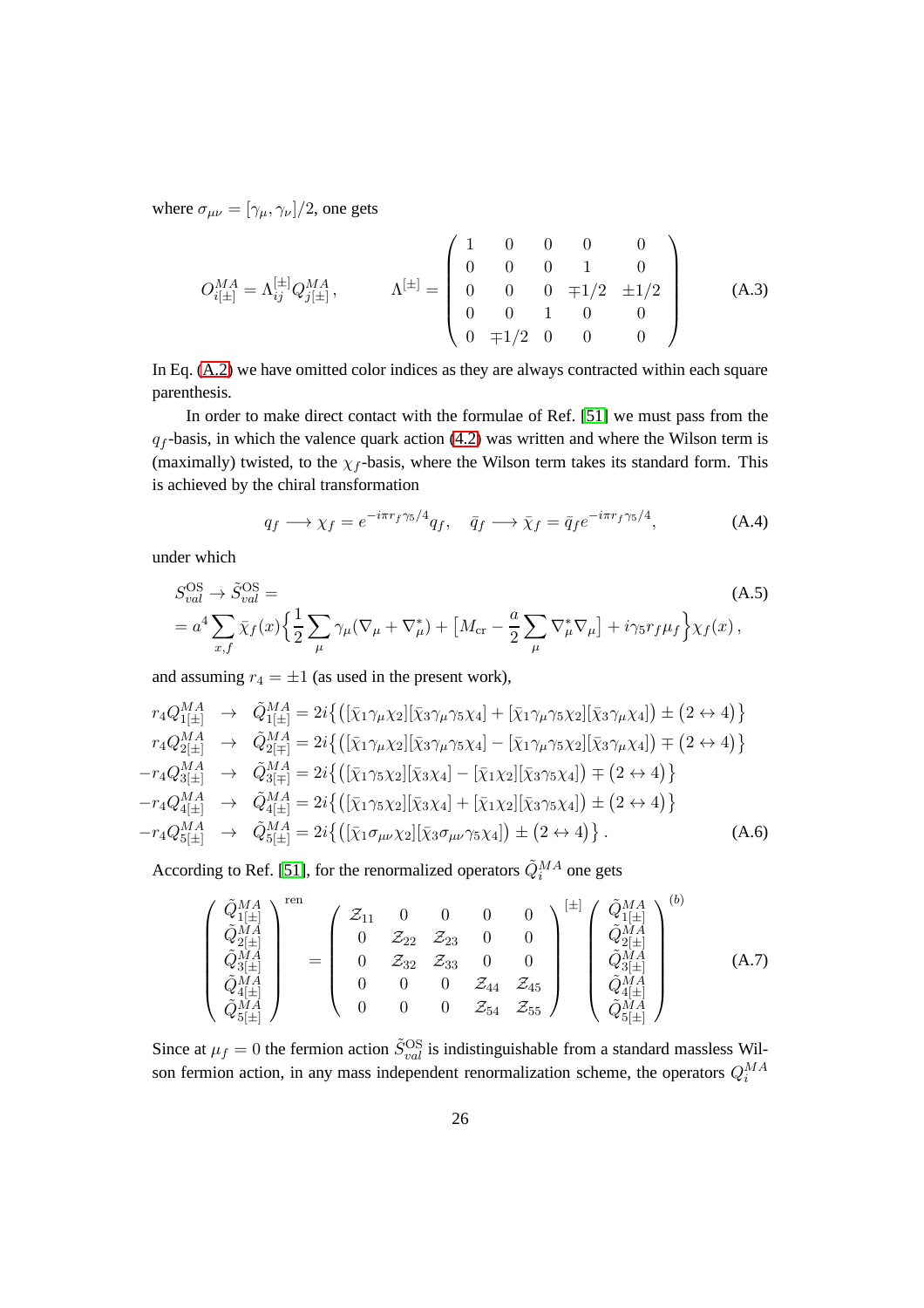in the l.h.s. of Eqs. [\(A.6\)](#page-27-1) enjoy the same renormalization properties of the corresponding operators  $\tilde{Q}_i^{MA}$  into which they are trasformed under [\(A.4\)](#page-27-2). The  $\tilde{Q}_i^{MA}$  operators have, up to lattice artefacts, the same RCs of the corresponding operators in the standard Wilson's formulation of lattice QCD. This result could also have been proved using the somewhat more elaborated approach of Ref. [\[12\]](#page-61-8).

From Eqs. [\(A.6\)](#page-27-1)–[\(A.7\)](#page-27-0) and recalling Eq. [\(A.3\)](#page-27-3), one finally arrives for the operators  $O_{i[+]}^{MA}$  of interest to us in this paper at the renormalization formulae

<span id="page-28-0"></span>
$$
O_{i[+]}^{MA}|^{\text{ren}} = Z_{ij} O_{j[+]}^{MA}|^{(b)}, \tag{A.8}
$$

$$
Z = \Lambda^{[+]} Z_Q(\Lambda^{[+]})^{-1},\tag{A.9}
$$

<span id="page-28-1"></span>
$$
Z_Q = \begin{pmatrix} \mathcal{Z}_{11}^{[+]} & 0 & 0 & 0 & 0 \\ 0 & \mathcal{Z}_{22}^{[-]} & -\mathcal{Z}_{23}^{[-]} & 0 & 0 \\ 0 & -\mathcal{Z}_{32}^{[-]} & \mathcal{Z}_{33}^{[-]} & 0 & 0 \\ 0 & 0 & 0 & \mathcal{Z}_{44}^{[+]} & \mathcal{Z}_{45}^{[+]} \\ 0 & 0 & 0 & \mathcal{Z}_{54}^{[+]} & \mathcal{Z}_{55}^{[+]} \end{pmatrix}
$$
(A.10)

From the renormalizability of (correlation functions evaluated in) the MA lattice setup of Section [4](#page-8-0) and the exact conservation of the individual valence flavours it immediately follows that the operator renormalization pattern of eqs.  $(A.8)$ – $(A.10)$  is independent (up to cutoff effects, as usual) from the values of sea and valence quark masses. It is hence possible to determine the relevant renormalization constants in any mass-indipendent renormalization scheme by extrapolating to the chiral limit suitable renormalization constant estimators evaluated at non-vanishing quark masses. Following this strategy we computed non-perturbatively in the RI-MOM scheme the renormalization matrix  $Z_Q$ , see Eq. [\(A.10\)](#page-28-1), as detailed in Appendix [B](#page-29-0) and summarized in Appendix [C.](#page-41-0)

At this point the matrix elements  $\langle P^{43}|O^{MA}_{i|+|}|^{\text{ren}}|P^{12}\rangle|_{\text{ren}}$ , built using Eqs. [\(A.1\)](#page-26-1), [\(A.8\)](#page-28-0) and [\(A.10\)](#page-28-1) and evaluated in our MA setup with  $\mu_1 = \mu_3 = \mu_s$  (strange quark mass) and  $\mu_2 = \mu_4 = \mu_\ell$  (up-down quark mass), tend in the limit  $a \to 0$  to the matrix elements  $\langle \bar{K}^0 | O_i | K^0 \rangle$  of the operators [\(2.2\)](#page-3-2) in QCD with mere O( $a^2$ ) discretization errors [\[12\]](#page-61-8).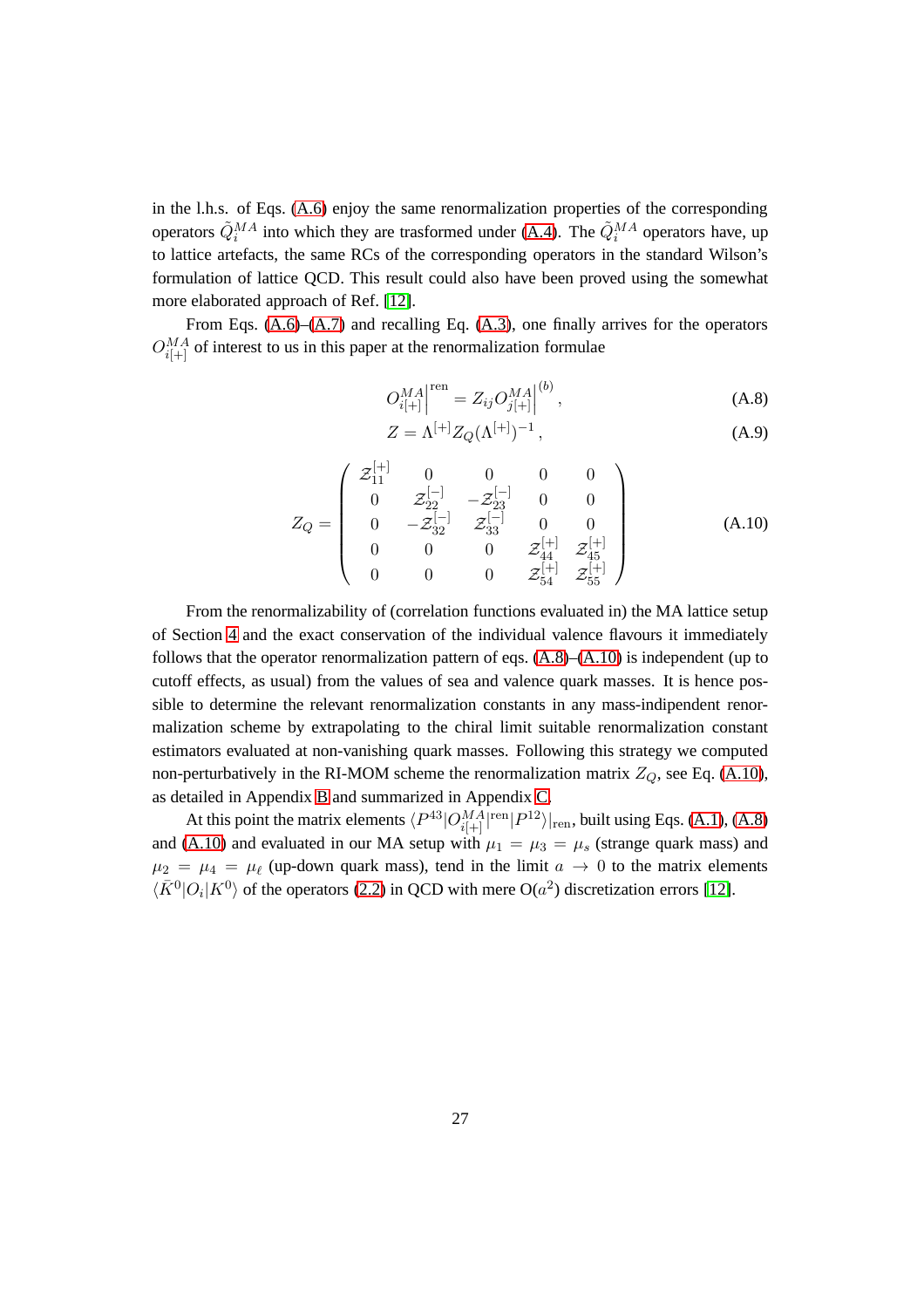# <span id="page-29-0"></span>**B RI/MOM computation of renormalization constants of four-fermion operators**

In order to convert our lattice results for the bag parameters  $B_i$  to their physical continuum counterparts, in the same renormalization scheme and at the same scale as the corresponding perturbative Wilson coefficients used in the phenomenological analysis, we need the renormalization constants (RCs) of the operators  $O_{i[+]}^{MA}$ ,  $i = 1, 2, ..., 5$ , see Eq. [\(4.6\)](#page-11-1), or equivalently Eq. [\(A.1\)](#page-26-1). As discussed in Section 4, in our mixed action (MA) setup for lattice correlation functions these operators represent the analogs of the parity-even parts of the  $\Delta S = 2$  four-fermion operators [\(2.2\)](#page-3-2) that are relevant in the formal continuum theory.

In this Appendix, we give details on the non-perturbative computation of the RCs performed using the RI'-MOM scheme ([\[17\]](#page-62-4), [\[18\]](#page-62-5)).

As explained in detail in Ref. [\[51\]](#page-65-2), instead of using the operator basis  $O_{i[+]}^{MA}$  of Eq. [\(A.1\)](#page-26-1), it is more convenient to employ the Fierz transformed operators  $Q_{i[+]}^{MA}$ ,  $i = 1, 2, \ldots, 5$ , defined in Eq. [\(A.2\)](#page-26-2). To lighten our notation, in the following we will drop the superscript and the sign subscript, denote these operators simply by  $Q_i$  and assemble them in the array Q. The generic renormalization pattern of the bare operators  $Q^{(b)}$  is of the form

<span id="page-29-1"></span>
$$
\mathbf{Q}^{\text{ren}} = \mathbf{Z} \left[ \mathbf{I} + \mathbf{\Delta} \right] \mathbf{Q}^{(b)} \tag{B.1}
$$

where the scale-dependent renormalization matrix  $Z$  is block-diagonal, with a continuum-like block structure (the same as for e.g. the matrix in Eq. [\(A.7\)](#page-27-0)), while  $\Delta$  is a sparse off-diagonal and scale-independent matrix of the form

$$
\mathbf{\Delta} = \begin{bmatrix} 0 & \Delta_{12} & \Delta_{13} & \Delta_{14} & \Delta_{15} \\ \Delta_{21} & 0 & 0 & \Delta_{24} & \Delta_{25} \\ \Delta_{31} & 0 & 0 & \Delta_{34} & \Delta_{35} \\ \Delta_{41} & \Delta_{42} & \Delta_{43} & 0 & 0 \\ \Delta_{51} & \Delta_{52} & \Delta_{53} & 0 & 0 \end{bmatrix} .
$$
 (B.2)

However, as shown in Appendix A, using the MA lattice setup of Section 4, the "wrong chirality mixing" terms  $\Delta_{ij}$ , are reduced to mere O( $a^2$ ) effects, the renormalization matrix **Z** coincides with the matrix  $Z_Q$  of Eq. [\(A.10\)](#page-28-1) and we recover a continuum-like renormalization pattern. This is a very important advantage of our approach, which we will implement in practice using the following strategy: compute the quark propagators in the  $q_f$ -basis (also called physical basis of tmQCD at maximal twist, in which the critical Wilson term is twisted, see Eq. [\(4.2\)](#page-10-1)), impose RI-MOM renormalization conditions on the operators  $Q_i$ and extract the renormalization matrix  $(Z)$  and, for check purposes, the mixing matrix  $(\Delta)$ .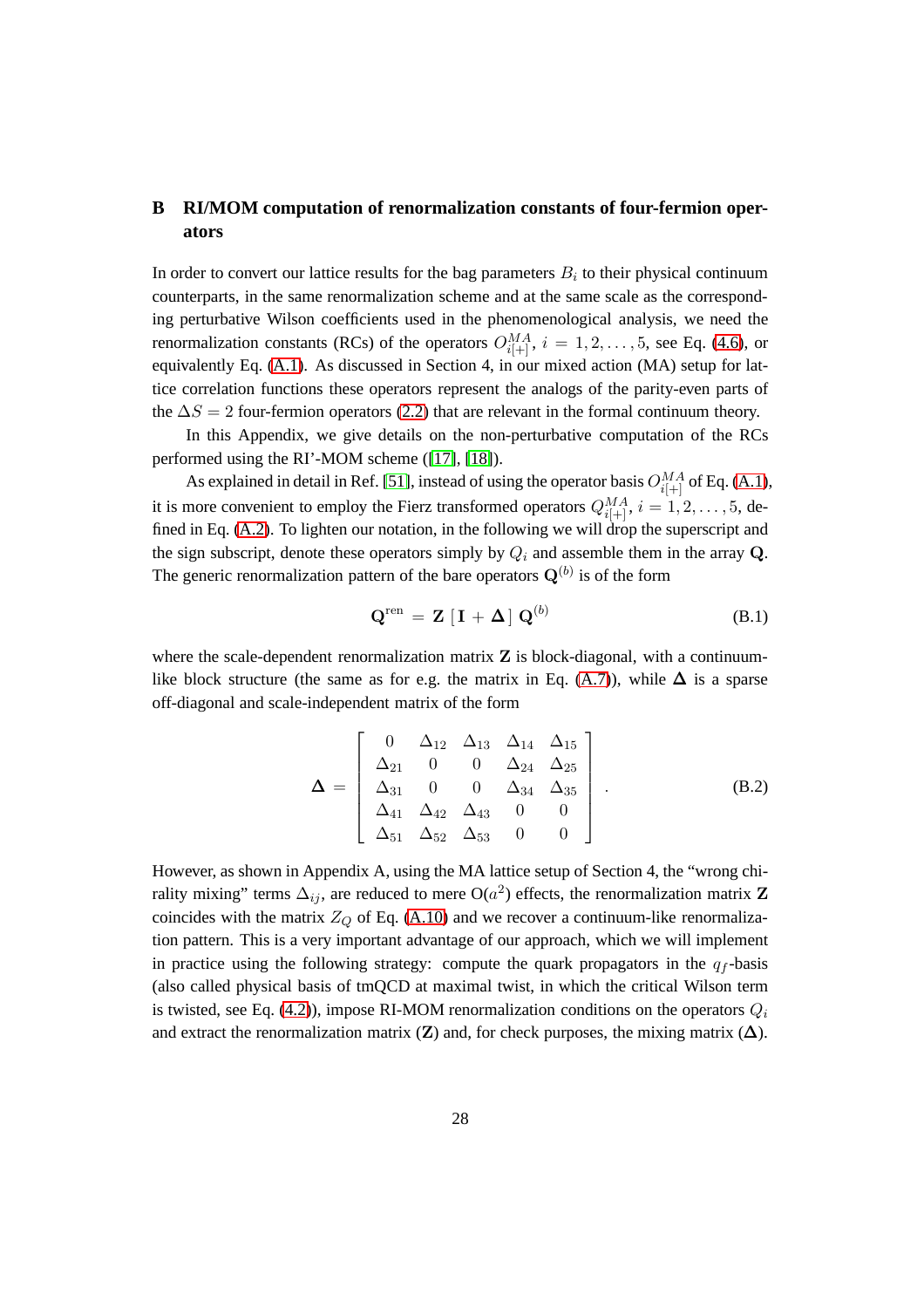#### **B.1 Procedure for extracting the RCs**

To determine the matrices Z and  $\Delta$  in Eq. [\(B.1\)](#page-29-1) we proceed as follows. We start by computing the lattice quark propagator

$$
S_{q_f}(p) = a^4 \sum_x e^{-ipx} \langle q_f(x) \bar{q}_f(0) \rangle
$$
 (B.3)

and the four-point Green functions with an insertion of the operator  $Q_i$ , namely

<span id="page-30-2"></span>
$$
G_i(p, p, p, p)_{\alpha\beta\gamma\delta}^{abcd} =
$$
\n
$$
a^{16} \sum_{x_1, x_2, x_3, x_4} e^{-ip(x_1 - x_2 + x_3 - x_4)} \langle [q_1(x_1)]_{\alpha}^a [\bar{q}_2(x_2)]_{\beta}^b Q_i(0) [q_3(x_3)]_{\gamma}^c [\bar{q}_4(x_4)]_{\delta}^d \rangle.
$$
\n(B.4)

The lower(upper) case Greek (Latin) symbols denote uncontracted spin (color) indices. The corresponding amputated Green functions are given by

<span id="page-30-3"></span>
$$
\Lambda_{i}(p, p, p, p)_{\alpha\beta\gamma\delta}^{abcd} =
$$
\n
$$
[S_{q_1}(p)^{-1}]_{\alpha\alpha'}^{acd} [S_{q_3}(p)^{-1}]_{\gamma\gamma'}^{cc'} G_i(p, p, p, p)_{\alpha'\beta'\gamma'\delta'}^{a'b'c'd'} [S_{q_2}(p)^{-1}]_{\beta'\beta}^{b'b} [S_{q_4}(p)^{-1}]_{\delta'\delta}^{d'd}.
$$
\n(B.5)

For the sake of clarity, we will use matrix notation, denoting the matrices by boldface symbols and omitting color and spin indices. The amputated Green functions will be collected in the  $1 \times 5$  row vector

$$
\mathbf{\Lambda}(p) = (\Lambda_1, \Lambda_2, \Lambda_3, \Lambda_4, \Lambda_5) (p, p, p, p). \tag{B.6}
$$

Setting

<span id="page-30-1"></span>
$$
\hat{\mathbf{\Lambda}}(ap, a\mu) = Z_q^{-2}(ap) \mathbf{\Lambda}(ap) [\mathbf{I} + \mathbf{\Delta}^T] \mathbf{Z}(a\mu)^T, \qquad (B.7)
$$

the renormalization matrix  $\mathbf{Z}(a\mu)$  is determined by solving the renormalization conditions [\[51\]](#page-65-2), namely

<span id="page-30-0"></span>
$$
\mathbf{P}\,\hat{\mathbf{\Lambda}}(p)\mid_{p^2=\mu^2}=\mathbf{I}\,. \tag{B.8}
$$

In Eq. [\(B.8\)](#page-30-0),  $Z_q$  is the quark field RC and  $\Delta$  is, as we said before, the mixing matrix. We have also introduced the  $5 \times 1$  column vector of spin projectors (see Eq. (37) of Ref. [\[51\]](#page-65-2) for the explicit form of these projectors)

$$
\mathbf{P}^{\mathrm{T}} = (P_1, P_2, P_3, P_4, P_5) \tag{B.9}
$$

which act on the amputed Green functions by  $(i, j = 1 \cdots, 5)$ ,

$$
P_i \Lambda_j \equiv \text{Tr } P_i \Lambda_j(ap)
$$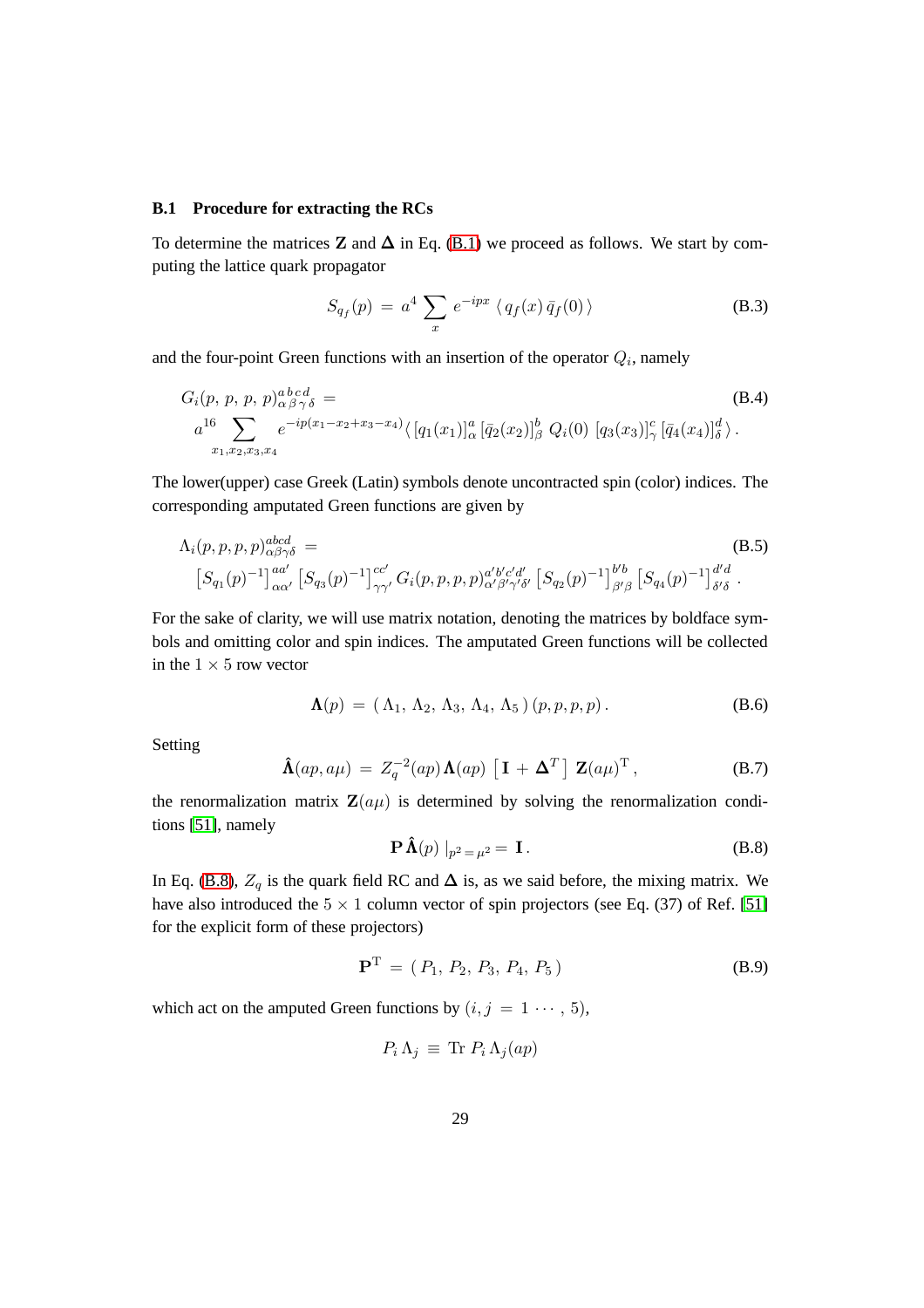where the trace is taken over spin and colour, and obey the orthogonality relations

$$
\operatorname{Tr} P_i \Lambda_j^{(0)}(ap) = \delta_{ij}, \qquad (B.10)
$$

with  $\Lambda_i^{(0)}$  $j^{(0)}$  the tree level amputated Green function of the operator  $Q_j$ . It is convenient to express  $\Lambda$  in terms of a "dynamics" matrix  $D$ , defined by

$$
\Lambda(ap) = \Lambda^{(0)}(ap) \mathbf{D}(ap). \tag{B.11}
$$

This matrix equation can be solved for  $D$  using the spin projectors  $P$ , getting

<span id="page-31-0"></span>
$$
\mathbf{D}(p) = \mathbf{P}\,\mathbf{\Lambda}(p). \tag{B.12}
$$

Combining Eqs. [\(B.7\)](#page-30-1), [\(B.8\)](#page-30-0) and [\(B.12\)](#page-31-0), we see that, once the dynamics matrix is known, we can determine both the renormalization and the mixing matrices from the relation

$$
Z_q^{-2} \mathbf{D} \left[ \mathbf{I} + \mathbf{\Delta}^{\mathrm{T}} \right] \mathbf{Z}^{\mathrm{T}} = \mathbf{I} \to \mathbf{Z} \left[ \mathbf{I} + \mathbf{\Delta} \right] = Z_q^2 \left( \mathbf{D}^{\mathrm{T}} \right)^{-1} . \tag{B.13}
$$

This matrix equation can be solved for **Z** and  $\Delta$  by exploiting the block diagonal structure of the Z matrix. In fact, it is easy to see that the three diagonal blocks of the renormalization matrix  $(i, j = 1; i, j = 2, 3$  and  $i, j = 4, 5$ ) are given by

<span id="page-31-1"></span>
$$
Z_{ij} = Z_q^2 \left( \mathbf{D}^{\mathrm{T}} \right)_{ij}^{-1} \qquad (i, j = 1) \ (i, j = 2, 3) \ (i, j = 4, 5) \tag{B.14}
$$

whereas the mixing coefficients are easily obtained from the equations,

$$
Z_{11} \Delta_{1i} = Z_q^2 (\mathbf{D}^{\mathrm{T}})_{1i}^{-1} \qquad i = 2, \cdots, 5 \quad (B.15)
$$

$$
\begin{pmatrix} Z_{ii} & Z_{i,i+1} \\ Z_{i+1i} & Z_{i+1i+1} \end{pmatrix} \begin{pmatrix} \Delta_{ij} \\ \Delta_{i+1j} \end{pmatrix} = Z_q^2 \begin{pmatrix} (\mathbf{D}^{\mathrm{T}})_{ij}^{-1} \\ (\mathbf{D}^{\mathrm{T}})_{i+1i}^{-1} \end{pmatrix} \begin{Bmatrix} i = 2 & j = 1, 4, 5 \\ i = 4 & j = 1, 2, 3 \end{Bmatrix}.
$$

We can now summarize our procedure to determine the renormalization matrix of the parity-even part of the four-fermion operators of the SUSY basis of Eq. [\(2.2\)](#page-3-2).

**Step 1** The Green functions [\(B.4\)](#page-30-2) and [\(B.5\)](#page-30-3), and from them the dynamics matrix **D**, are evaluated in the Landau gauge for a sequence of sea,  $\mu_{sea}$ , and valence,  $\mu_{val}$ , quark mass values at each of the four lattice spacings we consider here. The bare parameters and the statistics of this computation are detailed in Table 2 of Ref. [\[18\]](#page-62-5). One can also find there (see Eqs. (3.6) and (3.7)) the set of discrete lattice momenta,  $p_{\nu}$  ( $p_{1,2,3}$  =  $(2\pi/L)$   $n_{1,2,3}$ ,  $p_4 = (2\pi/T) (n_4 + 1/2)$ , that we include in the present calculation.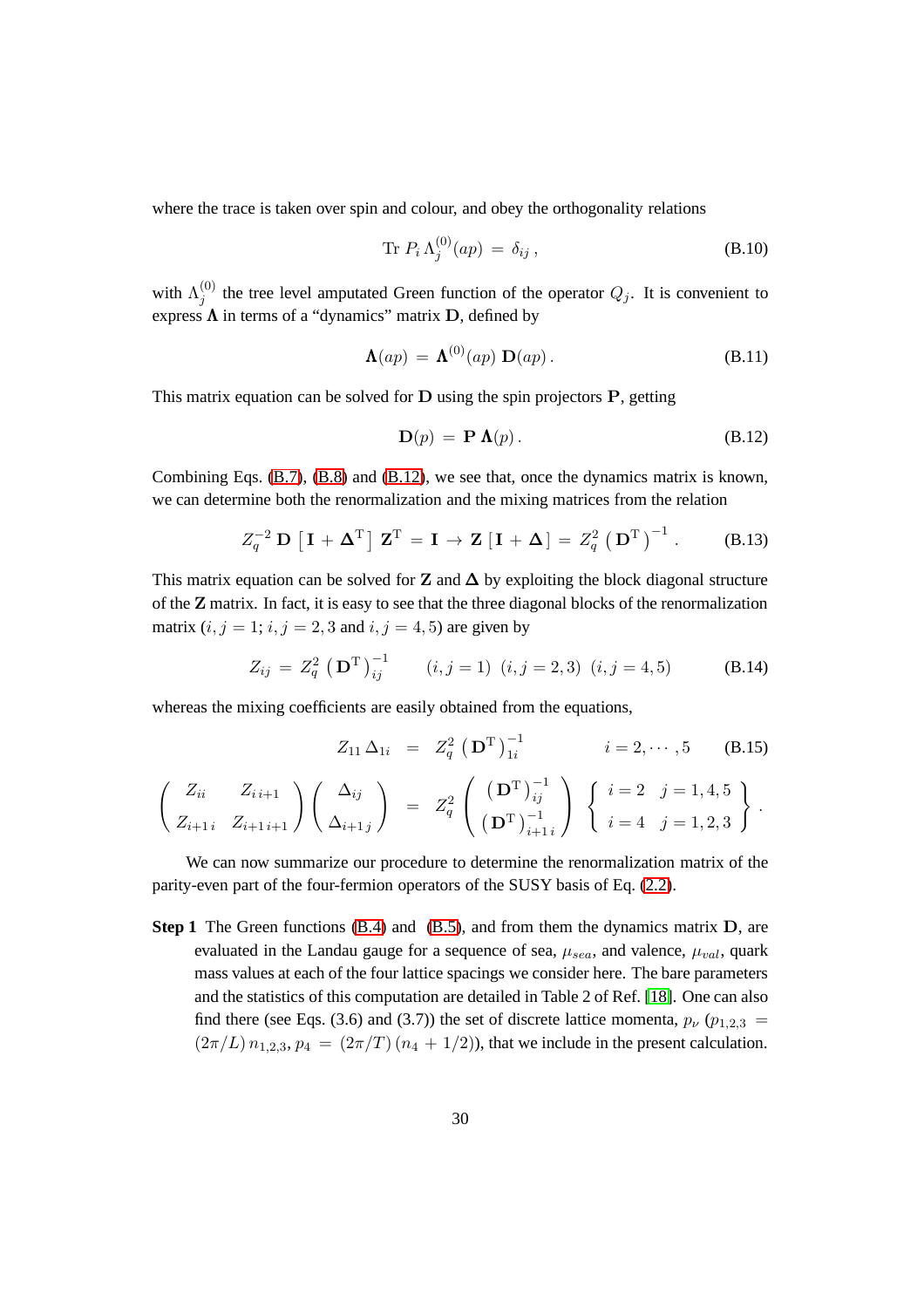To minimize the contributions of Lorentz non-invariant discretization artifacts, we take into consideration only momenta satisfying the constraint

<span id="page-32-2"></span>
$$
\sum_{\rho} \tilde{p}_{\rho}^4 < 0.28 \left( \sum_{\nu} \tilde{p}_{\nu}^2 \right)^2, \qquad a \tilde{p}_{\nu} \equiv \sin(ap_{\nu}). \tag{B.16}
$$

In the following, we shall often use the short-hand  $\tilde{p}^2 = \sum_{\nu} \tilde{p}_{\nu}^2$ .

- **Step 2** For each  $\beta$  and each choice of the scale  $\tilde{p}^2$ , the renormalization relation [\(B.14\)](#page-31-1) is enforced at all values of  $\mu_{sea}$  and  $\mu_{val}$  given in Table 2 of Ref. [\[18\]](#page-62-5). By doing so, we obtain at nonzero quark masses the estimators  $Z_{ij}^{\text{RI'}}(\tilde{p}^2; a^2\tilde{p}^2; \mu_{val}; \mu_{sea})$ , which are then extrapolated to  $\mu_{val} = 0$  (see Section [B.2\)](#page-32-0) and  $\mu_{sea} = 0$  (see Section [B.3\)](#page-34-0).
- **Step 3** Improved estimates of  $Z_{ij}^{\text{RI}'}(\tilde{p}^2; a^2\tilde{p}^2; 0; 0)$ , are obtained by subtracting the perturbatively leading cutoff effects (see Section [B.4\)](#page-36-0).
- **Step 4** Using the NLO continuum QCD evolution of the renormalization matrix Z calcu-lated in Refs. [\[52,](#page-65-3) [15\]](#page-62-2), the first argument of  $Z_{ij}^{\text{RI'}}(\tilde{p}^2; a^2\tilde{p}^2; 0; 0)$  is brought to a reference scale  $\mu_0^2$ . In this step, we assume that the scales  $\tilde{p}^2$  and  $\mu_0^2$  are large enough to make NLO perturbation theory accurate. This is the same level of accuracy achieved in the determination of the Wilson coefficients.
- **Step 5** The residual  $a^2 \tilde{p}^2$  dependence in  $Z_{ij}^{\text{RI}'}(\mu_0^2; a^2 \tilde{p}^2; 0; 0)$  is attributed to lattice artifacts, which we treat according to either the M1 or M2 methods, introduced in Ref. [\[18\]](#page-62-5) (see Section [B.6\)](#page-37-0).
- Step 6 In order to reduce the statistical error, the lattice RC estimators are averaged over two equivalent patterns of Wilson parameters  $(r_1, r_2, r_3, r_4)$ , namely  $(1, 1, 1, -1)$  and  $(-1, -1, -1, 1)$ , as well as over different lattice momenta corresponding to the same  $\tilde{p}^2$ . We have checked that performing these averages before or after taking the chiral limit leads to consistent results.

#### <span id="page-32-0"></span>**B.2 Valence chiral limit**

In view of the relation [\(B.14\)](#page-31-1) and since the extraction of  $Z_q$  (see Ref. [\[18\]](#page-62-5)) poses no particular problems, our discussion will be mainly focused here on the quark mass dependence of the dynamics matrix D. At fixed values of  $\beta$ ,  $a^2 \tilde{p}^2$  and  $a\mu_{sea}$ , we fit the dynamics matrix elements  $D_{ij}$  to the ansatz

<span id="page-32-1"></span>
$$
D_{ij}(p; \mu_{val}; \mu_{sea}) = A(\tilde{p}^2; \mu_{sea}) + B(\tilde{p}^2; \mu_{sea}) \mu_{val} + C(\tilde{p}^2; \mu_{sea})/\mu_{val}.
$$
 (B.17)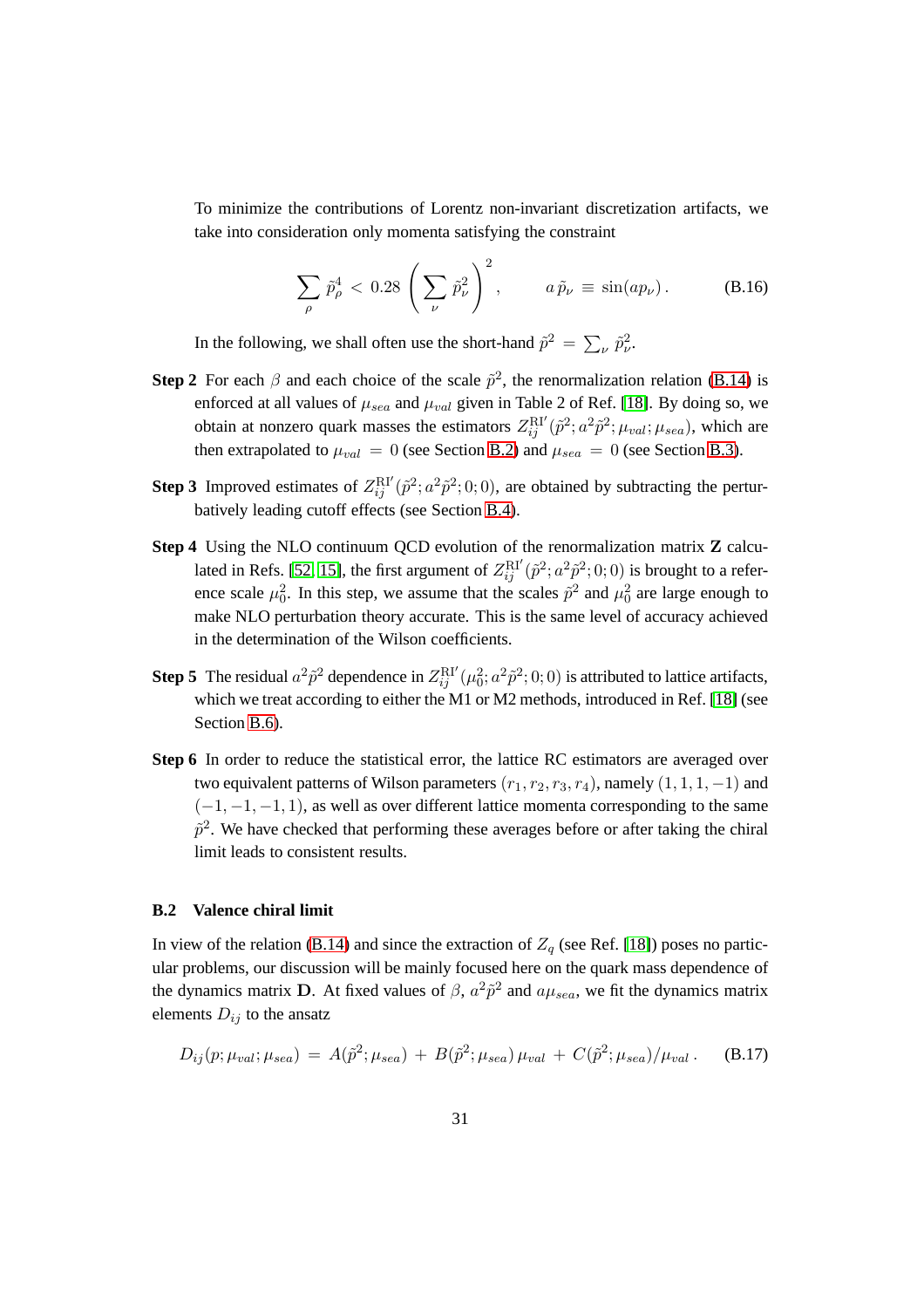Here we have introduced a term with a pole in  $\mu_{val} \sim m_{PS}^2$  to cope with the expected Goldstone boson (GB) pole contribution to the elements of the D matrix. The existence of such a GB-pole term can be understood as follows. At asymptotically large  $p^2$ , nonperturbative effects giving contributions potentially divergent in the chiral limit to the Green functions [\(B.4\)](#page-30-2) do vanish and the latter turn out to be polynomial in the quark mass parame-ters [\[16\]](#page-62-3). At finite values of  $p^2$ , however, the contributions to (the spectral decomposition of) these Green functions from one-GB intermediate state with momentum q and mass  $m_{PS}$ , give rise to terms proportional to  $(q^2 + m_{PS}^2)^{-1}$  and suppressed by some power of  $1/p^2$ . If several one-GB intermediate states contribute to the spectral representation of the Green functions [\(B.4\)](#page-30-2) several terms, each behaving as  $(q^2 + m_{PS}^2)^{-1}$  and suppressed by some power of  $1/p^2$ , will show up. These results follow straightforwardly from the "polology" study of the Green functions (see e.g. the discussion in the book [\[53\]](#page-65-4)) or from the well known Lehmann-Symanzik-Zimmermann (LSZ) reduction formalism. Now, since in the Green functions [\(B.4\)](#page-30-2) the four-fermion operator is inserted at zero four-momentum transfer  $(q = 0)$ , one expects, from the time orderings where two quark fields can create from the vacuum a pseudoscalar (i.e. GB) one-particle state, a contribution proportional to  $1/m_{PS}^2$ , suppressed by some power of  $1/p^2$ . Similarly, from those time orderings where two quark fields create a GB-state and two further quark fields destroy another GB-state, contributions do arise that behave as  $(1/m_{PS}^2)^2$  and are twice more strongly suppressed at large  $p^2$ .

In conclusion, by exploiting (along the lines of Appendix A of Ref. [\[16\]](#page-62-3)) the large-p<sup>2</sup> behaviour of the matrix element <sup>[11](#page-33-0)</sup>  $\langle 0|\bar{q}_f(p)q_{f'}(-p)|P^{f'f}\rangle$  and taking also into consideration the four factors of  $S_q(p)^{-1}$  that stem from the relations [\(B.5\)](#page-30-3), one finds that the dynamics matrix  $D_{ij}$  contains GB-pole contributions of the following kinds:

<span id="page-33-1"></span>
$$
D_{ij}^{\text{Single 12}} \sim P_i S_{q_1}^{-1}(p) S_{q_2}^{-1}(-p) \langle 0 | \bar{q}_2 q_1 | P^{12} \rangle \frac{1}{p^4 \left(M^{12}\right)^2} \langle P^{12} | Q_j(0) | q_3(p) \bar{q}_4(-p) \rangle
$$
  
\n
$$
D_{ij}^{\text{Single 34}} \sim P_i \langle q_1(p) \bar{q}_2(-p) | Q_j(0) | P^{34} \rangle \frac{1}{\left(M^{34}\right)^2 p^4} \langle P^{34} | \bar{q}_4 q_3 | 0 \rangle S_{q_3}^{-1}(p) S_{q_4}^{-1}(-p)
$$
  
\n
$$
D_{ij}^{\text{Double 1234}} \sim P_i S_{q_1}^{-1}(p) S_{q_2}^{-1}(-p) \langle 0 | \bar{q}_2 q_1 | P^{12} \rangle \frac{\langle P^{12} | Q_j(0) | P^{34} \rangle}{p^4 \left(M^{12}\right)^2 \left(M^{34}\right)^2 p^4} \times \langle P^{34} | \bar{q}_4 q_3 | 0 \rangle S_{q_3}^{-1}(p) S_{q_4}^{-1}(-p) .
$$
\n(B.18)

We recall that the kinematics of our Green functions corresponds to an exceptional momentum configuration where  $p_1 = p_3 = -p_2 = -p_4 = p$ , and thus  $q = 0$ . As in the chiral limit  $S_q^{-1}(p) \sim \gamma_\mu p_\mu$ , the result [\(B.18\)](#page-33-1) implies that single and double GB-pole terms are suppressed by  $1/p^2$  and  $1/(p^2)^2$  factors, respectively. A second observation is

<span id="page-33-0"></span><sup>&</sup>lt;sup>11</sup>Here  $q'_f(p)$  ( $\bar{q}_f(p)$ ) denotes the four-dimensional Fourier transform of the quark field  $q'_f(x)$  ( $\bar{q}_f(x)$ ), while  $|P^{f'}f\rangle$  is the pseudoscalar meson state with valence quarks of flavour f and f'.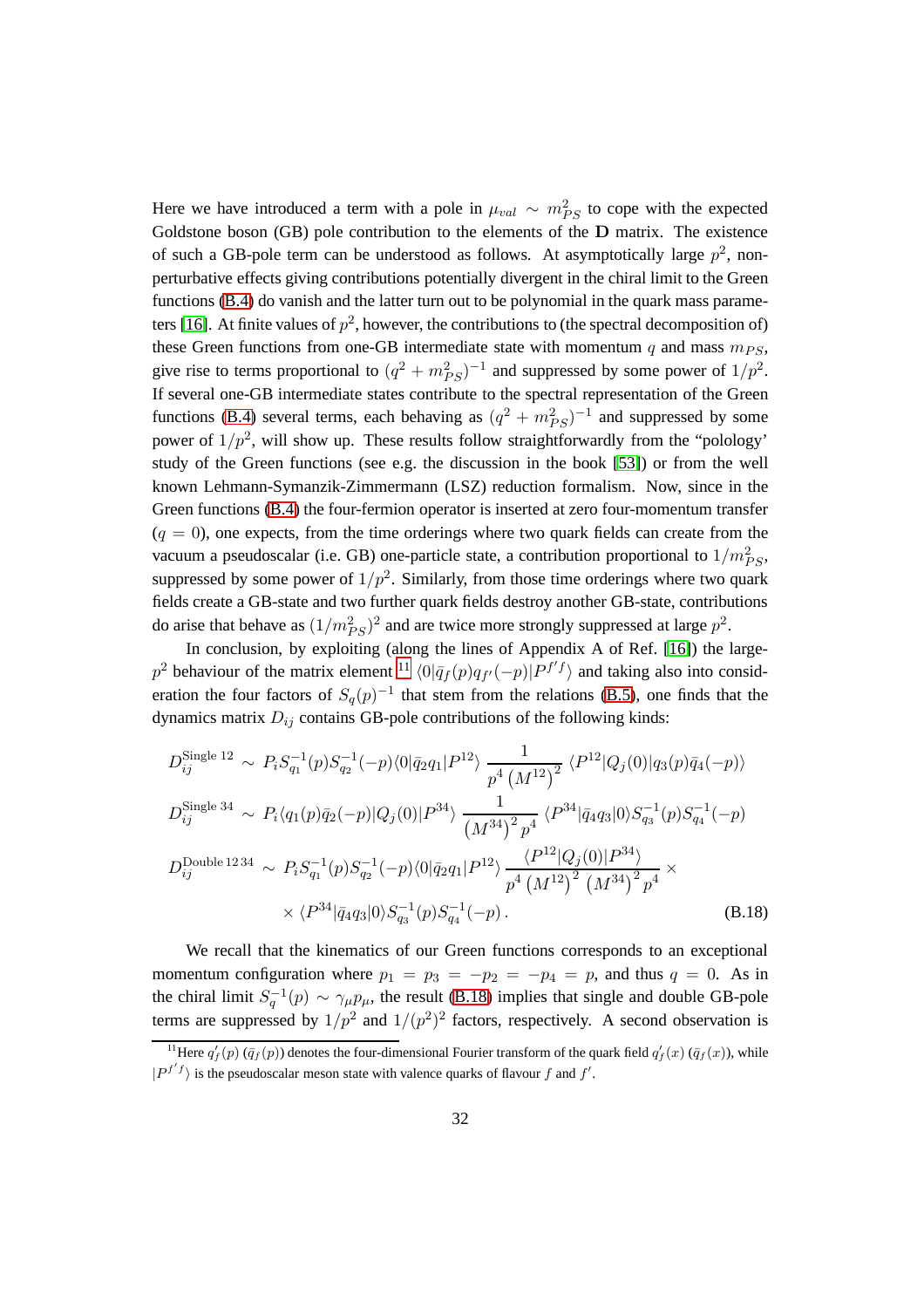that thanks to the choice  $r_4 = -r_3$  in our MA setup the lattice axial current  $\bar{q}_4\gamma_\mu\gamma_5q_3$  is conserved (only broken by soft mass terms) and hence the matrix elements of the operator  $Q_1$  in  $D_{i1}^{\text{Single 34}}$ Single 34 and D<sub>i</sub><sub>1</sub><sup>Double 1234</sup> vanish as  $(M^{34})^2$  ∼  $(\mu_3 + \mu_4)$  in the limit  $\mu_{3,4} \to 0$ . This implies that no double pole occurs in  $D_{i1}$ . At non-vanishing lattice spacing there exists, however, an O( $a^2$ ) single pole contribution in  $D_{i1}^{\text{Single 12}}$  $\frac{\text{single }12}{\text{at}}$  because, owing to  $r_2 =$  $r_1$ , the lattice axial current  $\bar{q}_2\gamma_\mu\gamma_5q_1$  is broken by discretization effects (see Ref. [\[11\]](#page-61-7) and Appendix A of Ref. [\[8\]](#page-61-4)).

For the case  $j \neq 1$ , when no similar GB-pole simplifications can occur, double GBpole terms strongly suppressed (like  $1/(p^2)^2$ ) at large  $p^2$  are to be expected in  $D_{ij}(p)$ . However, precisely owing to this strong suppression in practice, within our statistical errors and in the ranges of quark masses and  $p^2$  we explore (see Table 2 of Ref. [\[18\]](#page-62-5) and sect. [B.6\)](#page-37-0), we hardly see in our lattice data any effects that can reliably be ascribed to double GB-pole contributions. On the contrary, we do find clear numerical evidence for single GB-pole contributions, which indeed at high  $p^2$  are only suppressed as  $1/p^2$ . We thus decided to ignore double GB-pole terms in our valence mass chiral extrapolations.

This choice is also justified a posteriori by the results of the valence chiral fits based on the ansatz [\(B.17\)](#page-32-1). A subset of these results is illustrated in Fig. [6.](#page-35-0) There we display typical examples of the effect of GB-pole subtractions in the matrix elements of the dynamics matrix at two values of  $\beta$ . As can be seen, after the subtraction, a smooth dependence upon  $\mu_{val}$  (or equivalently on  $M_{12}^2$ ) is observed. Combining the valence chiral limit lattice estimator of  $D_{ij}$  and  $Z_q$ , we are able to get reliable estimates of the intermediate quantities  $Z_{ij}^{\text{lat}}(\tilde{p}^2; a^2\tilde{p}^2; 0, a\mu_{sea}).$ 

#### <span id="page-34-0"></span>**B.3 Sea chiral limit**

At fixed  $\beta$  and  $a^2\tilde{p}^2$ , we fit  $Z_{ij}^{\text{lat}}(\tilde{p}^2; a^2\tilde{p}^2; 0, a\mu_{sea})$  data to a first order polynomial in  $a^2 \mu_{sea}^2$ . This choice is dictated by the expectation that effects of spontaneous chiral symmetry, which may induce a dependence on  $|\mu_{sea}|$ , are strongly suppressed, and in practice immaterial within errors, in quantities like our RC-estimators that are evaluated at momentum scales  $\tilde{p}^2 \gg \Lambda_{QCD}^2$ . In fact we find that the dependence on the sea quark mass is hardly visible within our statistical error bars, as shown in Fig. [7.](#page-36-1) Moreover, we have checked that repeating the whole analysis using a constant fit leads to similar RC results, though affected by smaller errors and often, but not always, yielding acceptable  $\chi^2$ 's. Hence, we conservatively decided to perform the sea chiral extrapolation using a linear fit in  $a^2\mu_{sea}^2$ . We construct in this way the RC estimators  $Z_{ij}^{\text{RI}'}(\tilde{p}^2; a^2 \tilde{p}^2; 0, 0)$ .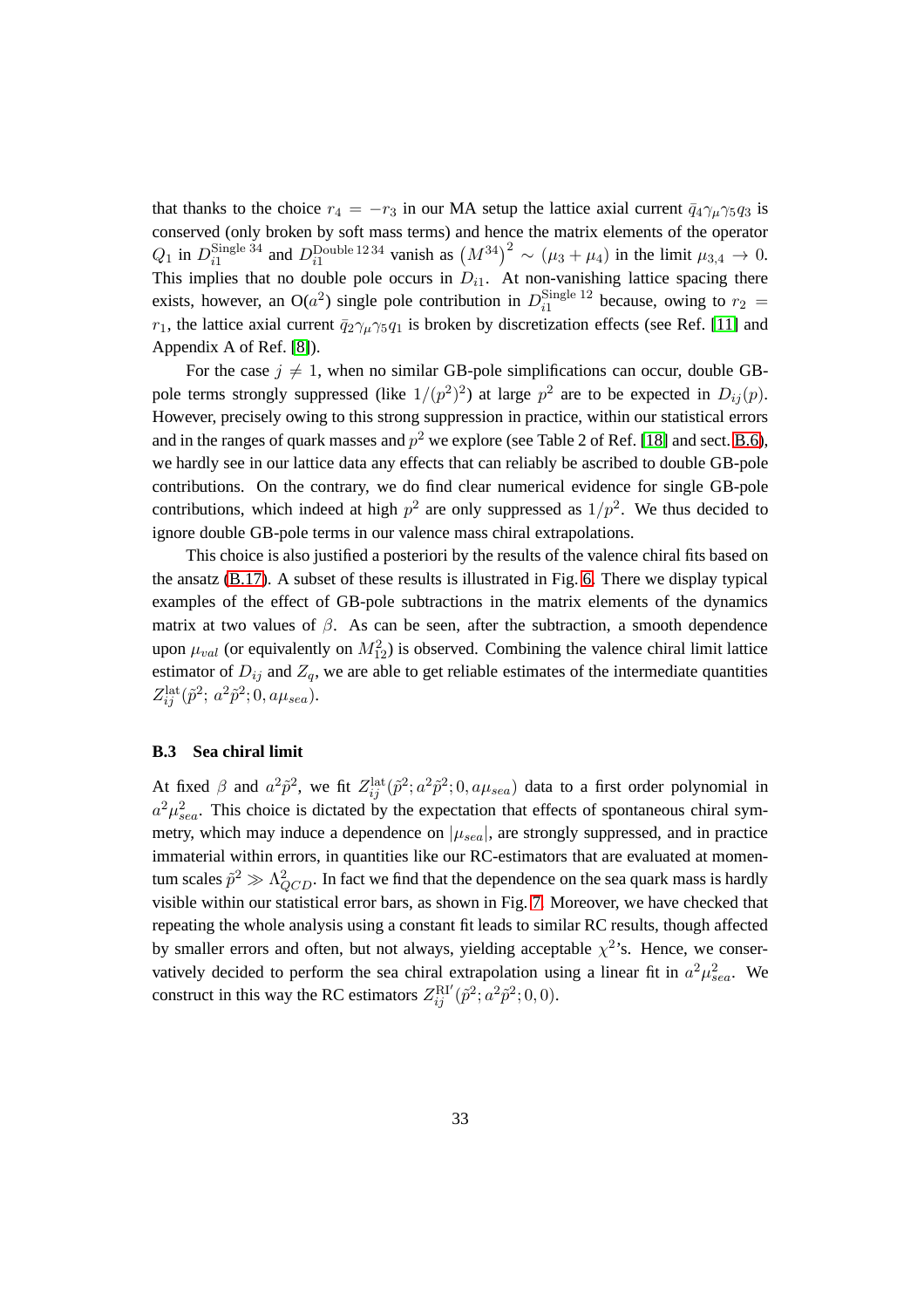

<span id="page-35-0"></span>Figure 6: GB-pole subtraction and valence chiral limit of  $D_{23}$ ,  $D_{33}$ ,  $D_{44}$  and  $D_{55}$  plotted versus  $a\mu_{val}$ , for  $\beta = 3.9$ ,  $a\mu_{sea} = 0.0040$  and  $(a\tilde{p})^2 \approx 1.565$  (left column) and  $\beta =$ 4.05,  $a\mu_{sea} = 0.0030$  and  $(a\tilde{p})^2 \approx 1.568$  (right column).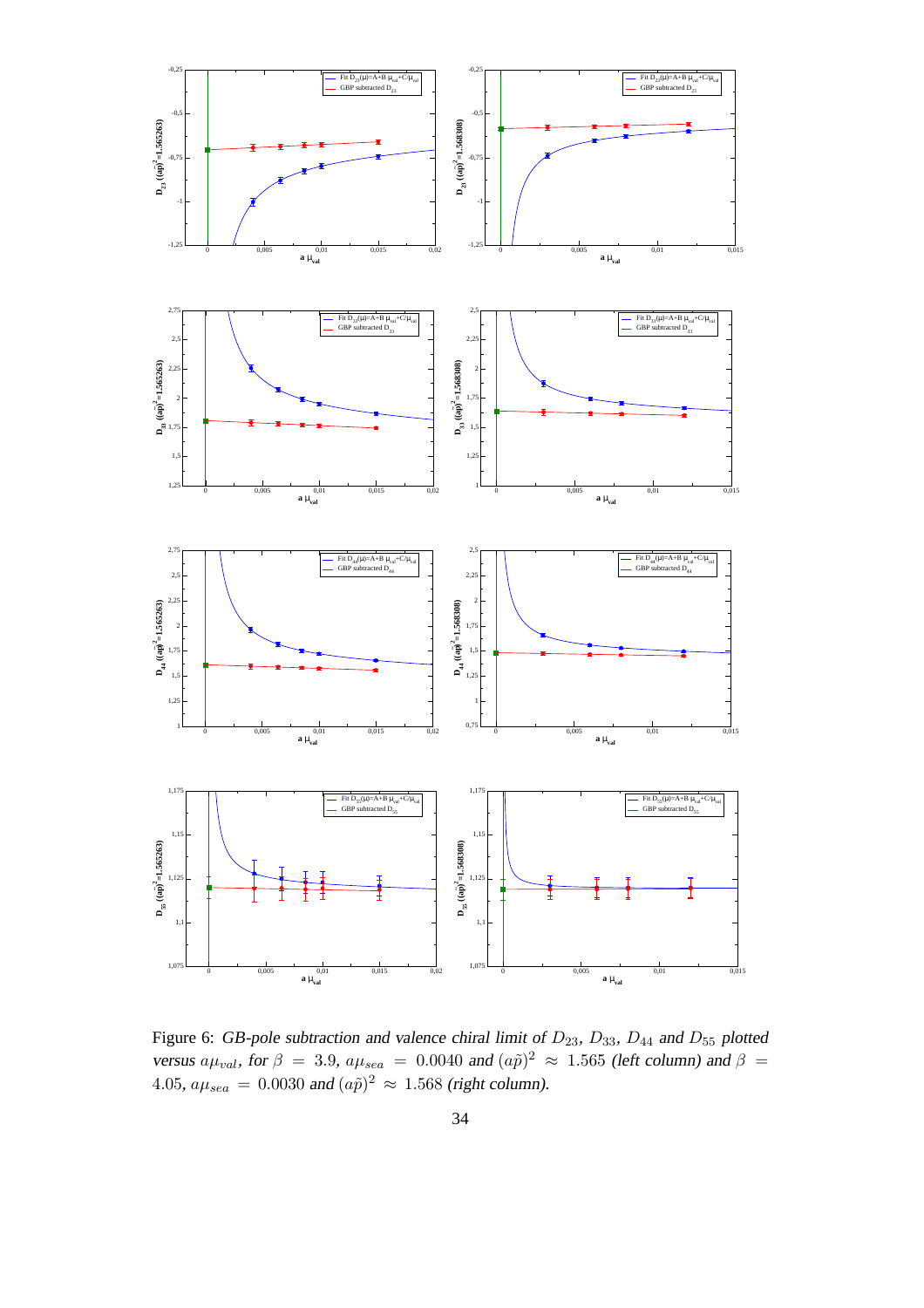

<span id="page-36-1"></span>Figure 7: The quantities  $Z_{33}^{\text{RI}'}(\tilde{p}^2; a^2\tilde{p}^2; 0, a\mu_{sea})$  and  $Z_{44}^{\text{RI}'}(\tilde{p}^2; a^2\tilde{p}^2; 0, a\mu_{sea})$ , taken at the valence chiral limit, as functions of  $a^2\mu_{sea}^2$ , for a typical lattice momentum choice (see inset) giving  $a^2 \tilde{p}^2 \sim 1.56$ , for four  $\beta$  values ( $\beta = 3.80$ , 3.90, 4.05 and 4.20).

# <span id="page-36-0"></span>**B.4 Removal of O(**a 2 g 2 **) cutoff effects**

We will obtain improved chiral limit RC estimators,  $Z_{ij}^{\text{RI}'-\text{impr}}(\tilde{p}^2; a^2\tilde{p}^2)$ , by removing from our  $Z_{ij}^{\text{RI}'}(\tilde{p}^2; a^2\tilde{p}^2; 0, 0)$  lattice data perturbative discretization errors. This can be done up to  $O(a^2g^2)$  exploiting the one-loop perturbative results obtained [\[54,](#page-65-5) [55\]](#page-65-6) in the massless lattice theory for the quark propagator form factor  $\Sigma_1$ , related to the quark-field RC by  $Z_q(p) = \Sigma_1(p)$ , and the dynamics matrix elements, *v.i.z.* 

$$
\left[Z_q(p)\right]^{LPT} = 1 + \frac{g^2}{16\pi^2} a^2 \left[\tilde{p}^2 \left(c_q^{(1)} + c_q^{(2)} \log(a^2 \tilde{p}^2)\right) + c_q^{(3)} \frac{\sum_{\rho} \tilde{p}_{\rho}^4}{\tilde{p}^2}\right] + O(a^4 g^2, g^4)
$$
  
\n
$$
\left[D_{ij}(p)\right]^{LPT} = 1 + \frac{g^2}{16\pi^2} \left[b_{ij}^{(1)} + b_{ij}^{(2)} \log(a^2 \tilde{p}^2)\right]
$$
  
\n
$$
+ \frac{g^2}{16\pi^2} a^2 \left[\tilde{p}^2 \left(c_{ij}^{(1)} + c_{ij}^{(2)} \log(a^2 \tilde{p}^2)\right) + c_{ij}^{(3)} \frac{\sum_{\rho} \tilde{p}_{\rho}^4}{\tilde{p}^2}\right] + O(a^4 g^2, g^4)
$$
 (B.19)

The values of the coefficients  $c_q^{(k)}$ ,  $k = 1, 2, 3$  can be found in Eq. (34) of Ref. [\[18\]](#page-62-5), while the values of the coefficients  $b_{ij}^{(k)}$  and  $c_{ij}^{(k)}$  are available in Refs. [\[54,](#page-65-5) [55\]](#page-65-6).

In the numerical evaluation of the perturbative corrections, we take the coupling constant  $g^2$  as the simple boosted coupling  $\tilde{g}^2 \equiv g_0^2/\langle P \rangle$ . For the average plaquette  $\langle P \rangle$ we employ the non-perturbative values [0.5689, 0.5825, 0.6014, 0.6200] corresponding to  $\beta = [3.8, 3.9, 4.05, 4.20]$ , respectively. The important impact of the perturbative corrections in removing the unwanted  $a^2 \tilde{p}^2$  dependence is illustrated, for the case of  $\beta = 3.8$ , in Fig. [8.](#page-37-1) In this figure, the uncorrected values of  $Z_{ij}^{\text{RI}'}(\mu_0^2 = a(\beta)^{-2}; a^2\tilde{p}^2; 0, 0)$  are compared with the values of  $Z_{ij}^{\text{RI}'-\text{impr}}(\mu_0^2 = a(\beta)^{-2}; a^2 \tilde{p}^2)$  obtained setting either  $g^2 = g_0^2 = 6/\beta$ or (as we did in the end)  $g^2 = \tilde{g}^2$ .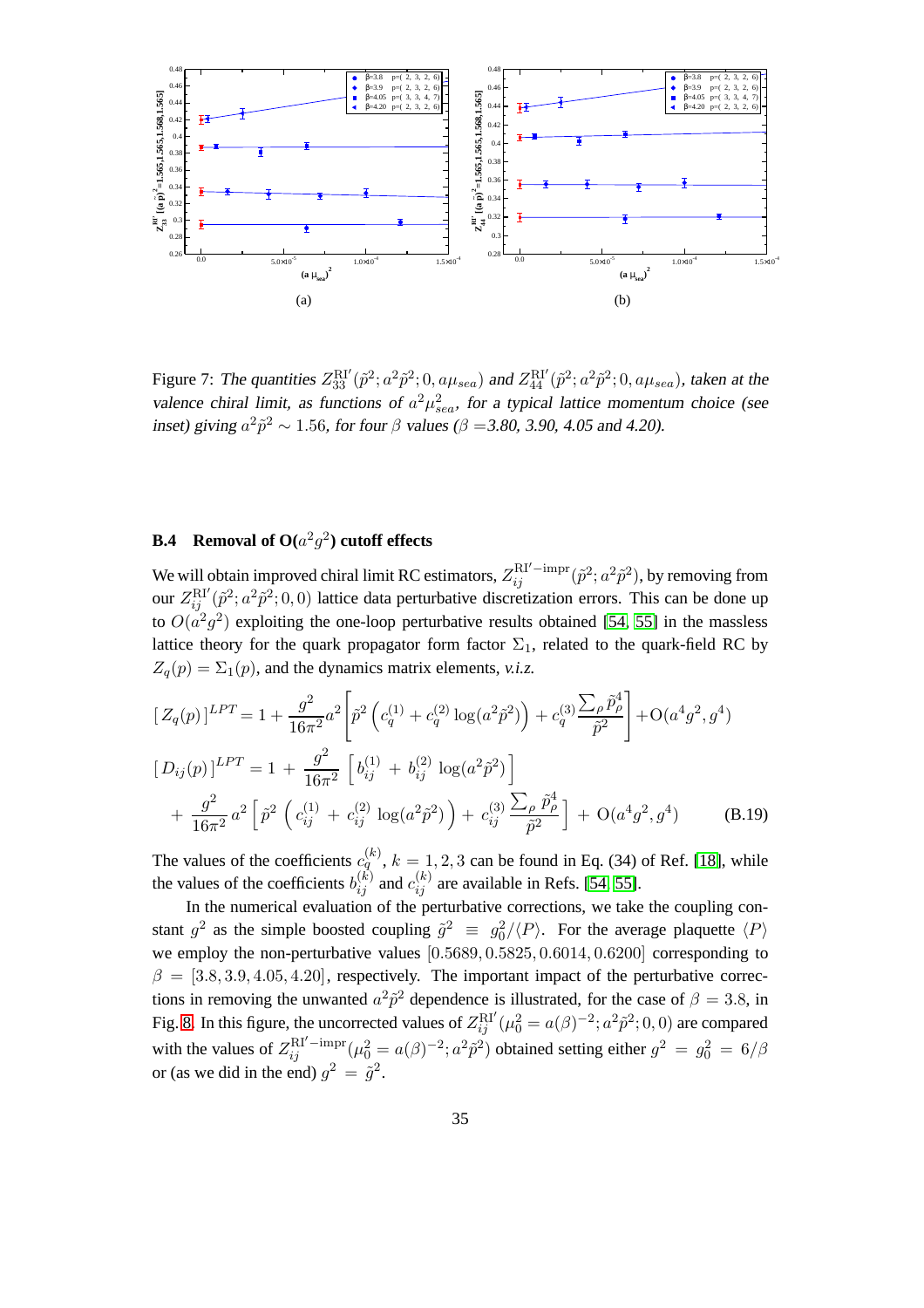

<span id="page-37-1"></span>Figure 8: The effect of subtracting from  $Z_{22}^{\text{RI}'}(\mu_0^2 = a(\beta)^{-2}; a^2 \tilde{p}^2; 0, 0)$  and  $Z_{44}^{\text{RI}'}(\mu_0^2 = a(\beta)^{-2}; a^2 \tilde{p}^2; 0, 0)$  $a(\beta)^{-2}$ ;  $a^2 \tilde{p}^2$ ; 0, 0) at  $\beta = 3.8$  (blue dots) the O( $a^2 g^2$ ) correction, setting either  $g^2 = g_0^2$ (red squares) or  $g^2 = \tilde{g}^2$  (green diamonds).

#### **B.5 Absence of wrong chirality mixings**

In Fig. [9,](#page-38-0) one can clearly see that for all the operators of interest the mixing coefficients  $\Delta_{ij}$  are very small (in fact vanishing within errors in the range of  $\tilde{p}^2$  that we eventually use for extracting RCs). We also find that this is systematically more and more so as  $\beta$ increases, well in line with our expectation that in our lattice setup wrong chirality mixing effects are reduced to mere O( $a^2$ ) artifacts. For these reasons the effects of  $\Delta$  have been neglected in our final RC analysis, where we have assumed a fully continuum-like relation between renormalized and bare operators. In addition we checked that repeating the whole analysis with the tiny effects of  $\Delta$  on the relation [\(B.1\)](#page-29-1) properly taken into account leads to no significant changes in the values of RCs.

#### <span id="page-37-0"></span>**B.6 Final RC estimates from M1 and M2 method**

Having extrapolated the (improved) RCs estimators to the valence and sea chiral limit at each value of the momenta, we evolve  $Z_{ij}^{\text{RI}'-\text{impr}}(\tilde{p}^2; a^2\tilde{p}^2)$  from the scale  $\tilde{p}^2$  to a common scale  $\mu_0^2$  by using the known matrix formula for the NLO running of the operators  $Q_i$  [\[52,](#page-65-3) [15\]](#page-62-2), obtaining  $Z_{ij}^{\text{RI}'-\text{impr}}(\mu_0^2; a^2\tilde{p}^2)$ . This step is necessary in order to disentangle the  $O(a^2\tilde{p}^2)$  cutoff effects from the genuine continuum  $p^2$  dependence. Notice also that the actual value of  $\mu_0$  has no impact on the RGI results of the RC's. As is customary, we take  $\mu_0\,=\,a^{-1}(\beta)$  for each  $\beta,$  with  $a^{-1}(3.8,3.9,4.05,4.20)\,=\,[\,2.0,\,2.3,\,3.0,\,3.7\,]\,\rm{GeV}.$ 

Of course we still allow for a residual dependence on  $a^2 \tilde{p}^2$ . In order to deal with these cutoff effects, following Ref. [\[18\]](#page-62-5), we use two methods. Method M1 consists in fitting  $Z_{ij}^{\text{RI}'-\text{impr}}(\mu_0^2; a^2\tilde{p}^2)$  to the linear ansatz

<span id="page-37-2"></span>
$$
Z_{ij}^{\text{RI}'-\text{impr}}(\mu_0^2; a^2 \tilde{p}^2) = Z_{ij}^{\text{RI}'-\text{impr}}(\mu_0^2) + \lambda_{ij} (a\tilde{p})^2
$$
 (B.20)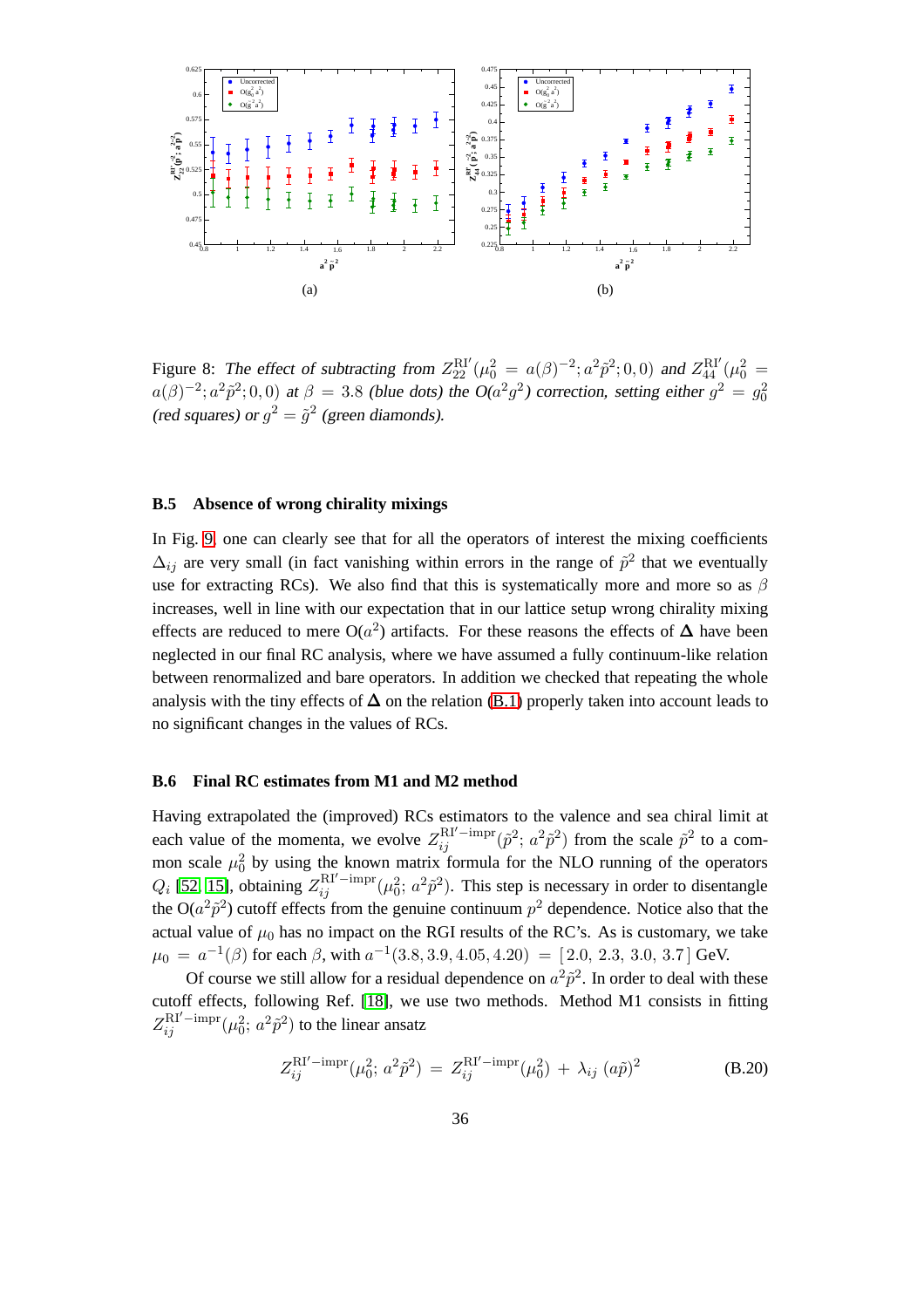

<span id="page-38-0"></span>Figure 9: The behaviour of the mixing coefficients  $\Delta_{ij}$ , as a function of  $a^2 \tilde{p}^2$  for  $\beta = 4.05$ .

in the large momentum region,  $1.0 \le a^2 \tilde{p}^2 \le 2.2$ . As expected, the slopes  $\lambda_{ij}$  depend smoothly on  $\beta$ .

According to the ansatz [\(B.20\)](#page-37-2), with  $\lambda_{ij} = \lambda_{ij}^{(0)} + \lambda_{ij}^{(1)} \tilde{g}^2$  ( $\tilde{g}^2$  is the boosted gauge coupling as in section B.4) a linear extrapolation to  $a^2 \tilde{p}^2 = 0$  was performed simultaneously at all  $\beta$ 's. The extrapolated values,  $Z_{ij}^{\text{RI'}-impr}(\mu_0^2)$ , are finally used to evaluate via the NLO running matrix formula of Ref. [\[15\]](#page-62-2), the quantities  $Z_{ij}^{\rm MS}(M1)$  and  $Z_{ij}^{\rm RGI}(M1)$ . Therefore, the  $\overline{\text{MS}}$  scheme we use here is the one defined by Buras *et al.* in Ref. [\[15\]](#page-62-2). This definition of the  $\overline{\text{MS}}$  scheme, which has become standard, differs from the one of Ref. [\[52\]](#page-65-3) proposed by Ciuchini *et al.* in the treatment of the four-fermion evanescent operators appearing in the calculation of the two-loop anomalous dimensions.

In Fig. [10](#page-40-0) the simultaneous best linear fits in  $a^2 \tilde{p}^2$  at our four  $\beta$ 's of  $Z_{ij}$  are shown. We recall that both in the analysis and in the figures of this Appendix, only data points corresponding to the momenta  $\tilde{p}$  satisfying the constraint [\(B.16\)](#page-32-2) are used and shown.

The idea of the M2 method is instead to separately average at each  $\beta$  the values of  $Z_{ij}^{\text{RI'-impr}}(\mu_0^2; a^2\tilde{p}^2)$  over a narrow interval of momenta (ideally just one point), which has to be kept fixed in physical units for all  $\beta$ 's. We have chosen this interval to be  $\tilde{p}^2 \in$  $[8.0, 9.5]$  GeV<sup>2</sup>. In this way, at the price of giving up the reduction of cutoff effects implied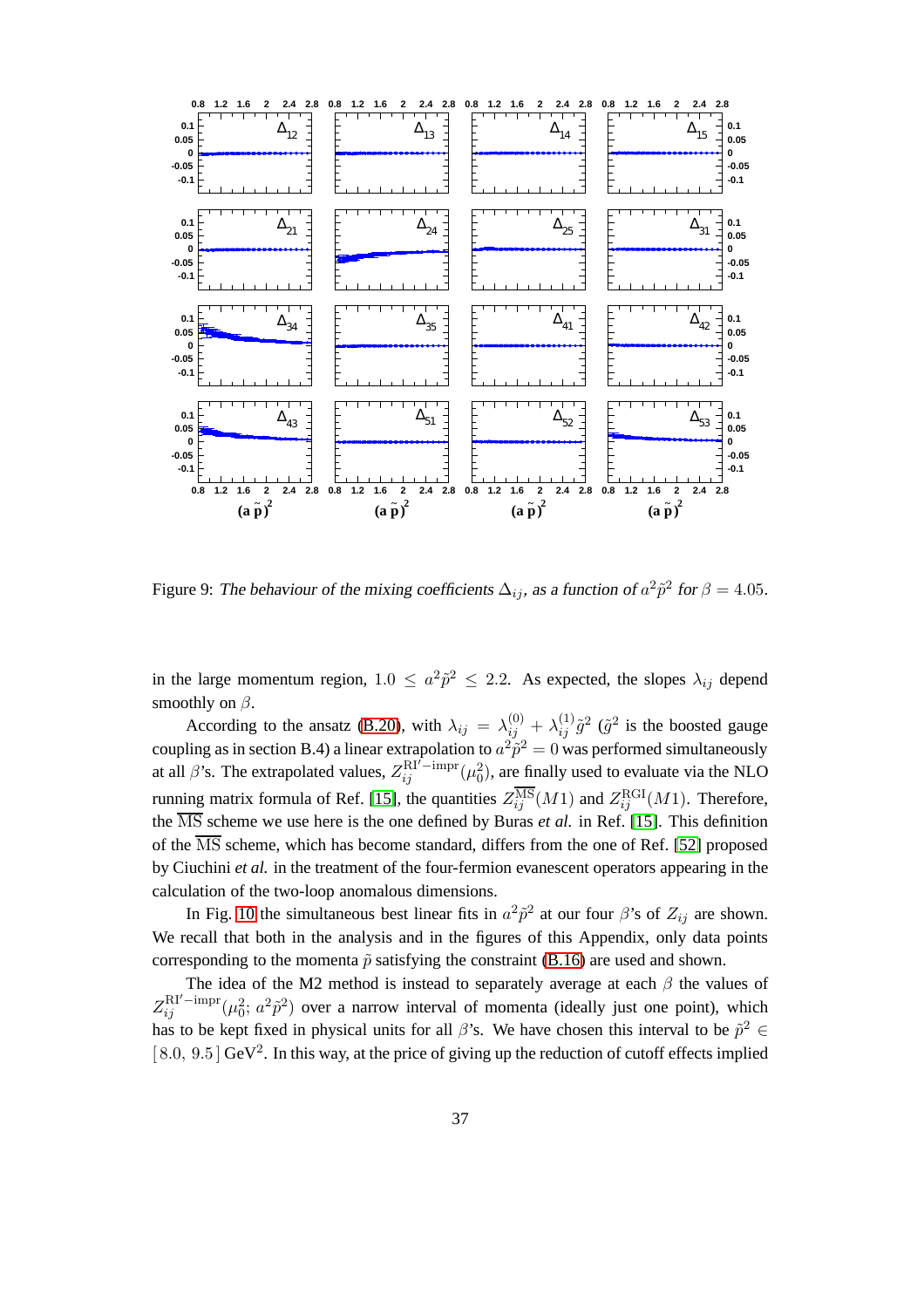by the M1 method, no assumptions are introduced in the RC analysis about the detailed form of lattice artifacts and/or the adequacy of NLO anomalous dimensions to describe the RC-evolution at scales below  $\tilde{p}^2 \sim 9 \text{ GeV}^2$ .

The  $a^2$ -scaling of renormalized quantities (in this work operator matrix elements) constructed using RCs determined with the M2 method will of course be in general different from the one of their M1 method counterparts, but the continuum limit results for these quantities, if attainable from both methods with controlled errors, should be consistent with each other (see e.g. Appendix E).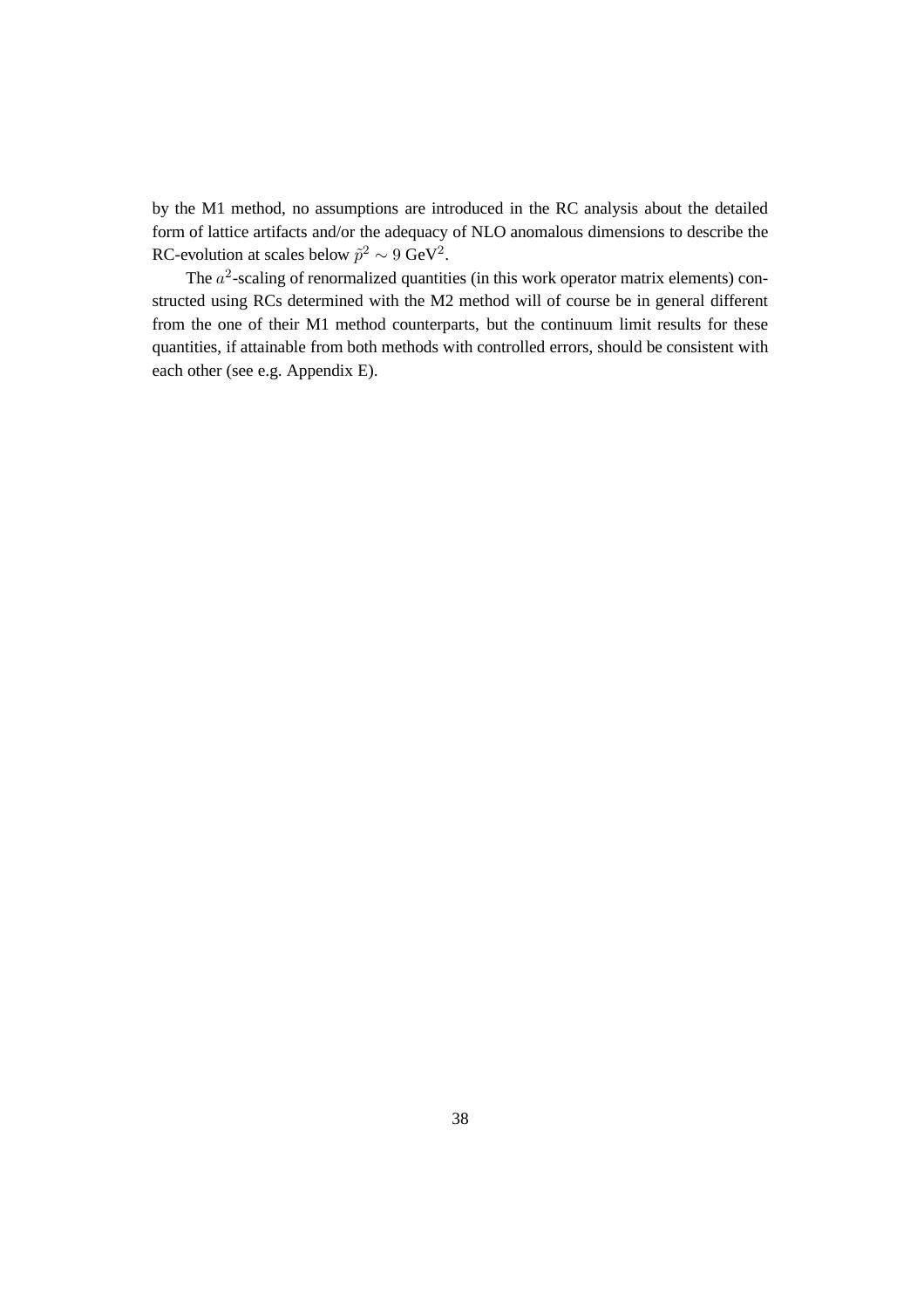

<span id="page-40-0"></span>Figure 10:  $Z_{ij}^{\text{RI}'-\text{impr}}(\mu_0^2 = a(\beta)^{-2}; a^2 \tilde{p}^2)$  for  $\{ij\} = \{22, 23, 32, 33, 44, 45, 54, 55\}$  as functions of  $a^2 \tilde{p}^2$  for the four  $\beta$  values considered in our study. The straight lines represent the simultaneous linear fit to the lattice data in the interval  $1.0 \le a^2 \tilde{p}^2 \le 2.2$  at the four  $\beta$ 's.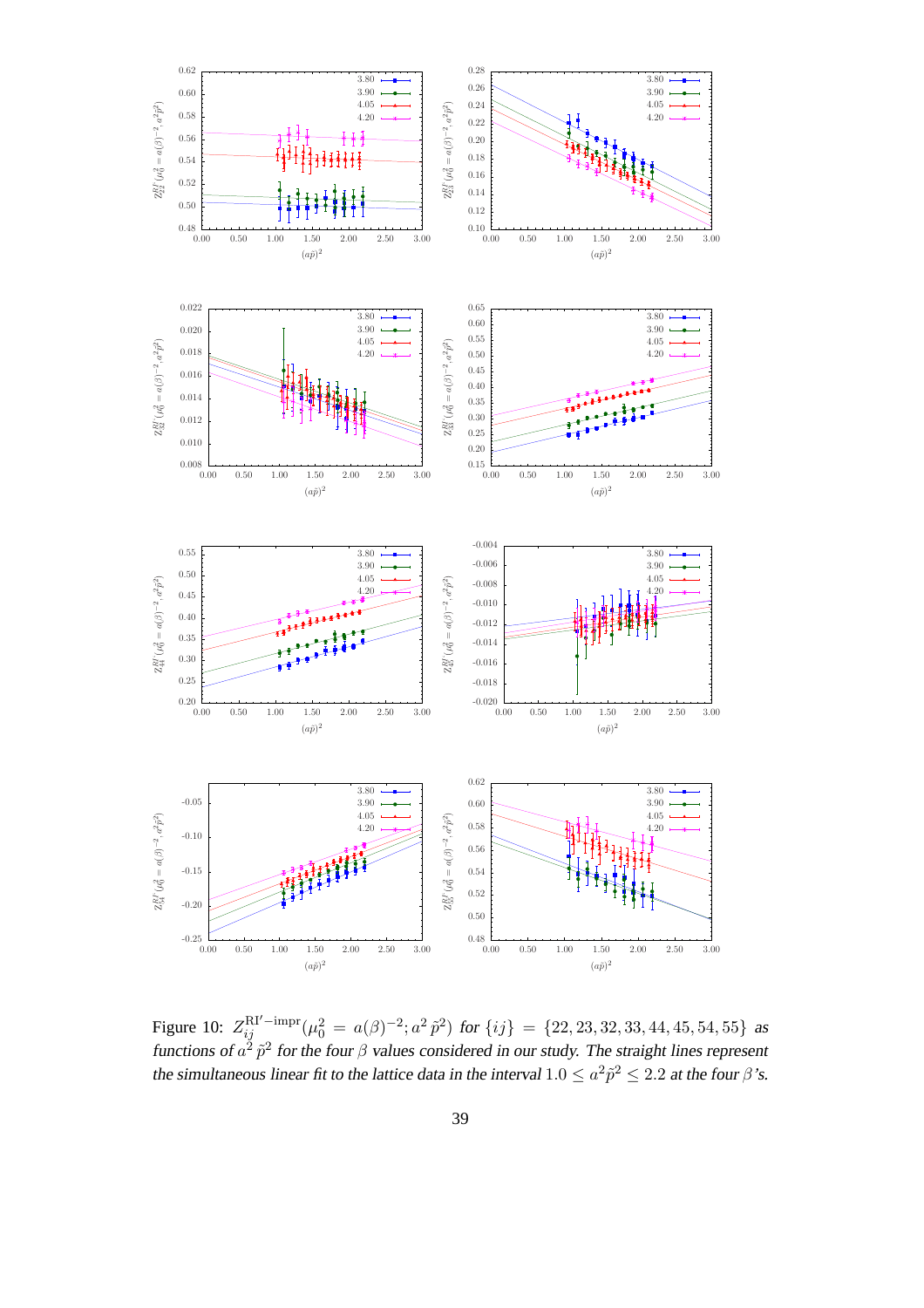### <span id="page-41-0"></span>**C Renormalization Constant results**

In Tables [7](#page-41-1) and [8](#page-41-2) we collect values of  $Z_P$  and  $Z_S$  calculated in the RI-MOM scheme. Results are obtained with methods M1 and M2 [\[18\]](#page-62-5) at each value of the gauge coupling in MS and RI-MOM at 2 GeV. We have used the three-loop conversion formula from RI-MOM to  $\overline{\text{MS}}$  [\[56\]](#page-65-7).

| RC(M1)                          | $\beta = 3.80$  | $\beta = 3.90$ | $\beta = 4.05$ | $=4.20$  |  |  |  |
|---------------------------------|-----------------|----------------|----------------|----------|--|--|--|
| $\overline{\text{MS}}$ at 2 GeV |                 |                |                |          |  |  |  |
| $Z_P$                           | 0.413(12)       | 0.437(7)       | 0.477(6)       | 0.498(5) |  |  |  |
| $Z_S$                           | 0.728(16)       | 0.712(10)      | 0.702(5)       | 0.694(8) |  |  |  |
|                                 | RI-MOM at 2 GeV |                |                |          |  |  |  |
| $Z_P$                           | 0.339(9)        | 0.359(6)       | 0.391(4)       | 0.409(4) |  |  |  |
| $Z_S$                           | 0.598(13)       | 0.585(9)       | 0.576(4)       | 0.570(7) |  |  |  |

<span id="page-41-1"></span>Table 7:  $Z_P$  and  $Z_S$  results, using the M1 method at  $\beta = 3.80, 3.90, 4.05$  and 4.20 in  $\overline{\text{MS}}$ and RI-MOM at 2 GeV.

| RC(M2)                          | $\beta = 3.80$  | $\beta = 3.90$ | $\beta = 4.05$ | $\beta = 4.20$ |  |  |  |
|---------------------------------|-----------------|----------------|----------------|----------------|--|--|--|
| $\overline{\text{MS}}$ at 2 GeV |                 |                |                |                |  |  |  |
| $Z_P$                           | 0.532(5)        | 0.518(6)       | 0.520(4)       | 0.503(5)       |  |  |  |
| $Z_S$                           | 0.813(7)        | 0.776(6)       | 0.735(4)       | 0.708(10)      |  |  |  |
|                                 | RI-MOM at 2 GeV |                |                |                |  |  |  |
| $Z_P$                           | 0.437(4)        | 0.426(5)       | 0.427(4)       | 0.413(4)       |  |  |  |
| $Z_S$                           | 0.668(6)        | 0.637(5)       | 0.603(4)       | 0.582(8)       |  |  |  |

<span id="page-41-2"></span>Table 8:  $Z_P$  and  $Z_S$  results, using the M2 method, at  $\beta = 3.80, 3.90, 4.05$  and 4.20 in  $\overline{\text{MS}}$ and RI-MOM at 2 GeV.

The RC matrices of the four-fermion operators  $Z_Q$ , (c.f. Eq. [\(A.10\)](#page-28-1)), are listed below. We present results obtained from both M1 and M2 methods, in  $\overline{\text{MS}}$  and RI-MOM at 2 GeV.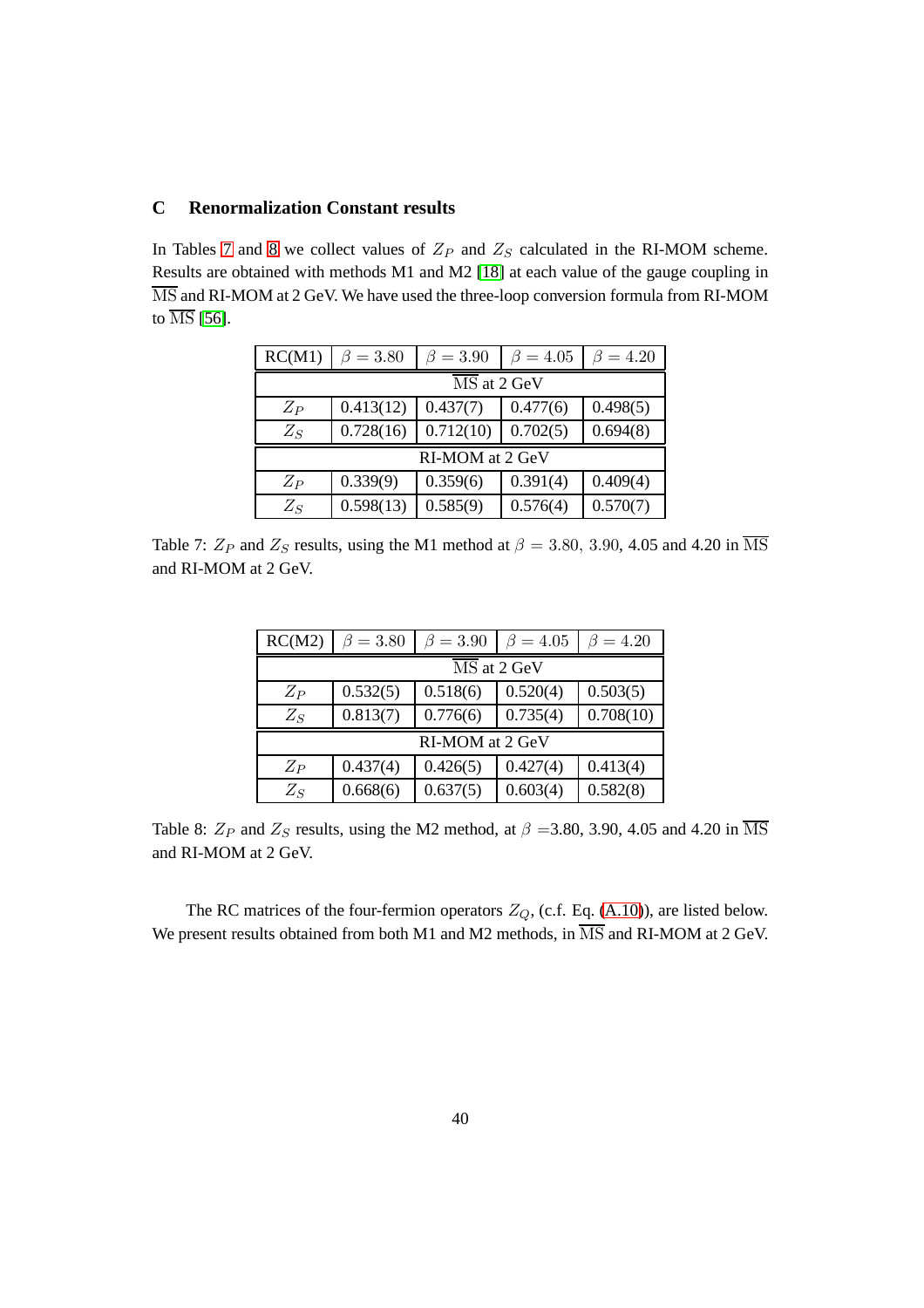**(**MS**, 2 GeV)**:

$$
Z_Q(\beta=3.80;M1)=\left(\begin{array}{cccccc} 0.425(15)&0&0&0&0\\ 0&0.492(13)&0.238(7)&0&0\\ 0&0.022(02)&0.227(10)&0&0\\ 0&0&0&0.257(9)&-0.006(2)\\ 0&0&0&-0.246(8)&0.600(14) \end{array}\right)
$$

$$
Z_Q(\beta = 3.90; M1) = \begin{pmatrix} 0.441(8) & 0 & 0 & 0 & 0 \\ 0 & 0.503(9) & 0.231(4) & 0 & 0 \\ 0 & 0.023(1) & 0.250(6) & 0 & 0 \\ 0 & 0 & 0 & 0.282(6) & -0.006(2) \\ 0 & 0 & 0 & -0.244(5) & 0.617(11) \end{pmatrix}
$$

$$
Z_Q(\beta = 4.05; M1) = \begin{pmatrix} 0.491(5) & 0 & 0 & 0 & 0 & 0 \\ 0 & 0.546(6) & 0.240(5) & 0 & 0 & 0 \\ 0 & 0.023(1) & 0.281(5) & 0 & 0 & 0 \\ 0 & 0 & 0 & 0.319(4) & -0.004(1) \\ 0 & 0 & 0 & -0.258(5) & 0.692(8) \end{pmatrix}
$$

$$
Z_Q(\beta = 4.20; M1) = \begin{pmatrix} 0.523(10) & 0 & 0 & 0 & 0 & 0 \\ 0 & 0.571(9) & 0.243(6) & 0 & 0 & 0 \\ 0 & 0.021(1) & 0.292(8) & 0 & 0 & 0 \\ 0 & 0 & 0 & 0.336(7) & -0.002(2) \\ 0 & 0 & 0 & -0.265(6) & 0.727(10) \end{pmatrix}
$$

0 0 0.336(7)  $-0.002(2)$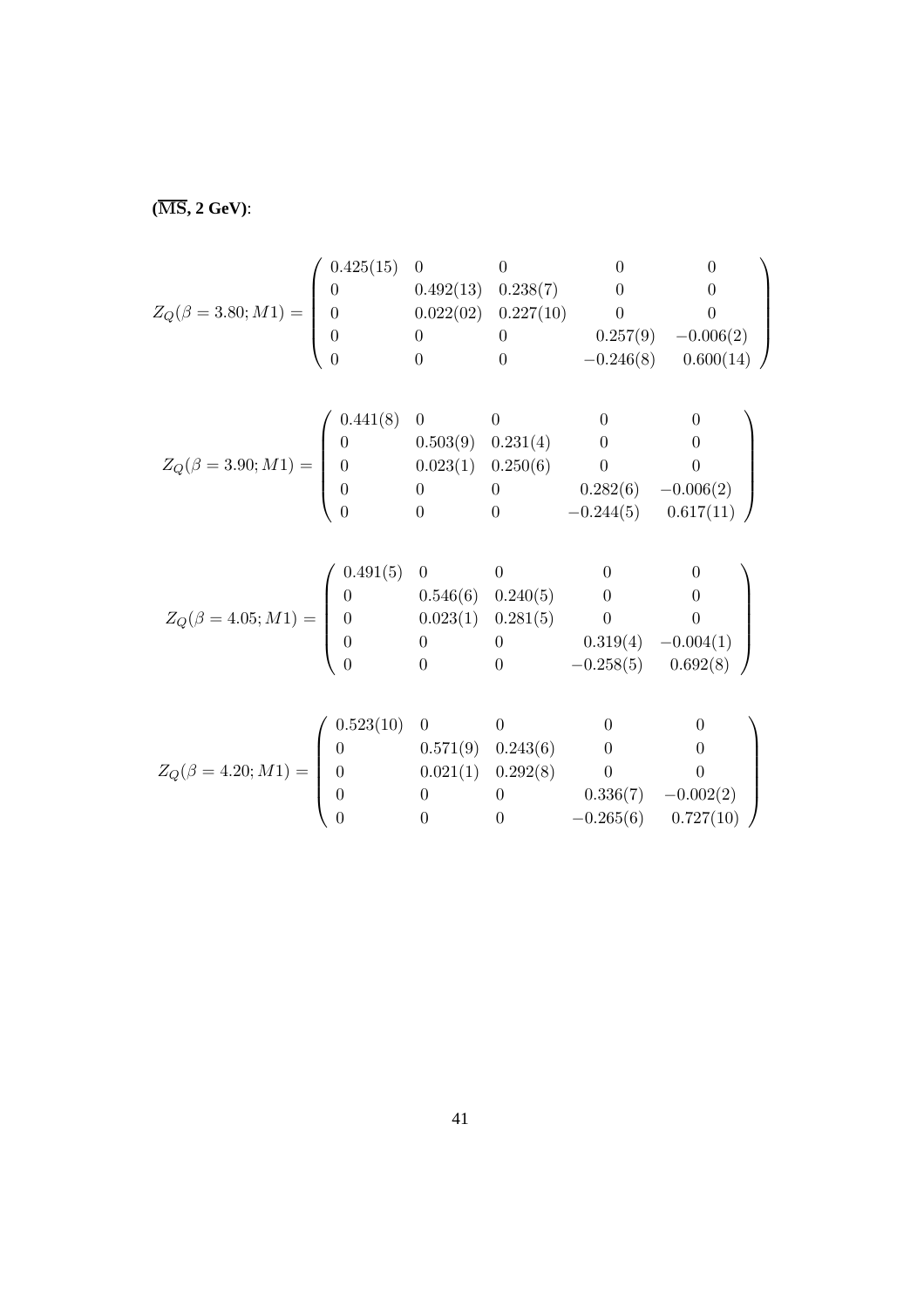**(**MS**, 2 GeV)**:

$$
Z_Q(\beta = 3.80; M2) = \begin{pmatrix} 0.440(9) & 0 & 0 & 0 & 0 \\ 0 & 0.489(9) & 0.136(5) & 0 & 0 \\ 0 & 0.017(2) & 0.362(5) & 0 & 0 \\ 0 & 0 & 0 & 0.367(5) & -0.005(2) \\ 0 & 0 & 0 & -0.148(4) & 0.547(9) \end{pmatrix}
$$

$$
Z_Q(\beta = 3.90; M2) = \begin{pmatrix} 0.447(5) & 0 & 0 & 0 & 0 \\ 0 & 0.496(5) & 0.158(4) & 0 & 0 \\ 0 & 0.019(1) & 0.348(5) & 0 & 0 \\ 0 & 0 & 0 & 0.361(4) & -0.005(1) \\ 0 & 0 & 0 & -0.169(3) & 0.576(5) \end{pmatrix}
$$

$$
Z_Q(\beta = 4.05; M2) = \begin{pmatrix} 0.495(5) & 0 & 0 & 0 & 0 \\ 0 & 0.543(6) & 0.197(4) & 0 & 0 \\ 0 & 0.020(1) & 0.333(6) & 0 & 0 \\ 0 & 0 & 0 & 0.360(3) & -0.003(1) \\ 0 & 0 & 0 & -0.214(4) & 0.663(8) \end{pmatrix}
$$

$$
Z_Q(\beta = 4.20; M2) = \begin{pmatrix} 0.531(6) & 0 & 0 & 0 & 0 \\ 0 & 0.579(6) & 0.239(3) & 0 & 0 \\ 0 & 0.019(1) & 0.299(5) & 0 & 0 \\ 0 & 0 & 0 & 0.337(5) & -0.000(1) \\ 0 & 0 & 0 & -0.259(4) & 0.733(8) \end{pmatrix}
$$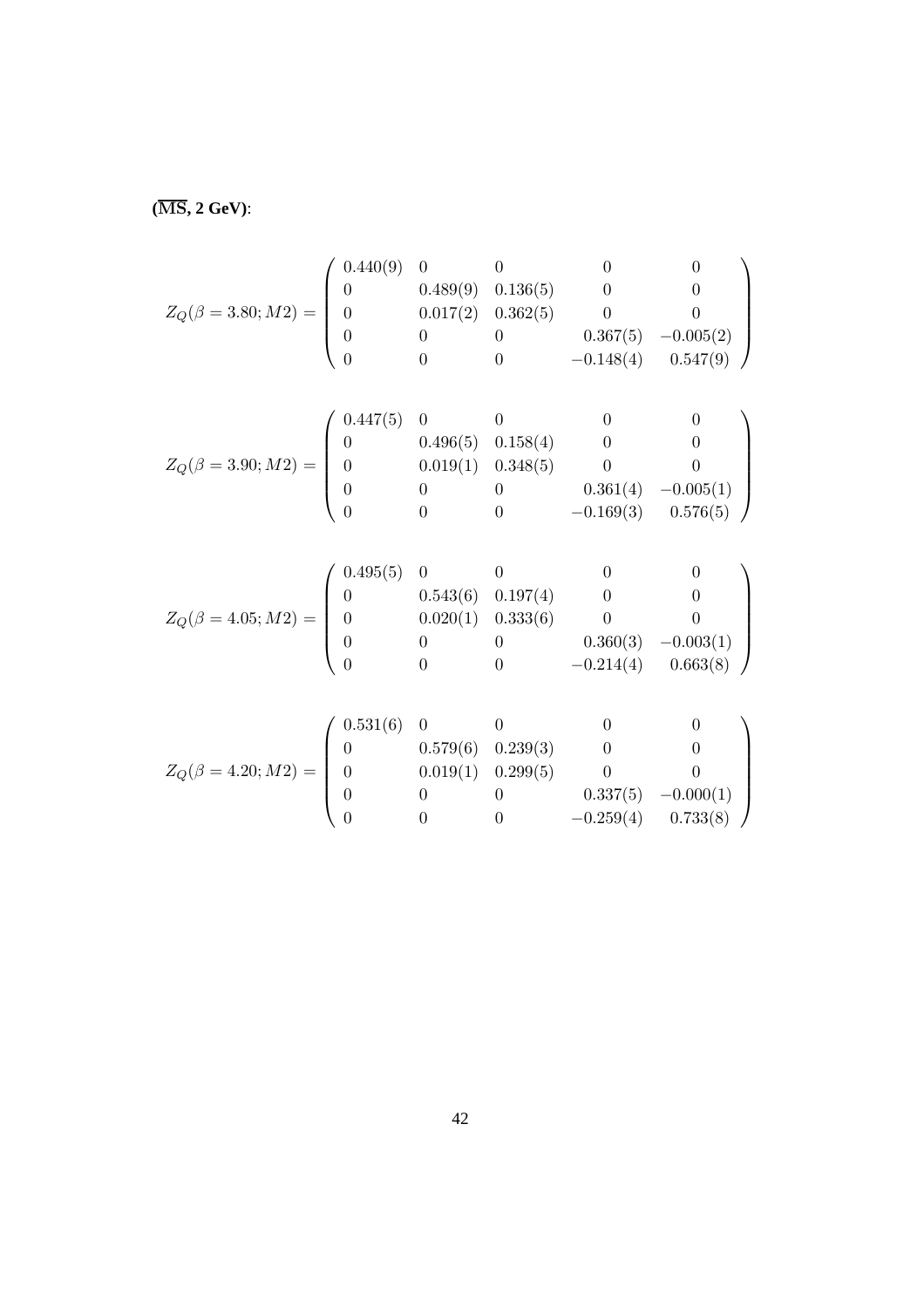**(RI-MOM, 2 GeV)**:

$$
Z_Q(\beta=3.80;M1)=\left(\begin{array}{cccccc} 0.419(15)&0&0&0&0\\ 0&0.504(13)&0.265(7)&0&0\\ 0&0.017(2)&0.195(9)&0&0\\ 0&0&0&0.238(8)&-0.013(2)\\ 0&0&0&-0.240(8)&0.574(14) \end{array}\right)
$$

$$
Z_Q(\beta = 3.90; M1) = \begin{pmatrix} 0.434(8) & 0 & 0 & 0 & 0 \\ 0 & 0.515(8) & 0.260(5) & 0 & 0 \\ 0 & 0.018(1) & 0.215(5) & 0 & 0 \\ 0 & 0 & 0 & 0.261(6) & -0.013(1) \\ 0 & 0 & 0 & -0.239(5) & 0.589(11) \end{pmatrix}
$$

$$
Z_Q(\beta = 4.05; M1) = \begin{pmatrix} 0.483(5) & 0 & 0 & 0 & 0 & 0 \\ 0 & 0.559(6) & 0.273(5) & 0 & 0 & 0 \\ 0 & 0.017(1) & 0.242(4) & 0 & 0 & 0 \\ 0 & 0 & 0 & 0.295(3) & -0.012(1) \\ 0 & 0 & 0 & -0.253(5) & 0.659(8) \end{pmatrix}
$$

$$
Z_Q(\beta = 4.20; M1) = \begin{pmatrix} 0.515(10) & 0 & 0 & 0 & 0 & 0 \\ 0 & 0.585(9) & 0.278(7) & 0 & 0 & 0 \\ 0 & 0.016(1) & 0.251(7) & 0 & 0 & 0 \\ 0 & 0 & 0 & 0.311(7) & -0.011(1) \\ 0 & 0 & 0 & -0.260(6) & 0.694(10) \end{pmatrix}
$$

$$
\left(\begin{array}{cccc} 0 & 0 & 0 & 0.311(7) & -0.011(1) \\ 0 & 0 & 0 & -0.260(6) & 0.694(10) \end{array}\right)
$$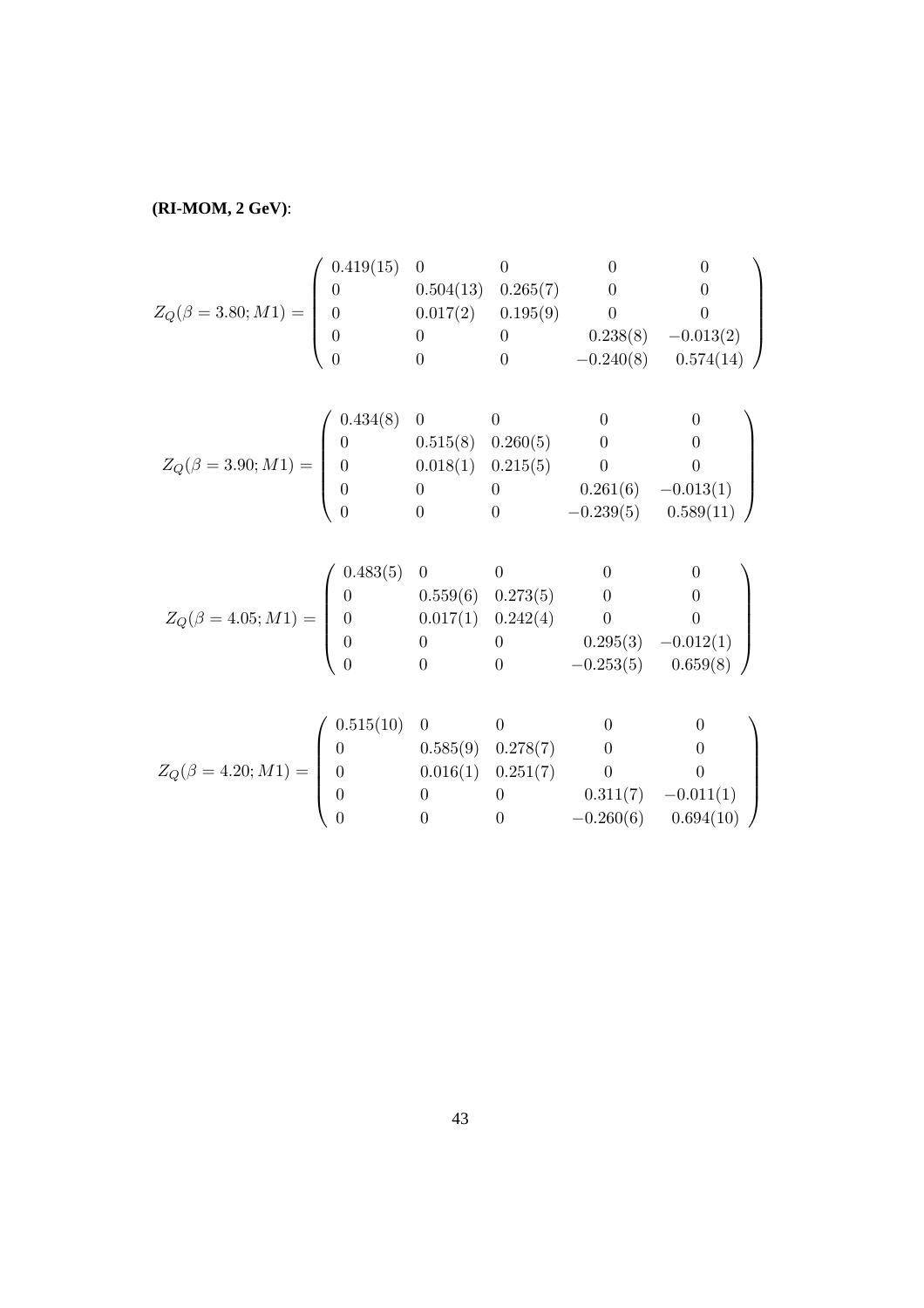**(RI-MOM, 2 GeV)**:

$$
Z_Q(\beta = 3.80; M2) = \begin{pmatrix} 0.433(8) & 0 & 0 & 0 & 0 \\ 0 & 0.501(9) & 0.175(5) & 0 & 0 \\ 0 & 0.013(2) & 0.311(5) & 0 & 0 \\ 0 & 0 & 0 & 0.338(4) & -0.011(2) \\ 0 & 0 & 0 & -0.149(4) & 0.522(9) \end{pmatrix}
$$

$$
Z_Q(\beta = 3.90; M2) = \begin{pmatrix} 0.441(4) & 0 & 0 & 0 & 0 \\ 0 & 0.508(5) & 0.196(4) & 0 & 0 \\ 0 & 0.015(1) & 0.299(4) & 0 & 0 \\ 0 & 0 & 0 & 0.332(3) & -0.012(1) \\ 0 & 0 & 0 & -0.169(3) & 0.550(5) \end{pmatrix}
$$

$$
Z_Q(\beta = 4.05; M2) = \begin{pmatrix} 0.487(5) & 0 & 0 & 0 & 0 \\ 0 & 0.556(6) & 0.234(4) & 0 & 0 \\ 0 & 0.015(1) & 0.287(5) & 0 & 0 \\ 0 & 0 & 0 & 0.331(3) & -0.011(1) \\ 0 & 0 & 0 & -0.212(4) & 0.632(8) \end{pmatrix}
$$

$$
Z_Q(\beta = 4.20; M2) = \begin{pmatrix} 0.523(6) & 0 & 0 & 0 & 0 \\ 0 & 0.593(6) & 0.274(4) & 0 & 0 \\ 0 & 0.014(1) & 0.257(4) & 0 & 0 \\ 0 & 0 & 0 & 0.308(4) & -0.009(1) \\ 0 & 0 & 0 & -0.254(4) & 0.700(7) \end{pmatrix}
$$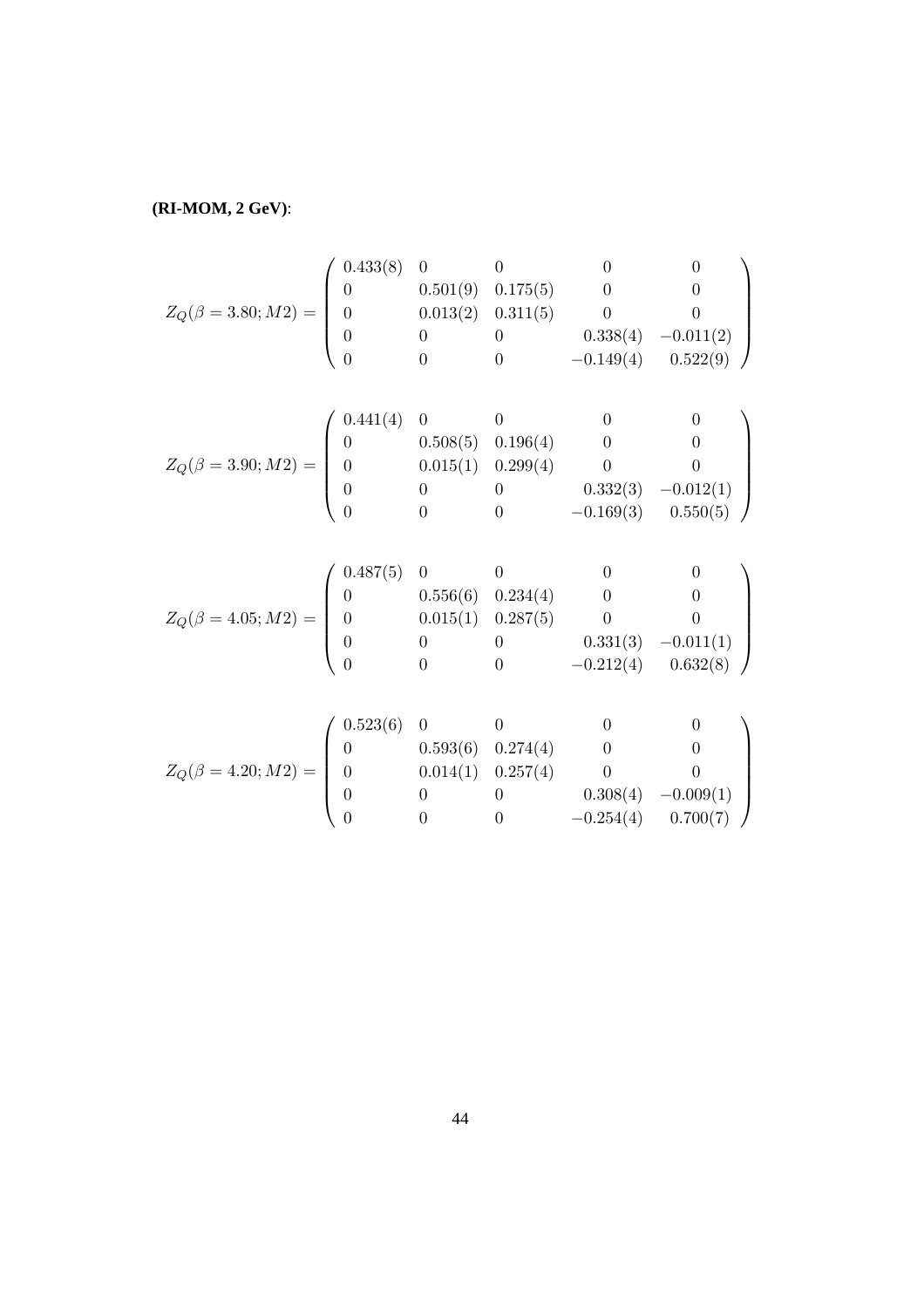### <span id="page-46-0"></span>**D Lattice data on masses and matrix elements**

In the following Tables we gather our bare results at all values of  $\beta$  and combinations of quark masses for (i) pseudoscalar meson masses and pseudoscalar meson decay constants in lattice units (Tables [9,](#page-46-1) [10,](#page-47-0) [11](#page-48-0) and [12\)](#page-48-1); (ii) the ratio of the (bare) four-fermion operators  $R_i^{(b)} = \langle \bar{K}^0 | O_i | K^0 \rangle / \langle \bar{K}^0 | O_1 | K^0 \rangle$  ( $i = 2, ..., 5$ ) (see Tables [13,](#page-49-0) [14,](#page-50-0) [15](#page-51-1) and [16\)](#page-51-0); (iii) the quantities  $\xi_i B_i^{(0)}$  $i_i^{(0)}$   $(i = 2, ..., 5)$  (see Tables [17,](#page-52-0) [18,](#page-53-0) [19](#page-54-1) and [20\)](#page-54-0).

| $\beta = 3.80~(24^3 \times 48)a^4$ |            |           |            |           |            |  |
|------------------------------------|------------|-----------|------------|-----------|------------|--|
| $a\mu_{\ell} = a\mu_{sea}$         | $a\mu$ "s" | $aM^{34}$ | $aM^{12}$  | $aF^{34}$ | $aF^{12}$  |  |
|                                    | 0.0165     | 0.2558(8) | 0.3393(25) | 0.0894(4) | 0.0883(15) |  |
| 0.0080                             | 0.0200     | 0.2731(7) | 0.3532(23) | 0.0913(4) | 0.0895(15) |  |
|                                    | 0.0250     | 0.2961(7) | 0.3718(21) | 0.0936(4) | 0.0909(15) |  |
|                                    | 0.0165     | 0.2712(4) | 0.3508(16) | 0.0924(3) | 0.0900(16) |  |
| 0.0110                             | 0.0200     | 0.2877(4) | 0.3644(14) | 0.0942(3) | 0.0910(16) |  |
|                                    | 0.0250     | 0.3098(4) | 0.3828(12) | 0.0966(3) | 0.0924(16) |  |

<span id="page-46-1"></span>Table 9: Pseudoscalar masses and decay constants at  $\beta = 3.80$ .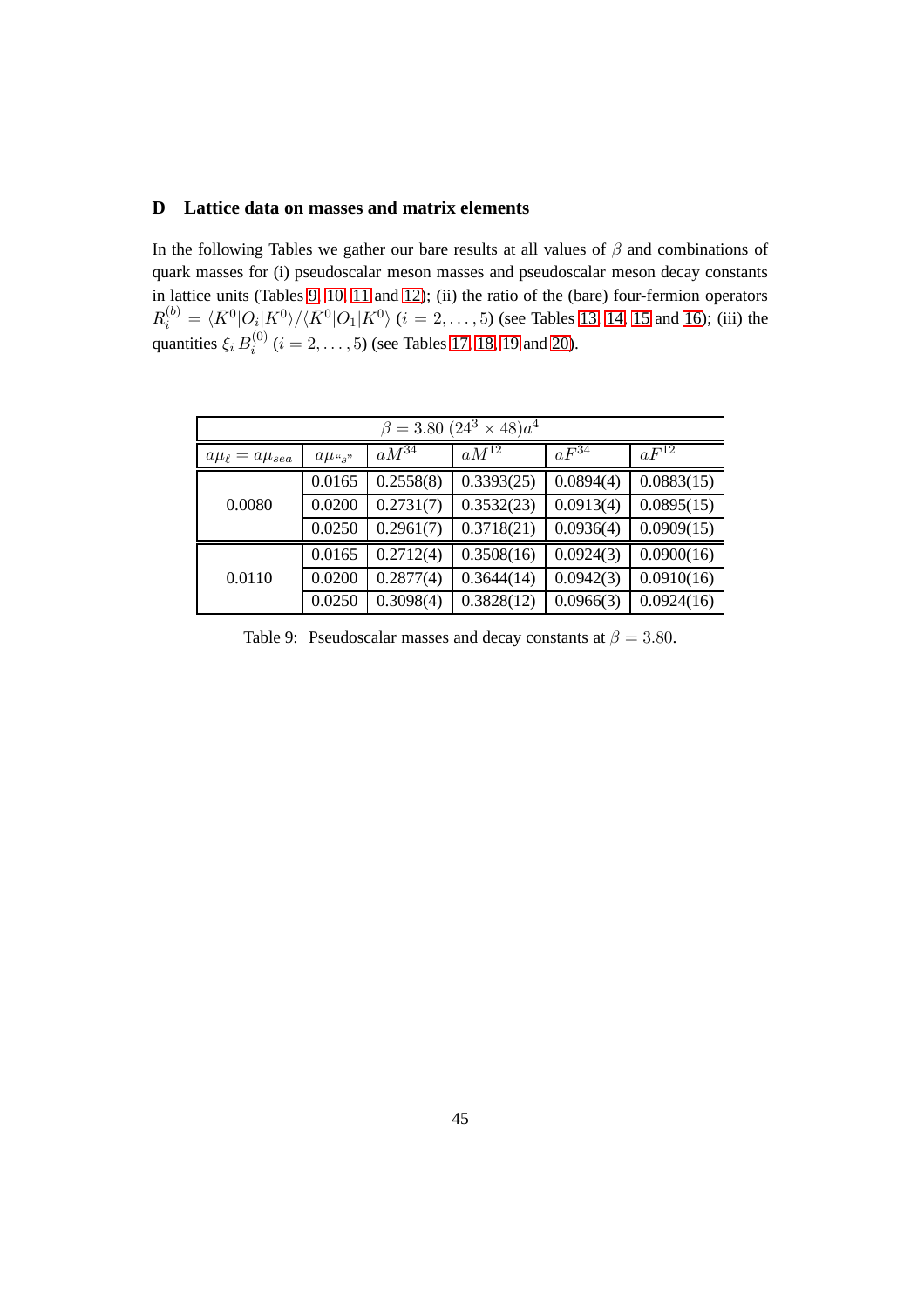| $(24^3 \times 48)a^4$<br>$\beta = 3.90$ |                        |                |                       |           |                      |
|-----------------------------------------|------------------------|----------------|-----------------------|-----------|----------------------|
| $a\mu_{\ell} = a\mu_{sea}$              | $a\mu$ <sub>"s</sub> " | $aM^{34}$      | $aM^{12}$             | $aF^{34}$ | $aF^{\overline{12}}$ |
|                                         | 0.0150                 | 0.2060(5)      | 0.2639(11)            | 0.0724(3) | 0.0705(9)            |
| 0.0040                                  | 0.0220                 | 0.2401(5)      | 0.2915(11)            | 0.0757(3) | 0.0725(9)            |
|                                         | 0.0270                 | 0.2619(5)      | 0.3096(11)            | 0.0777(3) | 0.0759(9)            |
|                                         | 0.0150                 | 0.2179(8)      | 0.2762(16)            | 0.0755(5) | 0.0736(10)           |
| 0.0064                                  | 0.0220                 | 0.2506(7)      | 0.3028(15)            | 0.0785(5) | 0.0759(9)            |
|                                         | 0.0270                 | 0.2717(7)      | 0.3204(14)            | 0.0805(4) | 0.0774(9)            |
|                                         | 0.0150                 | 0.2283(7)      | 0.2849(17)            | 0.0773(3) | 0.0755(9)            |
| 0.0085                                  | 0.0220                 | 0.2598(7)      | 0.3109(15)            | 0.0804(3) | 0.0779(8)            |
|                                         | 0.0270                 | 0.2803(7)      | 0.3281(15)            | 0.0823(3) | 0.0794(9)            |
|                                         | 0.0150                 | 0.2351(7)      | 0.2892(14)            | 0.0784(4) | 0.0761(9)            |
| 0.0100                                  | 0.0220                 | 0.2659(7)      | 0.3154(12)            | 0.0815(4) | 0.0787(8)            |
|                                         | 0.0270                 | 0.2860(6)      | 0.3328(12)            | 0.0834(4) | 0.0802(9)            |
|                                         |                        | $\beta = 3.90$ | $(32^3 \times 64)a^4$ |           |                      |
|                                         | 0.0150                 | 0.1982(4)      | 0.2558(13)            | 0.0720(3) | 0.0701(7)            |
| 0.0030                                  | 0.0220                 | 0.2329(4)      | 0.2838(11)            | 0.0750(3) | 0.0720(8)            |
|                                         | 0.0270                 | 0.2550(4)      | 0.3021(11)            | 0.0770(3) | 0.0745(8)            |
|                                         | 0.0150                 | 0.2041(4)      | 0.2644(15)            | 0.0727(3) | 0.0702(11)           |
| 0.0040                                  | 0.0220                 | 0.2381(4)      | 0.2917(17)            | 0.0758(3) | 0.0722(10)           |
|                                         | 0.0270                 | 0.2599(4)      | 0.3096(15)            | 0.0777(3) | 0.0753(9)            |

<span id="page-47-0"></span>Table 10: Pseudoscalar masses and decay constants at  $\beta = 3.90$ .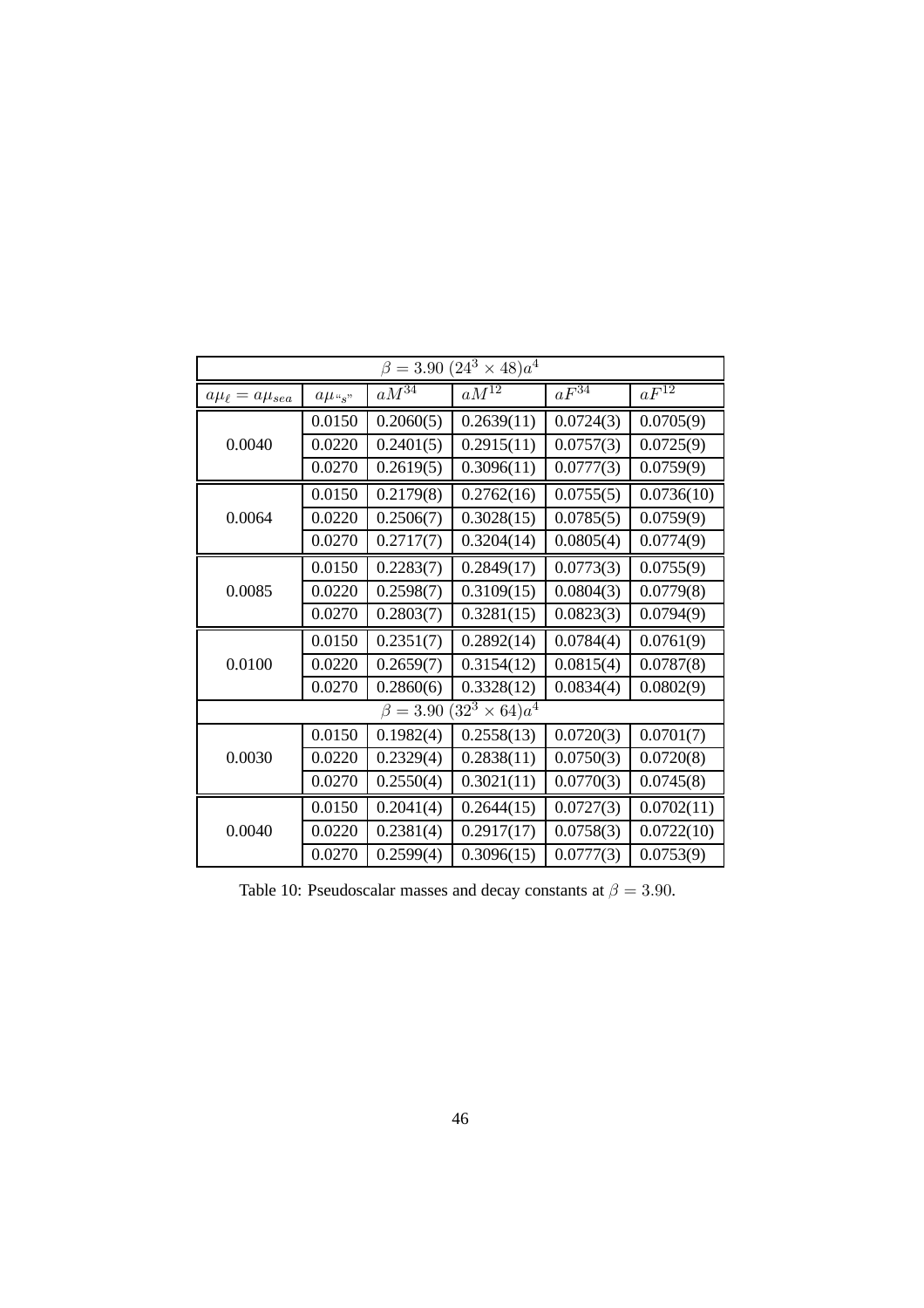| $\beta = 4.05 (32^3 \times 64)a^4$ |            |                      |            |                     |            |  |
|------------------------------------|------------|----------------------|------------|---------------------|------------|--|
| $a\mu_{\ell} = a\mu_{sea}$         | $a\mu$ "s" | $aM^{\overline{34}}$ | $aM^{12}$  | $aF^{3\overline 4}$ | $aF^{12}$  |  |
|                                    | 0.0120     | 0.1602(8)            | 0.1931(18) | 0.0564(3)           | 0.0558(7)  |  |
| 0.0030                             | 0.0150     | 0.1751(8)            | 0.2053(17) | 0.0578(3)           | 0.0566(7)  |  |
|                                    | 0.0180     | 0.1889(8)            | 0.2169(16) | 0.0591(3)           | 0.0573(7)  |  |
|                                    | 0.0120     | 0.1739(6)            | 0.2034(11) | 0.0600(4)           | 0.0585(8)  |  |
| 0.0060                             | 0.0150     | 0.1877(6)            | 0.2153(11) | 0.0613(3)           | 0.0596(8)  |  |
|                                    | 0.0180     | 0.2007(6)            | 0.2266(11) | 0.0625(3)           | 0.0605(8)  |  |
|                                    | 0.0120     | 0.1840(5)            | 0.2127(9)  | 0.0615(4)           | 0.0604(12) |  |
| 0.0080                             | 0.0150     | 0.1972(5)            | 0.2242(9)  | 0.0627(4)           | 0.0616(12) |  |
|                                    | 0.0180     | 0.2097(5)            | 0.2351(9)  | 0.0638(4)           | 0.0626(12) |  |

<span id="page-48-0"></span>Table 11: Pseudoscalar masses and decay constants at  $\beta = 4.05$ .

| $\beta = 4.20~(48^3 \times 96)a^4$ |                                    |                     |            |           |           |  |  |  |
|------------------------------------|------------------------------------|---------------------|------------|-----------|-----------|--|--|--|
| $a\mu_{\ell} = a\mu_{sea}$         | $a\mu_{\alpha,s}$                  | $aM^{3\overline 4}$ | $aM^{12}$  | $aF^{34}$ | $aF^{12}$ |  |  |  |
|                                    | 0.0116                             | 0.1277(8)           | 0.1433(20) | 0.0446(3) | 0.0438(9) |  |  |  |
| 0.0020                             | 0.0129                             | 0.1397(8)           | 0.1536(19) | 0.0456(3) | 0.0445(9) |  |  |  |
|                                    | 0.0142                             | 0.1509(9)           | 0.1633(19) | 0.0465(4) | 0.0452(9) |  |  |  |
|                                    | $\beta = 4.20 (32^3 \times 64)a^4$ |                     |            |           |           |  |  |  |
|                                    | 0.0116                             | 0.1522(11)          | 0.1682(20) | 0.0483(5) | 0.0476(8) |  |  |  |
| 0.0065                             | 0.0129                             | 0.1628(10)          | 0.1777(18) | 0.0494(5) | 0.0486(7) |  |  |  |
|                                    | 0.0142                             | 0.1729(10)          | 0.1868(17) | 0.0503(5) | 0.0495(7) |  |  |  |

<span id="page-48-1"></span>Table 12: Pseudoscalar masses and decay constants at  $\beta = 4.20$ .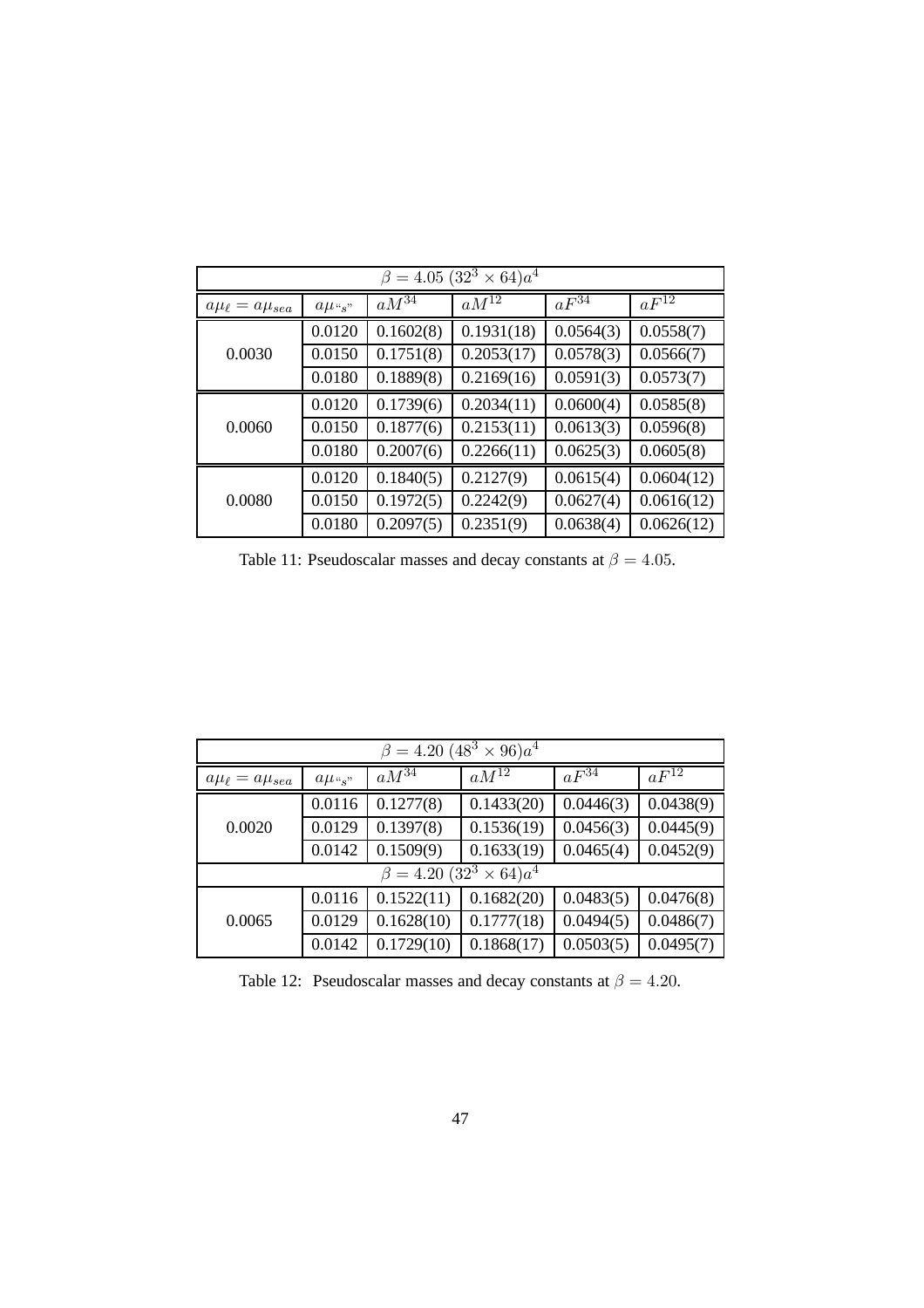| $\beta = 3.80~(24^3 \times 48)a^4$ |                        |              |             |                   |             |  |  |
|------------------------------------|------------------------|--------------|-------------|-------------------|-------------|--|--|
| $a\mu_{\ell} = a\mu_{sea}$         | $a\mu$ <sub>"s</sub> " | $-R_2^{(b)}$ | $R_3^{(b)}$ | $\bar{R}^{(b)}_4$ | $R_5^{(b)}$ |  |  |
|                                    | 0.0165                 | 13.14(7)     | 3.19(2)     | 24.29(12)         | 8.18(4)     |  |  |
| 0.0080                             | 0.0200                 | 11.92(6)     | 2.89(1)     | 21.93(10)         | 7.43(3)     |  |  |
|                                    | 0.0250                 | 10.58(4)     | 2.56(1)     | 19.34(8)          | 6.61(3)     |  |  |
|                                    | 0.0165                 | 12.16(6)     | 2.95(1)     | 21.89(10)         | 7.41(3)     |  |  |
| 0.0110                             | 0.0200                 | 11.15(5)     | 2.70(1)     | 19.99(8)          | 6.81(3)     |  |  |
|                                    | 0.0250                 | 9.99(4)      | 2.41(1)     | 17.84(7)          | 6.13(2)     |  |  |

<span id="page-49-0"></span>Table 13:  $R_i^{(b)}$  $i_j^{(0)}$  for  $i = 2, \ldots, 5$ , as obtained from Eq. [\(4.17\)](#page-14-1), at each combination of the quark mass pair  $(a\mu_{\ell}, a\mu_{s})$  and at  $\beta = 3.80$ .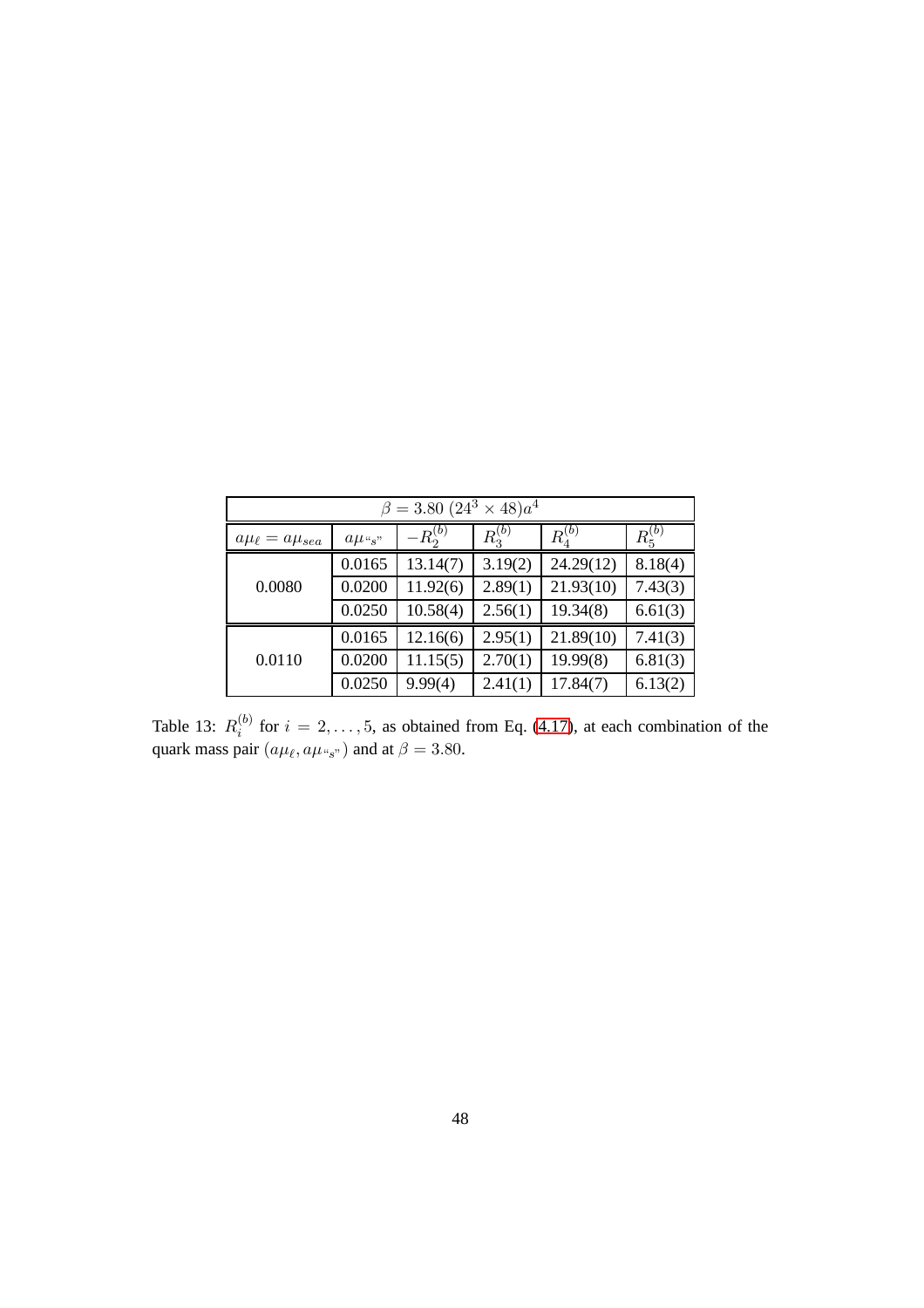| $\beta = 3.90~(24^3 \times 48)a^4$ |               |                      |                    |             |             |  |  |
|------------------------------------|---------------|----------------------|--------------------|-------------|-------------|--|--|
| $a\mu_{\ell} = a\mu_{sea}$         | $a\mu_{\,s}"$ | $-R_2^{(b)}$         | $R_3^{(b)}$        | $R_4^{(b)}$ | $R_5^{(b)}$ |  |  |
|                                    | 0.0150        | 16.42(6)             | 4.15(1)            | 32.51(12)   | 10.79(4)    |  |  |
| 0.0040                             | 0.0220        | 13.11(4)             | 3.20(1)            | 24.99(7)    | 8.41(2)     |  |  |
|                                    | 0.0270        | 11.38(3)             | 2.77(1)            | 21.57(6)    | 7.32(2)     |  |  |
|                                    | 0.0150        | 15.37(8)             | 3.77(2)            | 29.02(14)   | 9.68(4)     |  |  |
| 0.0064                             | 0.0220        | 12.21(5)             | 2.98(1)            | 22.89(9)    | 7.75(3)     |  |  |
|                                    | 0.0270        | 10.70(4)             | 2.60(1)            | 19.97(7)    | 6.82(2)     |  |  |
| 0.0085                             | 0.0150        | 14.10(5)             | 3.44(1)            | 26.56(9)    | 8.92(3)     |  |  |
|                                    | 0.0220        | 11.41(3)             | 2.77(1)            | 21.32(6)    | 7.25(2)     |  |  |
|                                    | 0.0270        | 10.09(3)             | 2.45(1)            | 18.75(5)    | 6.44(1)     |  |  |
|                                    | 0.0150        | 13.52(5)             | 3.31(1)            | 25.30(9)    | 8.53(3)     |  |  |
| 0.0100                             | 0.0220        | 11.07(4)             | 2.70(1)            | 20.55(6)    | 7.02(2)     |  |  |
|                                    | 0.0270        | 9.85(3)              | 2.39(1)            | 18.28(5)    | 6.26(2)     |  |  |
|                                    |               | $\beta = 3.90(32^3)$ | $\times$ 64) $a^4$ |             |             |  |  |
|                                    | 0.0150        | 17.18(8)             | 4.22(2)            | 33.45(14)   | 11.09(5)    |  |  |
| 0.0030                             | 0.0220        | 13.27(5)             | 3.24(1)            | 25.66(12)   | 8.63(3)     |  |  |
|                                    | 0.0270        | 11.47(5)             | 2.80(1)            | 22.09(9)    | 7.50(3)     |  |  |
|                                    | 0.0150        | 16.32(9)             | 4.10(2)            | 32.22(18)   | 10.68(6)    |  |  |
| 0.0040                             | 0.0220        | 13.01(6)             | 3.17(1)            | 24.88(12)   | 8.34(4)     |  |  |
|                                    | 0.0270        | 11.31(5)             | 2.74(1)            | 21.42(9)    | 7.27(3)     |  |  |

<span id="page-50-0"></span>Table 14:  $R_i^{(b)}$  $i_j^{(0)}$  for  $i = 2, \ldots, 5$ , as obtained from Eq. [\(4.17\)](#page-14-1), at each combination of the quark mass pair  $(a\mu_{\ell}, a\mu_{s})$  and at  $\beta = 3.90$ .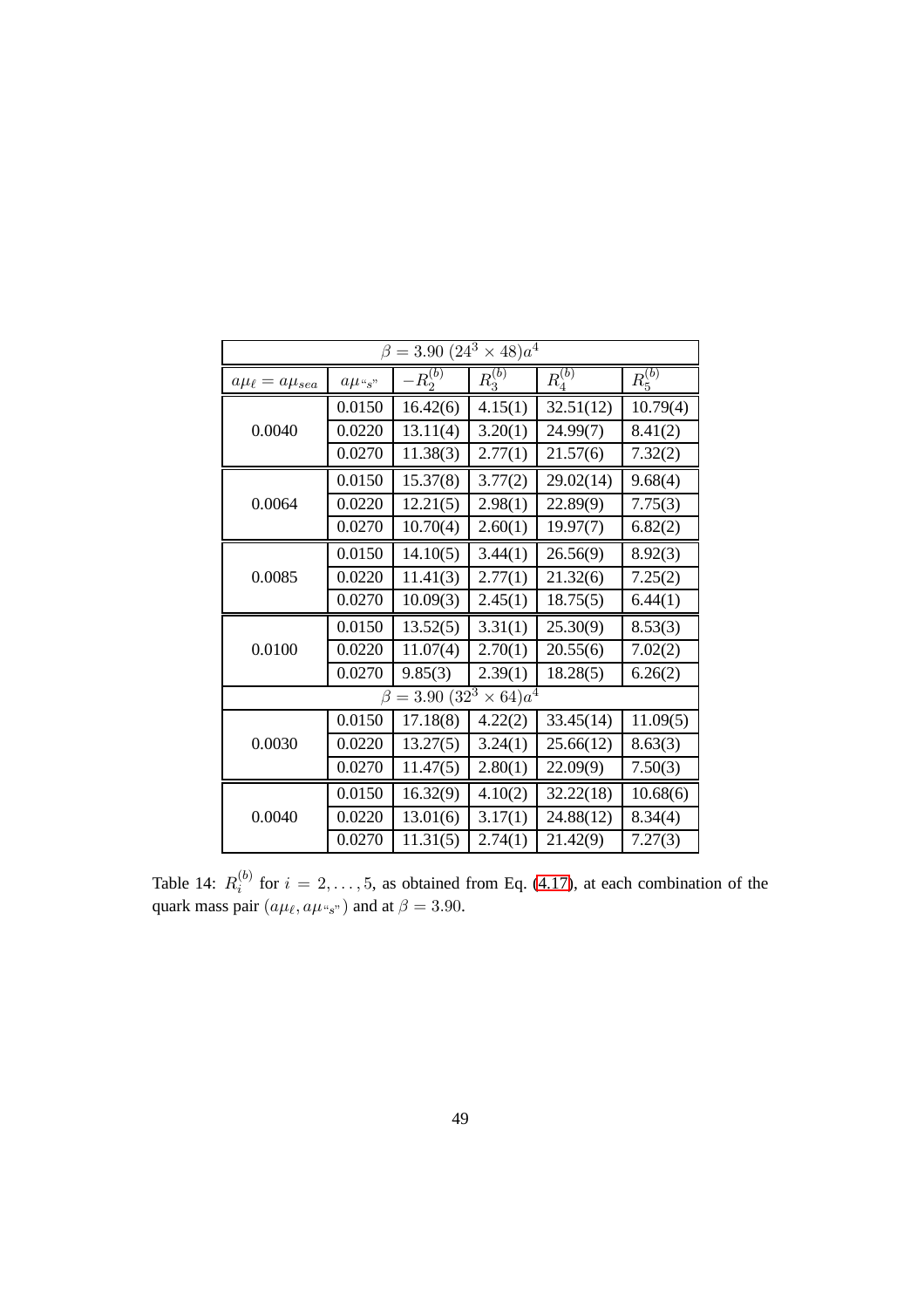| $\beta = 4.05 (32^3 \times 64)a^4$ |                        |              |             |             |             |  |  |
|------------------------------------|------------------------|--------------|-------------|-------------|-------------|--|--|
| $a\mu_{\ell} = a\mu_{sea}$         | $a\mu$ <sub>"s</sub> " | $-R_2^{(b)}$ | $R_3^{(b)}$ | $R_4^{(b)}$ | $R_5^{(b)}$ |  |  |
| 0.0030                             | 0.0120                 | 20.47(12)    | 5.07(3)     | 40.49(22)   | 13.32(7)    |  |  |
|                                    | 0.0150                 | 17.35(9)     | 4.29(2)     | 34.29(17)   | 11.36(6)    |  |  |
|                                    | 0.0180                 | 15.10(7)     | 3.72(2)     | 29.78(13)   | 9.93(4)     |  |  |
|                                    | 0.0120                 | 16.61(9)     | 4.11(2)     | 32.49(15)   | 10.79(5)    |  |  |
| 0.0060                             | 0.0150                 | 14.55(7)     | 3.59(2)     | 28.35(11)   | 9.48(4)     |  |  |
|                                    | 0.0180                 | 12.97(5)     | 3.20(2)     | 25.19(9)    | 8.48(3)     |  |  |
| 0.0080                             | 0.0120                 | 15.13(5)     | 3.74(1)     | 29.36(9)    | 9.79(3)     |  |  |
|                                    | 0.0150                 | 13.42(4)     | 3.31(1)     | 25.99(7)    | 8.72(2)     |  |  |
|                                    | 0.0180                 | 12.09(3)     | 2.97(1)     | 23.34(6)    | 7.88(2)     |  |  |

<span id="page-51-1"></span>Table 15:  $R_i^{(b)}$  $i_j^{(0)}$  for  $i = 2, \ldots, 5$ , as obtained from Eq. [\(4.17\)](#page-14-1), at each combination of the quark mass pair  $(a\mu_{\ell}, a\mu_{s})$  and at  $\beta = 4.05$ .

| $\beta = 4.20~(48^3 \times 96)a^4$ |                        |              |                   |             |             |  |  |
|------------------------------------|------------------------|--------------|-------------------|-------------|-------------|--|--|
| $a\mu_{\ell} = a\mu_{sea}$         | $a\mu$ <sub>"s</sub> " | $-R_2^{(b)}$ | $\bar{R}^{(b)}_3$ | $R_4^{(b)}$ | $R_5^{(b)}$ |  |  |
|                                    | 0.0116                 | 21.56(12)    | 5.28(3)           | 44.37(25)   | 14.56(8)    |  |  |
| 0.0020                             | 0.0129                 | 18.28(9)     | 4.56(2)           | 37.52(20)   | 12.43(7)    |  |  |
|                                    | 0.0142                 | 15.88(8)     | 3.95(2)           | 32.57(17)   | 10.86(6)    |  |  |
| $\beta = 4.20 (32^3 \times 64)a^4$ |                        |              |                   |             |             |  |  |
|                                    | 0.0116                 | 17.87(25)    | 4.46(6)           | 34.83(33)   | 11.57(11)   |  |  |
| 0.0065                             | 0.0129                 | 15.52(20)    | 3.87(5)           | 30.31(27)   | 10.13(9)    |  |  |
|                                    | 0.0142                 | 13.75(16)    | 3.42(4)           | 26.85(23)   | 9.03(7)     |  |  |

<span id="page-51-0"></span>Table 16:  $R_i^{(b)}$  $i_j^{(0)}$  for  $i = 2, \ldots, 5$ , as obtained from Eq. [\(4.17\)](#page-14-1), at each combination of the quark mass pair  $(a\mu_{\ell}, a\mu_{\gamma_{s}})$  and at  $\beta = 4.20$ .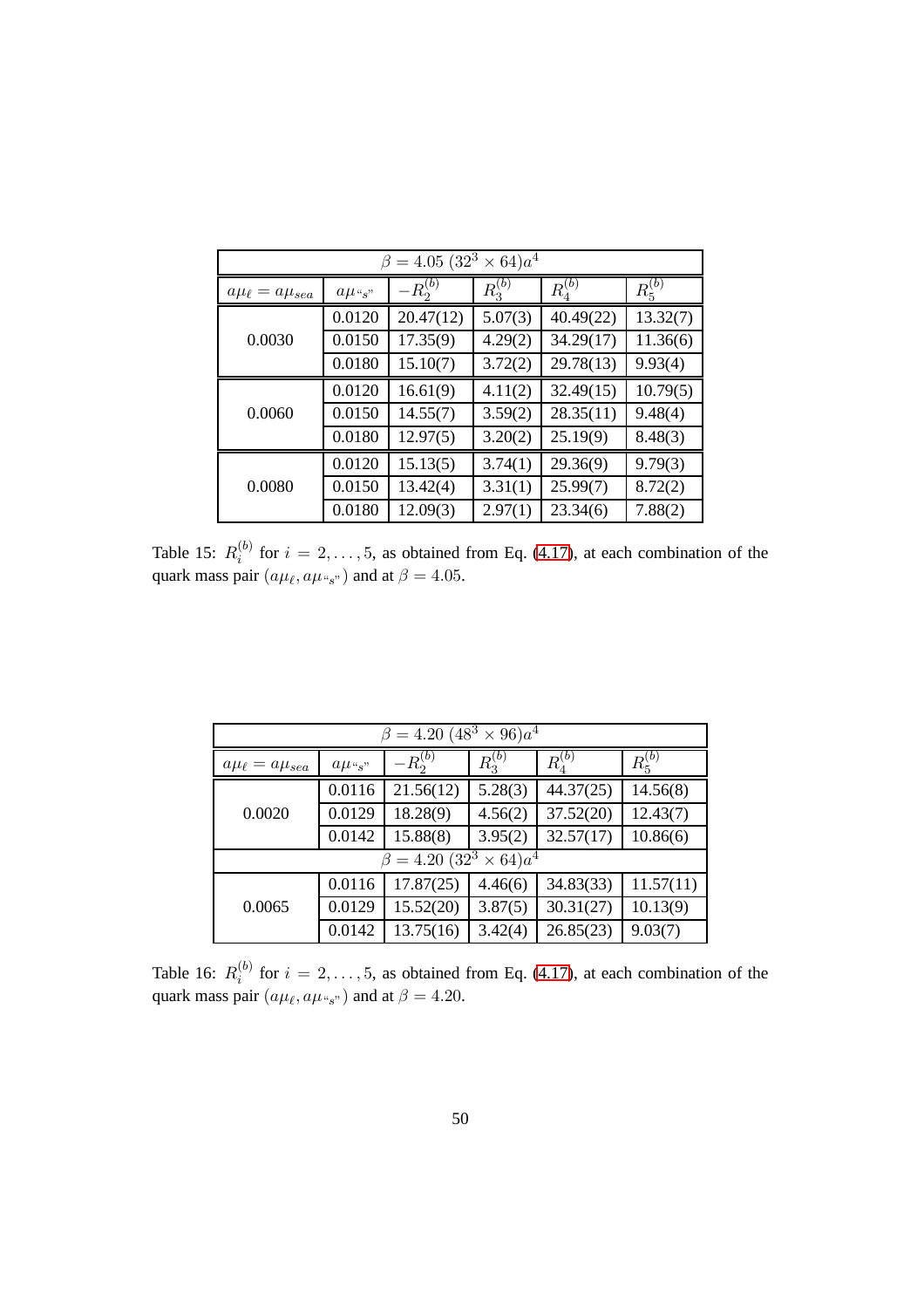| $\beta = 3.80~(24^3 \times 48)a^4$ |                        |                    |                  |                   |                  |  |  |
|------------------------------------|------------------------|--------------------|------------------|-------------------|------------------|--|--|
| $a\mu_{\ell} = a\mu_{sea}$         | $a\mu$ <sub>"s</sub> " | $-\xi_2 B_2^{(b)}$ | $\xi_3B_3^{(b)}$ | $\xi_4 B_4^{(b)}$ | $\xi_5B_5^{(b)}$ |  |  |
|                                    | 0.0165                 | 1.015(12)          | 0.247(3)         | 1.877(21)         | 0.632(7)         |  |  |
| 0.0080                             | 0.0200                 | 1.029(11)          | 0.249(2)         | 1.892(21)         | 0.641(7)         |  |  |
|                                    | 0.0250                 | 1.046(11)          | 0.253(2)         | 1.912(20)         | 0.654(7)         |  |  |
|                                    | 0.0165                 | 1.038(7)           | 0.252(2)         | 1.868(12)         | 0.632(4)         |  |  |
| 0.0110                             | 0.0200                 | 1.050(7)           | 0.254(2)         | 1.883(11)         | 0.641(4)         |  |  |
|                                    | 0.0250                 | 1.065(6)           | 0.257(2)         | 1.902(11)         | 0.654(4)         |  |  |

<span id="page-52-0"></span>Table 17: Bare  $\xi_i B_i^{(b)}$  $i_i^{(0)}$  for  $i = 2, \ldots, 5$ , as obtained from Eq. [\(4.15\)](#page-13-4), at each combination of the quark mass pair  $(a\mu_{\ell}, a\mu_{s})$  and at  $\beta = 3.80$ .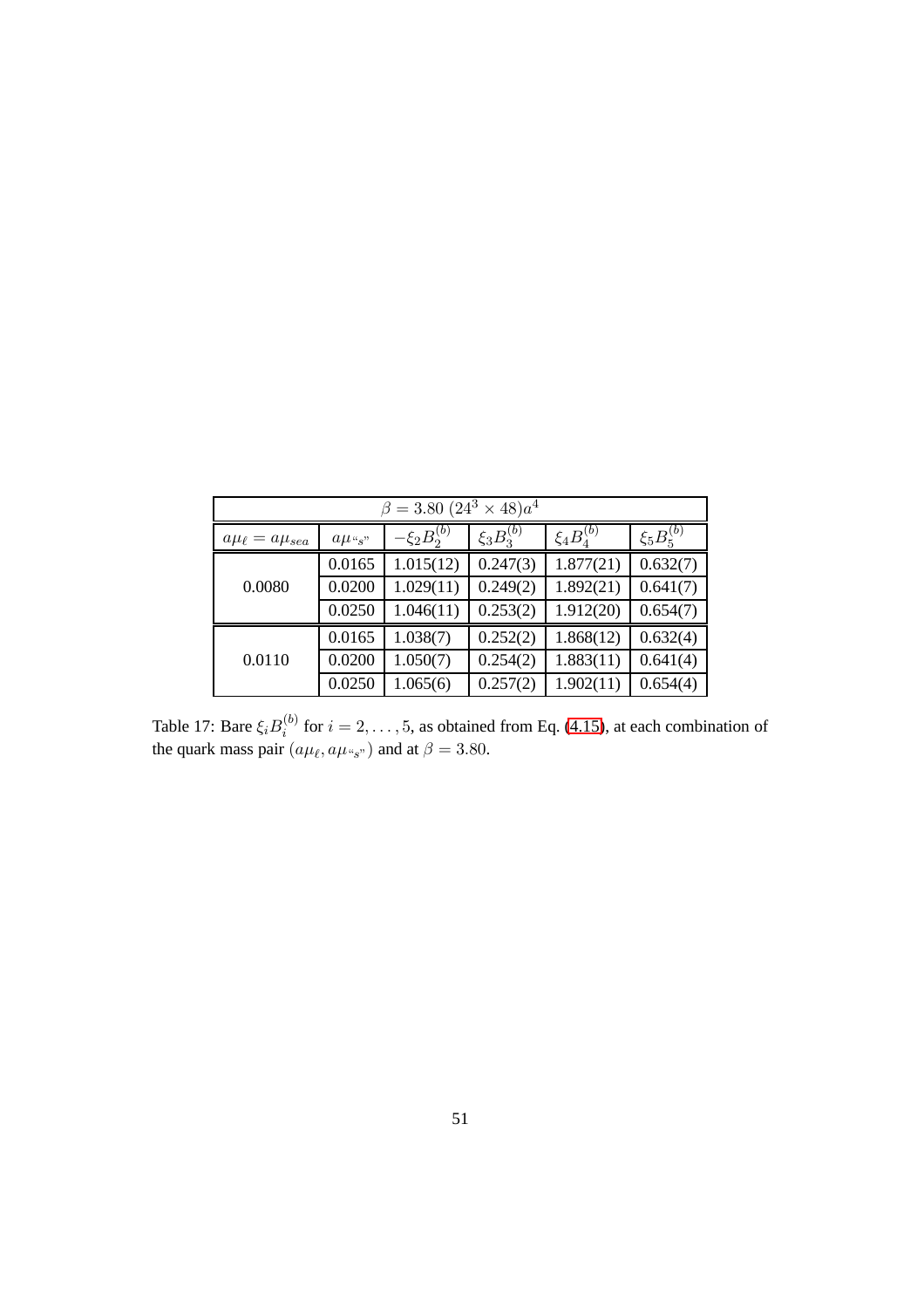| $\beta = 3.90~(24^3)$<br>$\times$ 48) $a^4$ |                        |                      |                  |                   |                  |  |
|---------------------------------------------|------------------------|----------------------|------------------|-------------------|------------------|--|
| $a\mu_{\ell} = a\mu_{sea}$                  | $a\mu$ <sub>"s</sub> " | $-\xi_2B_2^{(b)}$    | $\xi_3B_3^{(b)}$ | $\xi_4 B_4^{(b)}$ | $\xi_5B_5^{(b)}$ |  |
|                                             | 0.0150                 | 0.961(7)             | 0.236(2)         | 1.848(14)         | 0.613(5)         |  |
| 0.0040                                      | 0.0220                 | 0.991(7)             | 0.242(2)         | 1.888(13)         | 0.635(4)         |  |
|                                             | 0.0270                 | 1.009(7)             | 0.245(2)         | 1.911(13)         | 0.649(4)         |  |
|                                             | 0.0150                 | 0.979(9)             | 0.240(2)         | 1.848(20)         | 0.617(6)         |  |
| 0.0064                                      | 0.0220                 | 1.006(9)             | 0.245(2)         | 1.887(16)         | 0.639(5)         |  |
|                                             | 0.0270                 | 1.023(8)             | 0.249(2)         | 1.909(16)         | 0.652(5)         |  |
|                                             | 0.0150                 | 0.987(8)             | 0.241(2)         | 1.860(16)         | 0.624(5)         |  |
| 0.0085                                      | 0.0220                 | 1.014(8)             | 0.246(2)         | 1.894(15)         | 0.644(5)         |  |
|                                             | 0.0270                 | 1.030(8)             | 0.250(2)         | 1.914(15)         | 0.657(5)         |  |
|                                             | 0.0150                 | 0.993(12)            | 0.243(3)         | 1.861(24)         | 0.627(8)         |  |
| 0.0100                                      | 0.0220                 | 1.019(12)            | 0.248(3)         | 1.894(23)         | 0.647(8)         |  |
|                                             | 0.0270                 | 1.036(12)            | 0.252(3)         | 1.915(23)         | 0.660(8)         |  |
|                                             |                        | $\beta = 3.90(32^3)$ | $\times 64)a^4$  |                   |                  |  |
|                                             | 0.0150                 | 0.953(5)             | 0.234(1)         | 1.855(10)         | 0.615(3)         |  |
| 0.0030                                      | 0.0220                 | 0.982(5)             | 0.240(1)         | 1.898(9)          | 0.638(3)         |  |
|                                             | 0.0270                 | 1.000(5)             | 0.244(1)         | 1.924(9)          | 0.653(3)         |  |
|                                             | 0.0150                 | 0.962(6)             | 0.236(2)         | 1.831(12)         | 0.608(4)         |  |
| 0.0040                                      | 0.0220                 | 0.992(6)             | 0.242(2)         | 1.875(12)         | 0.632(4)         |  |
|                                             | 0.0270                 | 1.011(6)             | 0.246(2)         | 1.901(11)         | 0.646(4)         |  |

<span id="page-53-0"></span>Table 18: Bare  $\xi_i B_i^{(b)}$  $i_j^{(0)}$  for  $i = 2, \ldots, 5$ , as obtained from Eq. [\(4.15\)](#page-13-4), at each combination of the quark mass pair  $(a\mu_{\ell}, a\mu_{s})$  and at  $\beta = 3.90$ .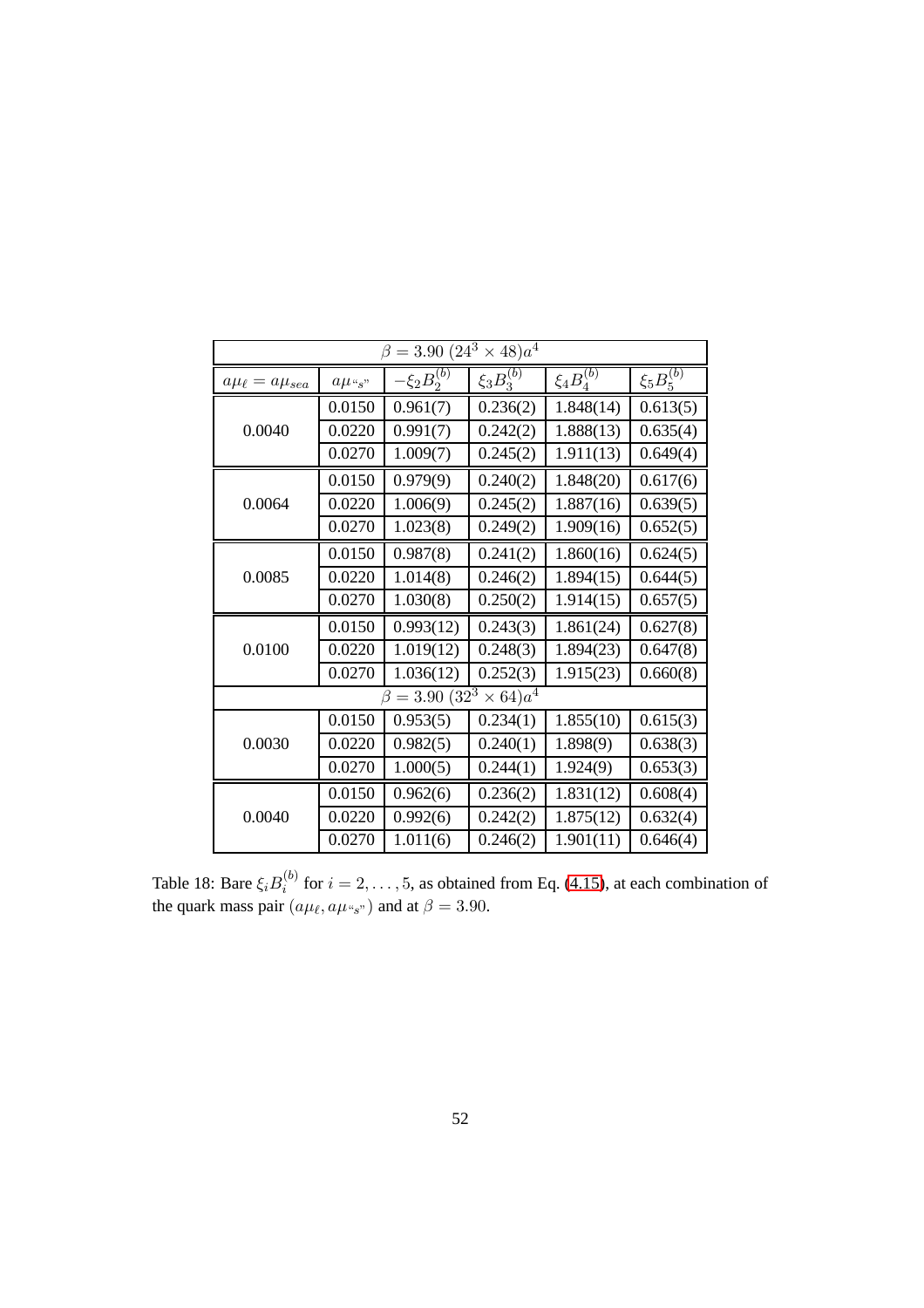| $\beta = 4.05 (32^3 \times 64)a^4$ |                   |                    |                  |                   |                  |  |  |
|------------------------------------|-------------------|--------------------|------------------|-------------------|------------------|--|--|
| $a\mu_{\ell} = a\mu_{sea}$         | $a\mu_{\alpha,s}$ | $-\xi_2 B_2^{(b)}$ | $\xi_3B_3^{(b)}$ | $\xi_4 B_4^{(b)}$ | $\xi_5B_5^{(b)}$ |  |  |
|                                    | 0.0120            | 0.915(10)          | 0.227(2)         | 1.810(17)         | 0.596(6)         |  |  |
| 0.0030                             | 0.0150            | 0.929(9)           | 0.230(2)         | 1.837(17)         | 0.609(6)         |  |  |
|                                    | 0.0180            | 0.943(9)           | 0.232(2)         | 1.860(16)         | 0.620(5)         |  |  |
|                                    | 0.0120            | 0.931(9)           | 0.230(2)         | 1.820(18)         | 0.605(6)         |  |  |
| 0.0060                             | 0.0150            | 0.946(9)           | 0.234(2)         | 1.843(17)         | 0.617(6)         |  |  |
|                                    | 0.0180            | 0.960(9)           | 0.237(2)         | 1.864(17)         | 0.628(6)         |  |  |
| 0.0080                             | 0.0120            | 0.948(9)           | 0.234(2)         | 1.842(17)         | 0.614(6)         |  |  |
|                                    | 0.0150            | 0.962(8)           | 0.237(2)         | 1.861(16)         | 0.625(5)         |  |  |
|                                    | 0.0180            | 0.974(8)           | 0.240(2)         | 1.8883(16)        | 0.636(5)         |  |  |

<span id="page-54-1"></span>Table 19: Bare  $\xi_i B_i^{(b)}$  $i_i^{(0)}$  for  $i = 2, \ldots, 5$ , as obtained from Eq. [\(4.15\)](#page-13-4), at each combination of the quark mass pair  $(a\mu_{\ell}, a\mu_{s})$  and at  $\beta = 4.05$ .

| $\beta = 4.20~(48^3 \times 96)a^4$ |                   |                    |                  |                  |                  |  |  |
|------------------------------------|-------------------|--------------------|------------------|------------------|------------------|--|--|
| $a\mu_{\ell} = a\mu_{sea}$         | $a\mu_{\alpha,s}$ | $-\xi_2 B_2^{(b)}$ | $\xi_3B_3^{(b)}$ | $\xi_4B^{(b)}_4$ | $\xi_5B_5^{(b)}$ |  |  |
|                                    | 0.0116            | 0.878(7)           | 0.219(2)         | 1.801(13)        | 0.592(4)         |  |  |
| 0.0020                             | 0.0129            | 0.892(7)           | 0.222(2)         | 1.830(13)        | 0.606(4)         |  |  |
|                                    | 0.0142            | 0.905(7)           | 0.225(2)         | 1.855(14)        | 0.618(5)         |  |  |
| $\beta = 4.20 (32^3 \times 64)a^4$ |                   |                    |                  |                  |                  |  |  |
|                                    | 0.0116            | 0.939(20)          | 0.234(5)         | 1.831(38)        | 0.608(12)        |  |  |
| 0.0065                             | 0.0129            | 0.950(19)          | 0.237(5)         | 1.856(36)        | 0.628(12)        |  |  |
|                                    | 0.0142            | 0.961(18)          | 0.239(5)         | 1.877(35)        | 0.632(12)        |  |  |

<span id="page-54-0"></span>Table 20: Bare  $\xi_i B_i^{(b)}$  $i_i^{(0)}$  for  $i = 2, \ldots, 5$ , as obtained from Eq. [\(4.15\)](#page-13-4), at each combination of the quark mass pair  $(a\mu_{\ell}, a\mu_{s})$  and at  $\beta = 4.20$ .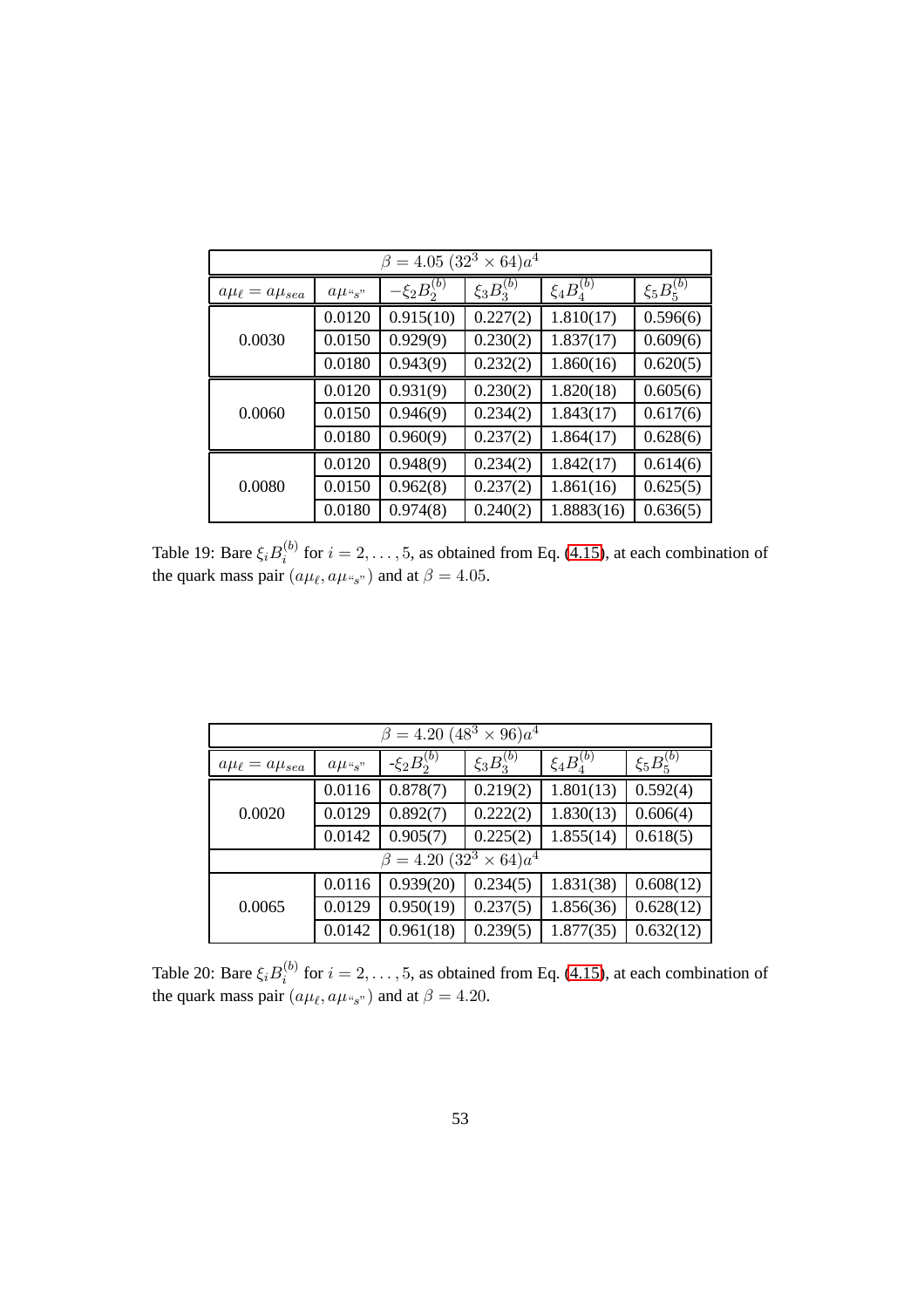#### <span id="page-55-0"></span>**E** Results for  $R_i$  and  $B_i$

In this appendix we present in detail our results in the  $\overline{MS}$  scheme of Ref. [\[15\]](#page-62-2) at 2 GeV for the quantities  $R_i$  and  $B_i$  (c.f. Eqs. [\(4.19,](#page-14-0) [4.20\)](#page-14-3) and Eq. [\(4.18\)](#page-14-4) respectively). We also give the  $R_i$  results computed in the indirect way of Eq. [\(5.6\)](#page-22-0). In Table [21](#page-56-0) we gather results obtained employing M1-type RCs and using ChPT (NLO) fit formula, polynomial and linear fit functions (see Eqs. [\(5.2](#page-18-1)[-5.3\)](#page-19-0), and  $n = 2$  and  $n = 1$  of Eq. [\(5.1\)](#page-17-2) respectively). In Table [22](#page-57-0) we show the respective results when using M2-type RCs. Instead of using the definition of Eq. [\(4.19\)](#page-14-0), we have employed a slightly different but equivalent one which reads

<span id="page-55-1"></span>
$$
\tilde{R}'_i = \tilde{R}_i \, \frac{[G_K^{34} G_K^{12}]_{\text{M1}}}{[G_K^{34} G_K^{12}]_{\text{M2}}} \tag{E.1}
$$

where indices M1 and M2 refer to the use of the respective type of renormalisation constants and we define  $G_K^{(12,34)}|_{(M1,M2)} = \langle 0|P^{(12,34)}|K\rangle|_{(M1,M2)}$ . We find that the quantity de-fined in Eq. [\(E.1\)](#page-55-1) has smaller  $O(a^2)$  effects.

In Figs. [11](#page-59-0) and [12](#page-60-0) we show the combined fit for the ratios,  $\tilde{R}'_i$  $i_i$  and bag parameters  $B_i$  $(i = 2, \ldots, 5)$  against the light quark mass when M2-type RCs are used.

We remark that a good agreement between the continuum limit results for the bag parameters  $B_i$  and the matrix elements ratios  $R_i$  obtained using M2-type RCs and their counterparts based on M1-type RCs, as we observe for  $i = 1, 2, 3, 4$  (for  $i = 1$  see also Ref. [\[8\]](#page-61-4)), provides a valuable check of the smallness of residual systematic errors in the evaluation of RI-MOM RCs with the M1-method. In particular possible systematic errors stemming in the M1-method from the inadequacy at non-high momenta  $(\tilde{p}^2)$  of the perturbative operator anomalous dimensions used in the analysis or from the removal of the leading cutoff effects via a linear fit in  $\tilde{p}^2$  are strongly reduced or absent when using the M2-method for RCs. This is so because in this latter approach (see Ref. [\[18\]](#page-62-5) and Appendix [B\)](#page-29-0) the RCs are extracted from Landau gauge correlators at a rather high  $\tilde{p}^2$ -value (fixed to  $\sim 9~\text{GeV}^2$ for all  $\beta$ 's) but comes at the price of generically larger lattice artifacts on the RCs, which we partly suppress by removing the perturbatively known  $O(a^2g^2)$  contributions. For the case of  $O_i$  with  $i = 1, 2, 3, 4$  the resulting cutoff effects on  $R_i$  and  $B_i$  (see Figs [11](#page-59-0) and [12\)](#page-60-0) appear to be under control and the continuum extrapolation is reliable. On the contrary, the case of  $B_5$  and  $R_5$  (see panel d) of the figures above) is a typical one where too large cutoff effects affecting the M2-type RCs make unreliable the results appearing in the  $i = 5$ -lines of Table [22.](#page-57-0)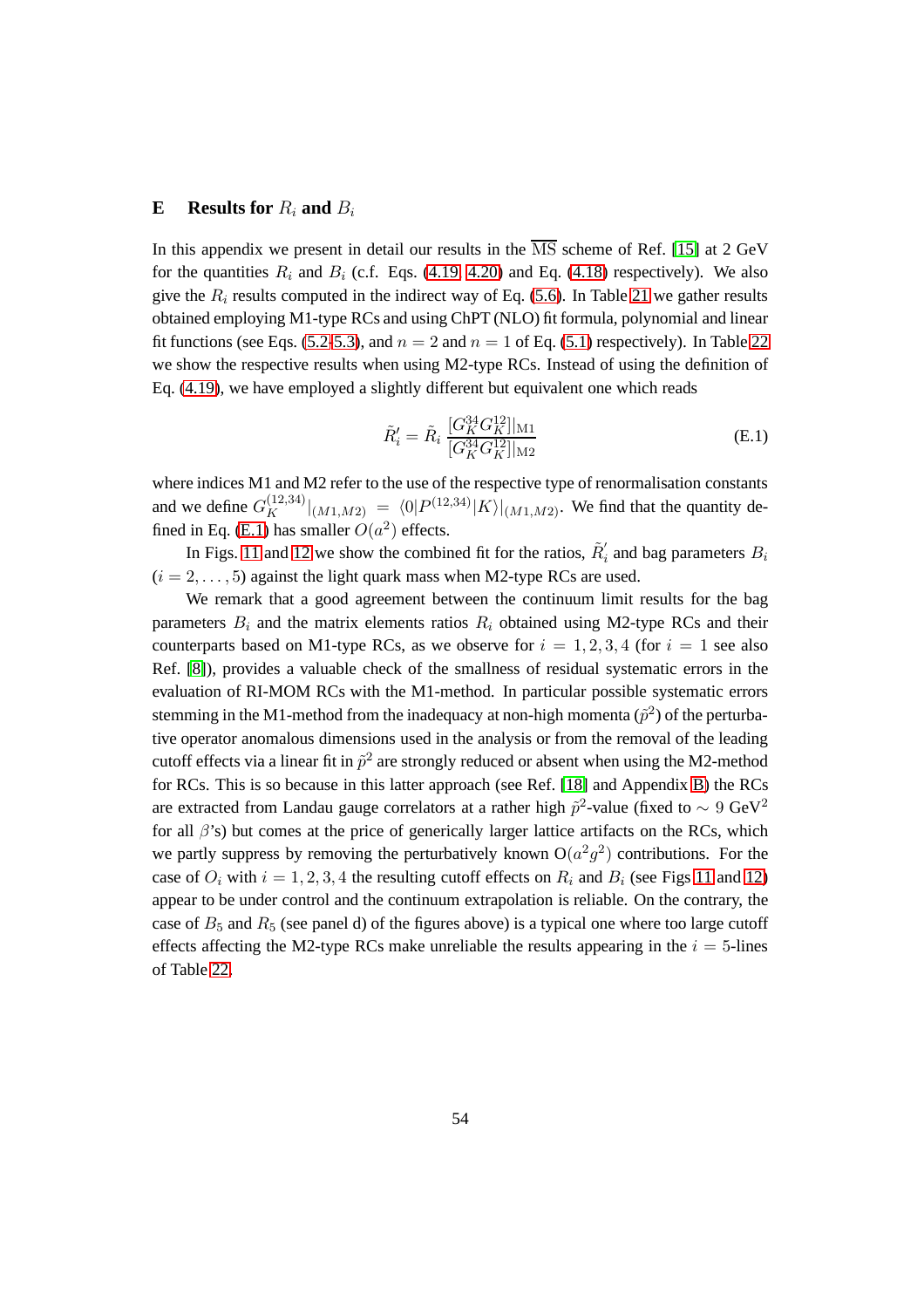| Fit         | $\dot{i}$      | $R_i$      | $R_i$ (via Eq. (5.6)) | $B_i$   |
|-------------|----------------|------------|-----------------------|---------|
|             | 1              | 1          | 1                     | 0.53(2) |
|             | $\overline{2}$ | $-13.7(3)$ | $-15.4(2.2)$          | 0.52(2) |
| <b>ChPT</b> | 3              | 4.8(2)     | 5.3(8)                | 0.89(5) |
|             | 4              | 24.7(6)    | 28.3(4.1)             | 0.79(3) |
|             | 5              | 5.9(3)     | 6.9(1.1)              | 0.58(4) |
|             |                |            |                       |         |
|             | 1              | 1          | 1                     | 0.53(2) |
|             | $\overline{2}$ | $-14.3(5)$ | $-15.5(2.3)$          | 0.52(2) |
| Pol         | 3              | 4.9(3)     | 5.3(9)                | 0.89(7) |
|             | 4              | 24.7(8)    | 27.7(4.2)             | 0.77(4) |
|             | 5              | 5.9(5)     | 6.8(1.2)              | 0.57(5) |
|             |                |            |                       |         |
|             | 1              | 1          | 1                     | 0.53(2) |
|             | $\overline{2}$ | $-13.7(3)$ | $-15.7(2.2)$          | 0.52(2) |
| L           | 3              | 4.8(2)     | 5.4(8)                | 0.90(5) |
|             | 4              | 23.5(6)    | 27.7(4.0)             | 0.78(3) |
|             | 5              | 5.8(3)     | 6.7(1.1)              | 0.57(4) |

<span id="page-56-0"></span>Table 21:  $R_i$  (direct computation through Eq. [\(4.19\)](#page-14-0) and indirect computation through Eq. [\(5.6\)](#page-22-0)) and  $B_i$  results using M1-type RCs for three kinds of fit function, namely a ChPT (NLO) fit, a polynomial and a linear fit with respect to the light quark mass. For  $i = 2, 3$ the ChPT (NLO) fit formula for  $R_i$  coincides with the linear one (we refer to results of the 3rd column).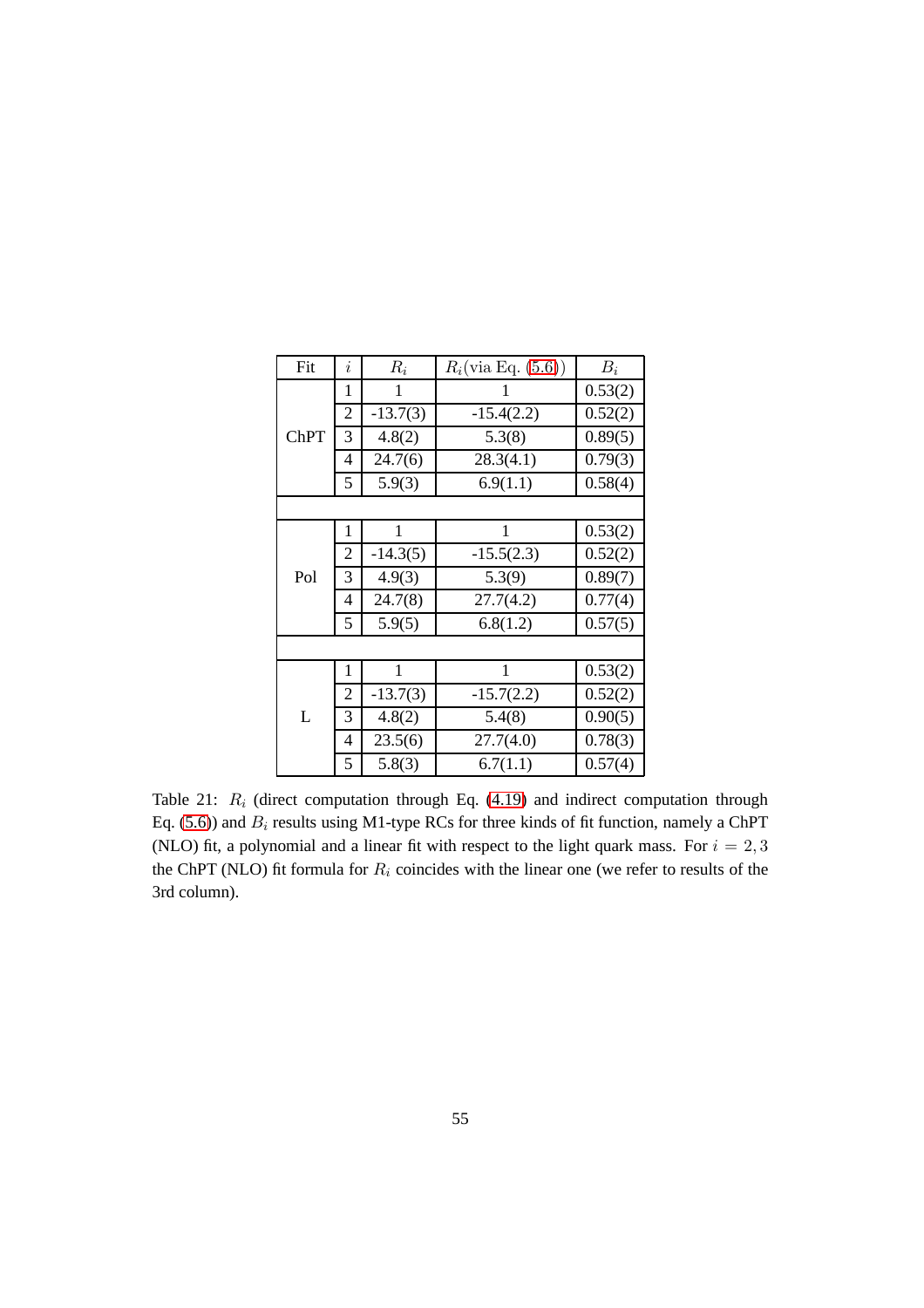| Fit         | i              | $R_i$      | $R_i$ (via Eq. (5.6)) | $B_i$   |
|-------------|----------------|------------|-----------------------|---------|
|             | 1              | 1          | 1                     | 0.53(2) |
|             | 2              | $-13.6(2)$ | $-14.9(2.1)$          | 0.50(1) |
| <b>ChPT</b> | 3              | 4.7(1)     | 5.1(7)                | 0.87(3) |
|             | 4              | 24.7(4)    | 27.5(3.4)             | 0.77(2) |
|             | 5              | 5.9(2)     | 6.5(9)                | 0.55(2) |
|             |                |            |                       |         |
|             | 1              | 1          | 1                     | 0.53(2) |
|             | $\overline{2}$ | $-14.0(4)$ | $-15.0(2.2)$          | 0.50(2) |
| Pol         | 3              | 4.8(2)     | 5.2(8)                | 0.87(5) |
|             | 4              | 24.4(7)    | 26.4(3.9)             | 0.74(3) |
|             | 5              | 5.8(3)     | 6.3(1.0)              | 0.53(4) |
|             |                |            |                       |         |
|             | 1              | 1          | 1                     | 0.54(2) |
|             | $\overline{2}$ | $-13.6(2)$ | $-15.0(2.1)$          | 0.51(1) |
| L           | 3              | 4.7(1)     | 5.2(8)                | 0.88(3) |
|             | 4              | 23.7(4)    | 26.5(3.5)             | 0.75(2) |
|             | 5              | 5.7(2)     | 6.2(9)                | 0.53(2) |

<span id="page-57-0"></span>Table 22:  $R_i$  (direct computation through Eq. [\(E.1\)](#page-55-1) and indirect computation through Eq. [\(5.6\)](#page-22-0)) and  $B_i$  results using M2-type RCs for three kinds of fit function, namely a ChPT (NLO) fit, a polynomial and a linear fit with respect to the light quark mass. For  $i = 2, 3$ the ChPT (NLO) fit formula for  $R_i$  coincides with the linear one (we refer to results of the 3rd column). The results in the lines corresponding to  $i = 5$  here are not reliable, due to very large cutoff effects resulting in this case from the use of M2-type RCs (see text).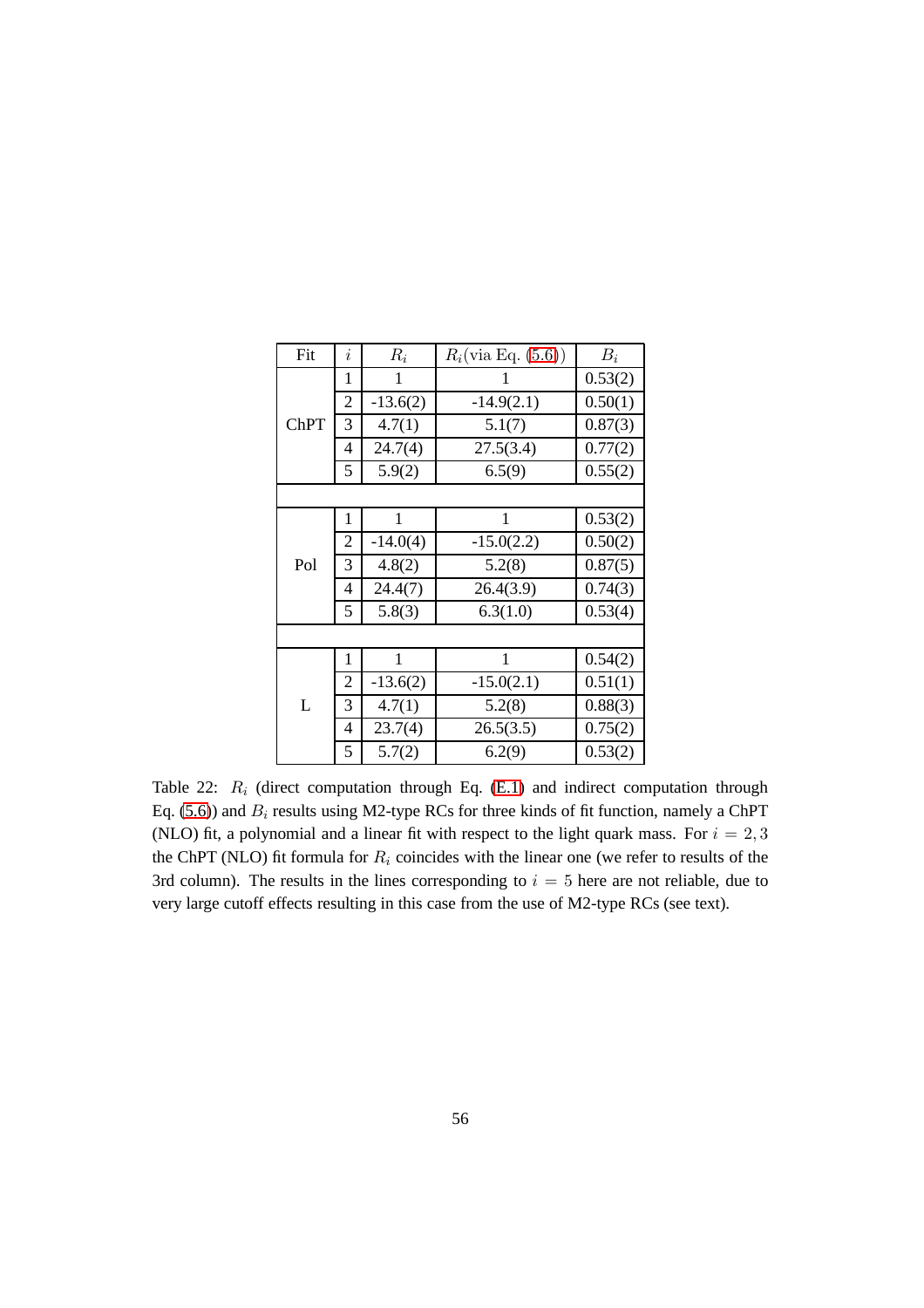| $\overline{\text{MS}}$ (3 GeV) |            |          |         |         |  |  |  |  |
|--------------------------------|------------|----------|---------|---------|--|--|--|--|
| $B_1$                          | $B_{2}$    | $B_{3}%$ | $B_4\,$ | $B_5$   |  |  |  |  |
| 0.51(2)                        | 0.47(2)    | 0.78(4)  | 0.76(3) | 0.58(3) |  |  |  |  |
|                                |            |          |         |         |  |  |  |  |
| $R_{\rm 1}$                    | $R_2$      | $R_3$    | $R_{4}$ | $R_5$   |  |  |  |  |
|                                | $-15.6(5)$ | 5.3(3)   | 28.5(9) | 7.3(4)  |  |  |  |  |

Finally we give our continuum results for  $B_i$  and  $R_i$  in the MS scheme of Buras *et al.*, defined in Ref. [\[15\]](#page-62-2), and the RI-MOM scheme at 3 GeV, see Tables [23](#page-58-0) and [24](#page-58-1) respectively.

<span id="page-58-0"></span>Table 23: Continuum limit results for  $B_i$  and  $R_i$ , renormalized in the  $\overline{\text{MS}}$  scheme of Ref. [\[15\]](#page-62-2) at 3 GeV.

| RI-MOM (3 GeV) |            |         |         |             |
|----------------|------------|---------|---------|-------------|
| $B_1$          | $B_2\,$    | $B_{3}$ | $B_4\,$ | $B_{\rm 5}$ |
| 0.51(2)        | 0.61(2)    | 1.02(5) | 0.92(4) | 0.68(5)     |
|                |            |         |         |             |
| $R_{1}$        | $R_{2}$    | $R_3$   | $R_{4}$ | $R_{\rm 5}$ |
|                | $-14.6(5)$ | 5.0(3)  | 25.6(9) | 6.2(4)      |

<span id="page-58-1"></span>Table 24: Continuum limit results for  $B_i$  and  $R_i$ , renormalized in the RI-MOM scheme at 3 GeV.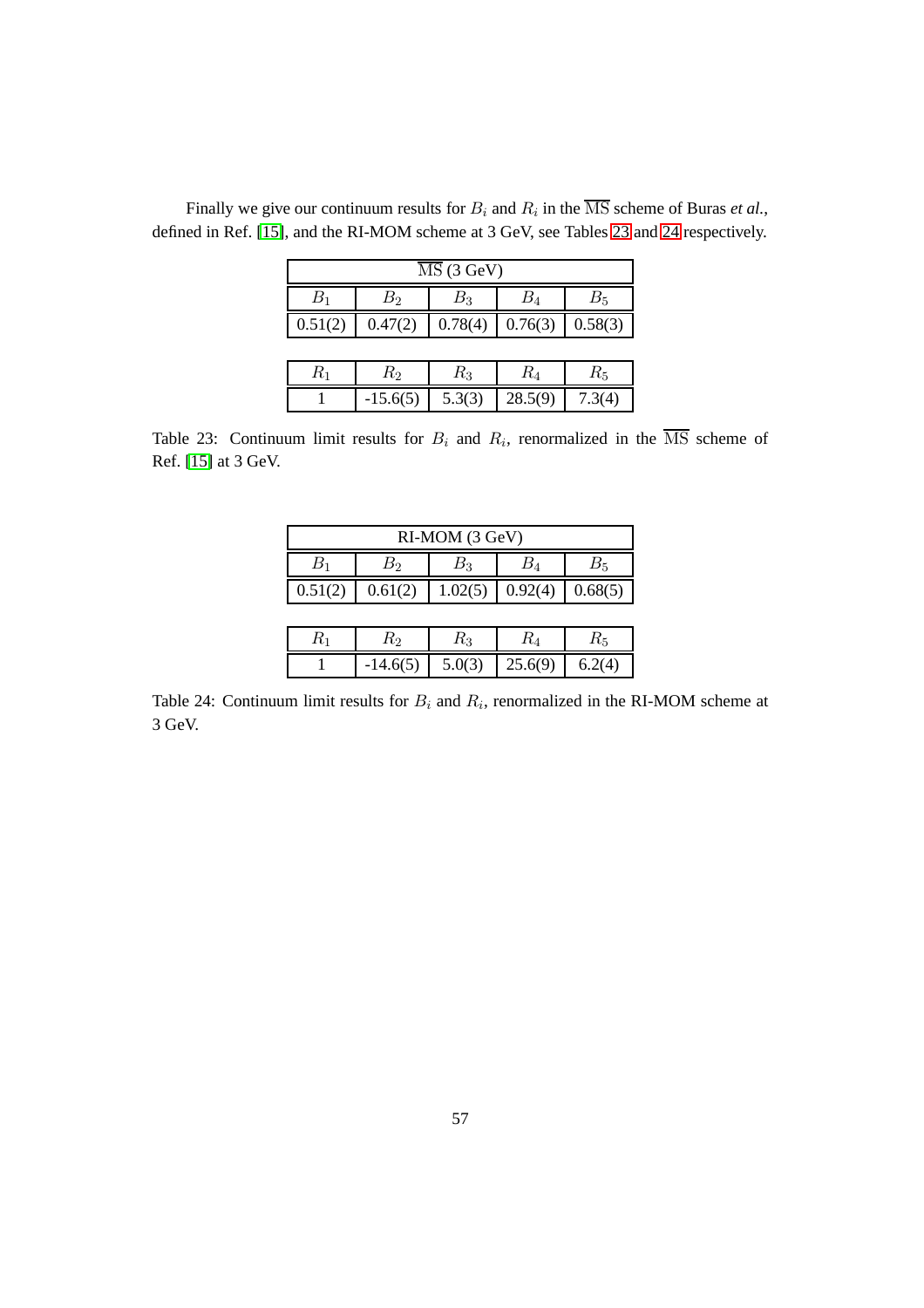

<span id="page-59-0"></span>Figure 11: Solid lines in panels (a) and (b) show the behaviour vs. the renormalized light quark mass of the combined chiral and continuum fits (according to the polynomial formula [\(5.1\)](#page-17-2) with  $n = 2$ ) of the  $\tilde{R}'_i$  $i<sub>i</sub>$  (see Eq. [\(E.1\)](#page-55-1)), with  $i = 2$  and  $i = 3$  respectively, renormalized in the  $\overline{\text{MS}}$  scheme of Ref. [\[15\]](#page-62-2) at 2 GeV with the M2-type RCs. The full black line is the continuum limit curve. In panels (c) and (d), solid lines, instead, show the combined chiral and continuum described by NLO-ChPT, Eq. [\(5.3\)](#page-19-0) for  $i = 4$  and  $i =$ 5, respectively. The full black line is the continuum limit curve. The dashed black line represents the continuum limit curve in the case of the linear fit ansatz. Black open circles and triangles stand for the results at the physical point corresponding to the polynomial (panels (a) and (b)) and ChPT fit (panels  $(c)$  and  $(d)$ ), and linear fit ansatz, respectively.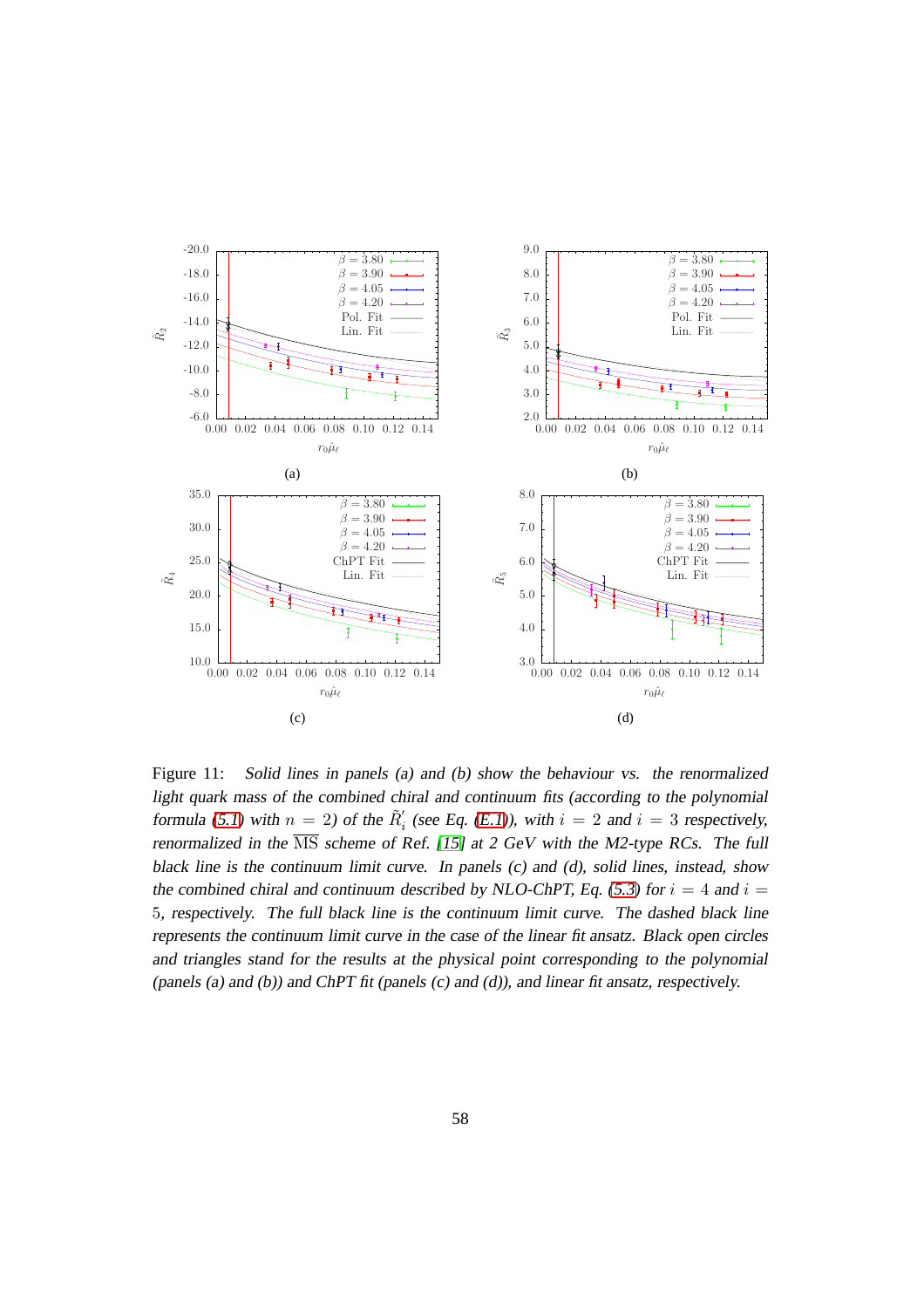

<span id="page-60-0"></span>Figure 12: Solid lines in panels (a) to (d) show the behaviour vs. the renormalized light quark mass of the combined chiral and continuum fits (according to the ChPT fit formula [\(5.2\)](#page-18-1)) for the  $B_i$  parameters with  $i = 2, \ldots, 5$  respectively, renormalized in the  $\overline{\text{MS}}$  scheme of Ref. [\[15\]](#page-62-2) at <sup>2</sup> GeV with the M2-type RCs. The full black line is the continuum limit curve [\(5.1\)](#page-17-2). The dashed black line represents the continuum limit curve in the case of the linear fit ansatz. Black open circles and triangles stand for the results at the physical point corresponding to the ChPT fit and linear fit ansatz, respectively.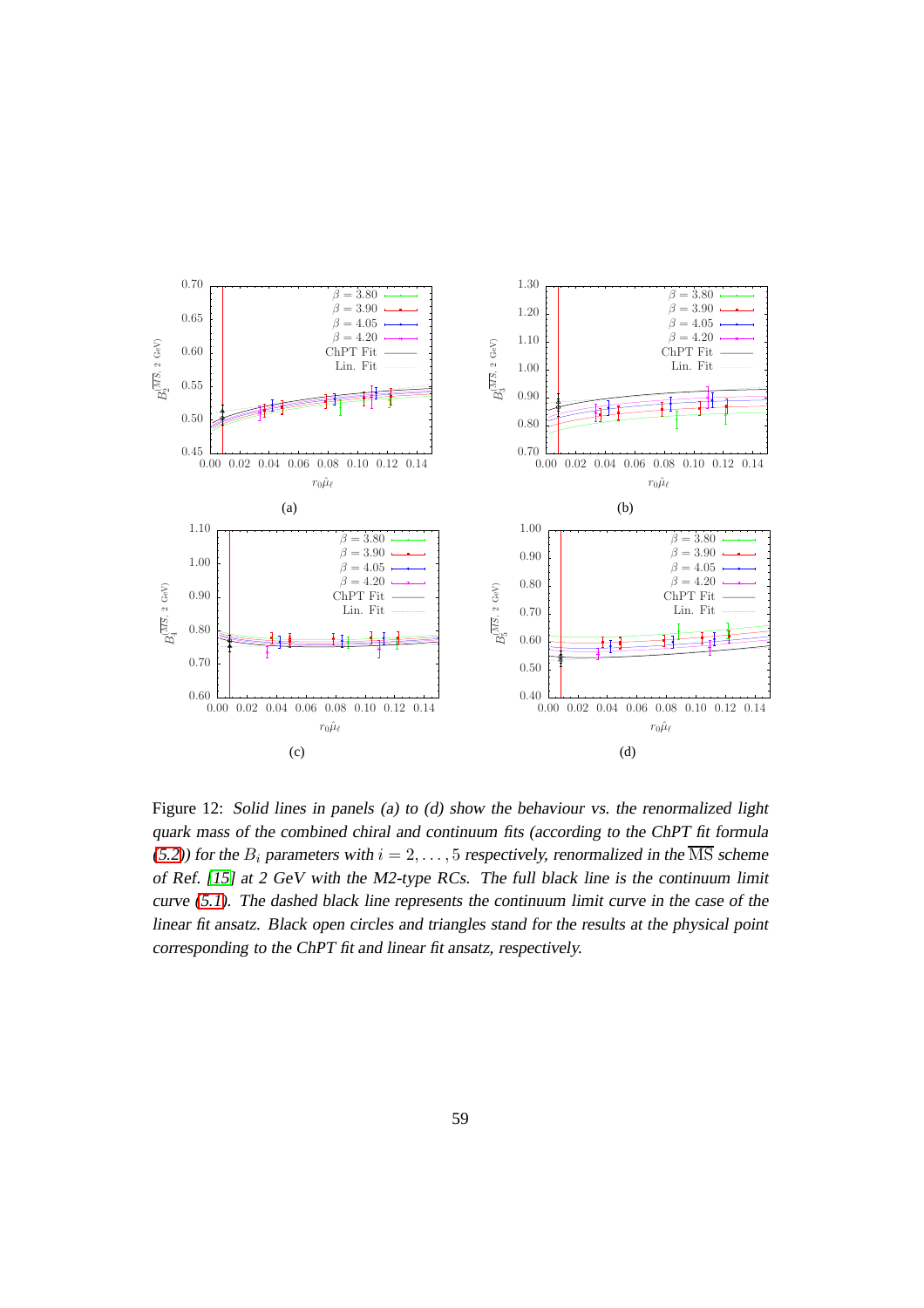#### <span id="page-61-0"></span>**References**

- [1] F. Gabbiani, E. Gabrielli, A. Masiero, and L. Silvestrini, "A Complete analysis of FCNC and CP constraints in general SUSY extensions of the standard model", *Nucl.Phys.* **B477** (1996) 321–352, [[hep-ph/9604387](http://xxx.lanl.gov/abs/hep-ph/9604387)].
- [2] G. Beall, M. Bander, and A. Soni, "Constraint on the Mass Scale of a Left-Right Symmetric Electroweak Theory from the K(L) K(S) Mass Difference", *Phys.Rev.Lett.* **48** (1982) 848.
- <span id="page-61-1"></span>[3] F. Gabbiani and A. Masiero, "FCNC in Generalized Supersymmetric Theories", *Nucl.Phys.* **B322** (1989) 235.
- [4] E. Gabrielli, A. Masiero, and L. Silvestrini, "Flavor changing neutral currents and CP violating processes in generalized supersymmetric theories", *Phys.Lett.* **B374** (1996) 80–86, [[hep-ph/9509379](http://xxx.lanl.gov/abs/hep-ph/9509379)].
- <span id="page-61-9"></span><span id="page-61-2"></span>[5] P. A. Boyle, N. Garron, R. J. Hudspith, "Neutral kaon mixing beyond the standard model with nf=2+1 chiral fermions ", *Phys.Rev.* **D86** (2012) 054028, [[1206.5737](http://xxx.lanl.gov/abs/1206.5737)]
- [6] A. Donini, V. Gimenez, L. Giusti, and G. Martinelli, "Renormalization group invariant matrix elements of  $\Delta S = 2$  and  $\Delta I = 3/2$  four fermion operators without quark masses", *Phys.Lett.* **B470** (1999) 233–242, [[hep-lat/9910017](http://xxx.lanl.gov/abs/hep-lat/9910017)].
- <span id="page-61-3"></span>[7] R. Babich, N. Garron, C. Hoelbling, J. Howard, L. Lellouch, *et al.*, " $K^0 - \overline{K}^0$  mixing beyond the standard model and CP-violating electroweak penguins in quenched QCD with exact chiral symmetry", *Phys.Rev.* **D74** (2006) 073009, [[hep-lat/0605016](http://xxx.lanl.gov/abs/hep-lat/0605016)].
- <span id="page-61-4"></span>[8] **ETM** Collaboration, M. Constantinou *et al.*, " $B_K$ -parameter from  $N_f = 2$  twisted mass lattice QCD", *Phys. Rev.* **D83** (2011) 014505, [[1009.5606](http://xxx.lanl.gov/abs/1009.5606)].
- <span id="page-61-5"></span>[9] **UTfit** Collaboration, M. Bona *et al.*, "Model-independent constraints on ∆ F=2 operators and the scale of new physics", *JHEP* **0803** (2008) 049, [[0707.0636](http://xxx.lanl.gov/abs/0707.0636)].
- <span id="page-61-6"></span>[10] **Alpha collaboration** Collaboration, R. Frezzotti, P. A. Grassi, S. Sint, and P. Weisz, "Lattice QCD with a chirally twisted mass term", *JHEP* **0108** (2001) 058, [[hep-lat/0101001](http://xxx.lanl.gov/abs/hep-lat/0101001)].
- <span id="page-61-8"></span><span id="page-61-7"></span>[11] R. Frezzotti and G. C. Rossi, "Chirally improving Wilson fermions. I: O(a) improvement", *JHEP* **08** (2004) 007, [[hep-lat/0306014](http://xxx.lanl.gov/abs/hep-lat/0306014)].
- [12] R. Frezzotti and G. C. Rossi, "Chirally improving Wilson fermions. II: Four-quark operators", *JHEP* **10** (2004) 070, [[hep-lat/0407002](http://xxx.lanl.gov/abs/hep-lat/0407002)].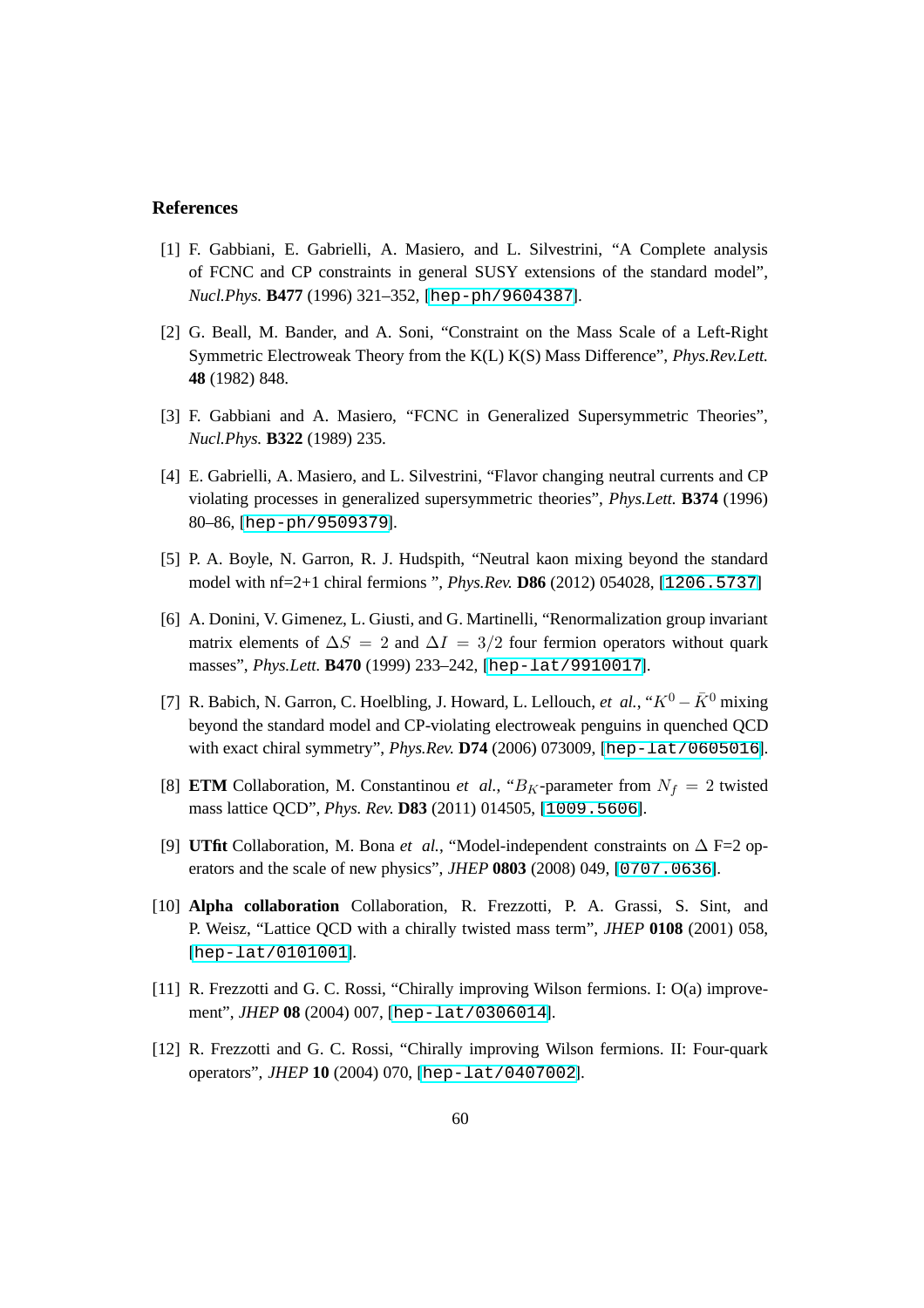- <span id="page-62-0"></span>[13] J. A. Bagger, K. T. Matchev, and R.-J. Zhang, "QCD corrections to flavor changing neutral currents in the supersymmetric standard model", *Phys.Lett.* **B412** (1997) 77– 85, [[hep-ph/9707225](http://xxx.lanl.gov/abs/hep-ph/9707225)].
- <span id="page-62-1"></span>[14] C. Allton, L. Conti, A. Donini, V. Gimenez, L. Giusti, *et al.*, "B parameters for Delta S = 2 supersymmetric operators", *Phys.Lett.* **B453** (1999) 30–39, [[hep-lat/9806016](http://xxx.lanl.gov/abs/hep-lat/9806016)].
- <span id="page-62-2"></span>[15] A. Buras, M. Misiak, and J. Urban, "Two loop QCD anomalous dimensions of flavor changing four quark operators within and beyond the Standard Model", *Nucl. Phys.* **B586** (2000) 397–426, [[hep-ph/0005183](http://xxx.lanl.gov/abs/hep-ph/0005183)].
- <span id="page-62-4"></span><span id="page-62-3"></span>[16] G. Martinelli *et al.*, "A General method for nonperturbative renormalization of lattice operators", *Nucl. Phys.* **B445** (1995) 81, [[hep-lat/9411010](http://xxx.lanl.gov/abs/hep-lat/9411010)].
- <span id="page-62-5"></span>[17] E. Franco and V. Lubicz, "Quark mass renormalization in the MS-bar and RI schemes up to the NNLO order," *Nucl. Phys.* **B531** (1998) 641–651, [[hep-ph/9803491](http://xxx.lanl.gov/abs/hep-ph/9803491)].
- [18] **ETM** Collaboration, M. Constantinou *et al.*, "Non-perturbative renormalization of quark bilinear operators with  $N_f = 2$  (tmQCD) Wilson fermions and the tree- level improved gauge action", *JHEP* **08** (2010) 068, [[1004.1115](http://xxx.lanl.gov/abs/1004.1115)].
- <span id="page-62-7"></span><span id="page-62-6"></span>[19] http://www.utfit.org/UTfit.
- [20] M. Misiak, S. Pokorski, and J. Rosiek, "Supersymmetry and FCNC effects", *Adv.Ser.Direct.High Energy Phys.* **15** (1998) 795–828, [[hep-ph/9703442](http://xxx.lanl.gov/abs/hep-ph/9703442)]. To appear in the Review Volume 'Heavy Flavors II', eds. A.J. Buras and M. Lindner, Advanced Series on Directions in High-Energy Physics, World Scientific Publishing Co., Singapore.
- [21] M. Ciuchini, G. Degrassi, P. Gambino, and G. Giudice, "Next-to-leading QCD corrections to B to X(s) in supersymmetry", *Nucl.Phys.* **B534** (1998) 3–20, [[hep-ph/9806308](http://xxx.lanl.gov/abs/hep-ph/9806308)].
- [22] C. Bobeth, M. Bona, A. J. Buras, T. Ewerth, M. Pierini, *et al.*, "Upper bounds on rare K and B decays from minimal flavor violation", *Nucl.Phys.* **B726** (2005) 252–274, [[hep-ph/0505110](http://xxx.lanl.gov/abs/hep-ph/0505110)].
- [23] M. Blanke, A. J. Buras, D. Guadagnoli, and C. Tarantino, "Minimal Flavour Violation Waiting for Precise Measurements of Delta M(s), S(psi phi), A(SL) $**8$ ,  $|V_{ub}|$ , gamma and B0(s,d) to mu+ mu-", *JHEP* **0610** (2006) 003, [[hep-ph/0604057](http://xxx.lanl.gov/abs/hep-ph/0604057)].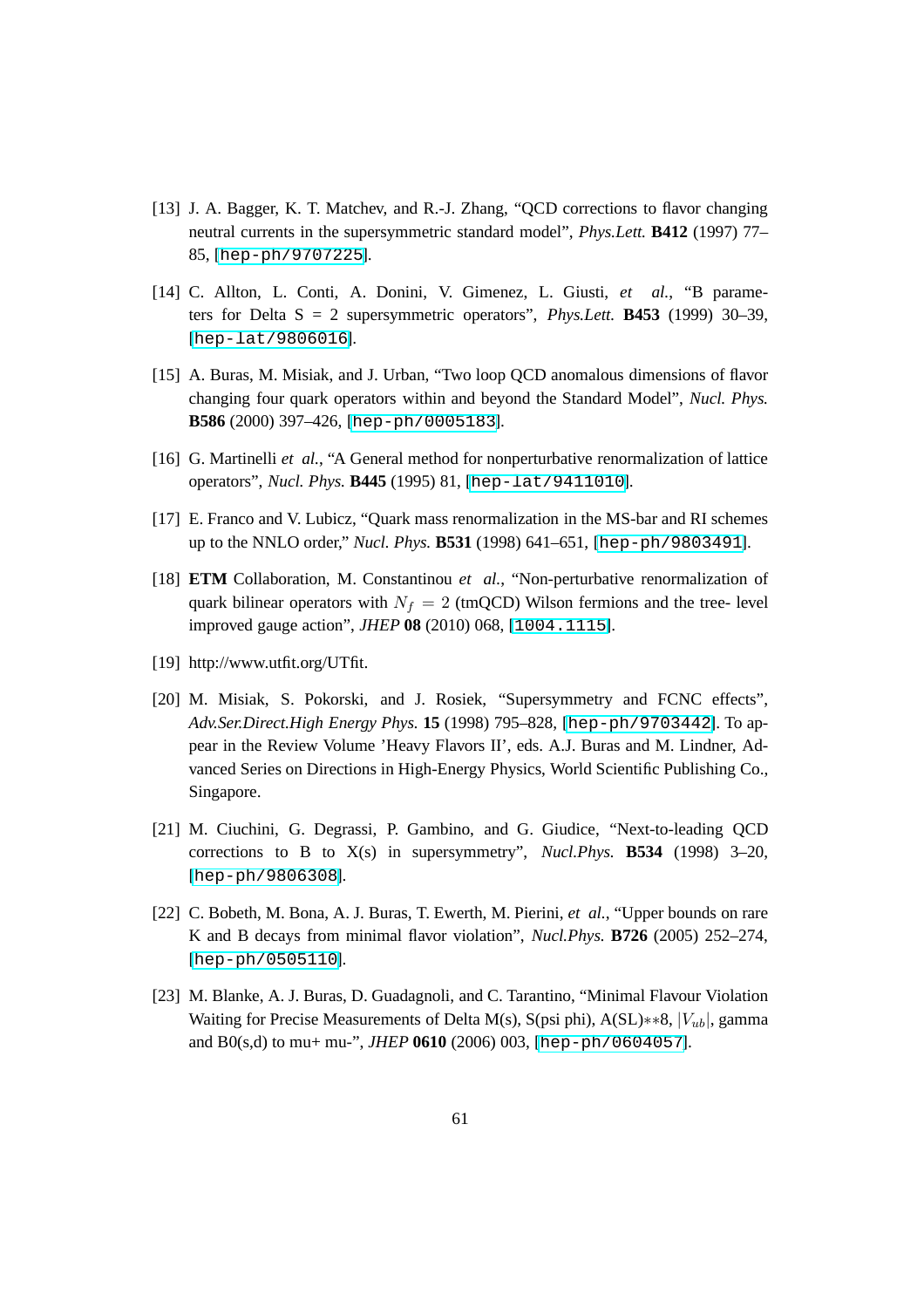- [24] A. Buras, P. Gambino, M. Gorbahn, S. Jager, and L. Silvestrini, "Universal unitarity triangle and physics beyond the standard model", *Phys.Lett.* **B500** (2001) 161–167, [[hep-ph/0007085](http://xxx.lanl.gov/abs/hep-ph/0007085)].
- <span id="page-63-0"></span>[25] G. D'Ambrosio, G. Giudice, G. Isidori, and A. Strumia, "Minimal flavor violation: An Effective field theory approach", *Nucl.Phys.* **B645** (2002) 155–187, [[hep-ph/0207036](http://xxx.lanl.gov/abs/hep-ph/0207036)].
- <span id="page-63-2"></span><span id="page-63-1"></span>[26] C. Csaki, A. Falkowski, and A. Weiler, "The Flavor of the Composite Pseudo-Goldstone Higgs", *JHEP* **0809** (2008) 008, [[0804.1954](http://xxx.lanl.gov/abs/0804.1954)].
- [27] C. Aubin, J. Laiho, and R. S. Van de Water, "The Neutral kaon mixing parameter B(K) from unquenched mixed-action lattice QCD", *Phys.Rev.* **D81** (2010) 014507, [[0905.3947](http://xxx.lanl.gov/abs/0905.3947)].
- [28] Y. Aoki, R. Arthur, T. Blum, P. Boyle, D. Brommel, *et al.*, "Continuum Limit of  $B_K$ from 2+1 Flavor Domain Wall QCD", *Phys.Rev.* **D84** (2011) 014503, [[1012.4178](http://xxx.lanl.gov/abs/1012.4178)].
- [29] J. Laiho and R. S. Van de Water, "Pseudoscalar decay constants, light-quark masses, and BK from mixed-action lattice QCD", [1112.4861](http://xxx.lanl.gov/abs/1112.4861).
- <span id="page-63-3"></span>[30] S. Durr, Z. Fodor, C. Hoelbling, S. Katz, S. Krieg, *et al.*, "Precision computation of the kaon bag parameter", *Phys.Lett.* **B705** (2011) 477–481, [[1106.3230](http://xxx.lanl.gov/abs/1106.3230)].
- <span id="page-63-4"></span>[31] T. Bae, Y.-C. Jang, C. Jung, H.-J. Kim, J. Kim, *et al.*, "Kaon B-parameter from improved staggered fermions in Nf=2+1 QCD", [1111.5698](http://xxx.lanl.gov/abs/1111.5698).
- [32] G. Colangelo, S. Durr, A. Juttner, L. Lellouch, H. Leutwyler, *et al.*, "Review of lattice results concerning low energy particle physics", *Eur.Phys.J.* **C71** (2011) 1695, [[1011.4408](http://xxx.lanl.gov/abs/1011.4408)].
- <span id="page-63-5"></span>[33] P. Dimopoulos, "K0 - anti-K0 on the Lattice", [1101.3069](http://xxx.lanl.gov/abs/1101.3069).
- <span id="page-63-7"></span>[34] J. Laiho, "Light quark physics from lattice QCD", [1106.0457](http://xxx.lanl.gov/abs/1106.0457).
- [35] **RBC-UKQCD** Collaboration, J. Wennekers, "Neutral Kaon Mixing Beyond the Standard Model from 2+1 Flavour Domain Wall QCD", *PoS* **LATTICE2008** (2008) 269, [[0810.1841](http://xxx.lanl.gov/abs/0810.1841)].
- <span id="page-63-6"></span>[36] **CP-PACS** Collaboration, Y. Nakamura *et al.*, "Kaon B-parameters for Generic Delta S=2 Four-Quark Operators in Quenched Domain Wall QCD", *PoS* **LAT2006** (2006) 089, [[hep-lat/0610075](http://xxx.lanl.gov/abs/hep-lat/0610075)].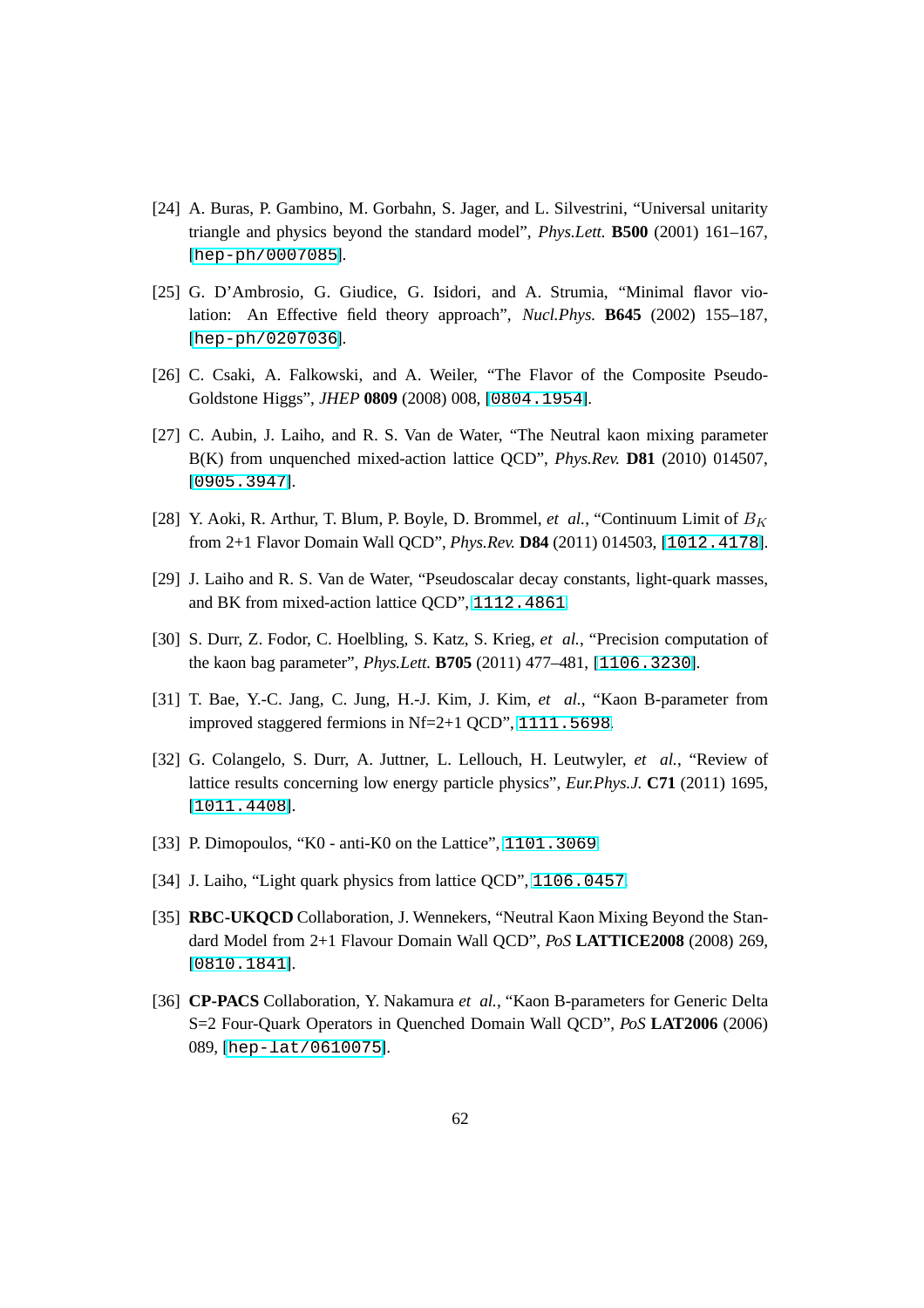- <span id="page-64-1"></span><span id="page-64-0"></span>[37] M. Bochicchio *et al.*, "Chiral Symmetry on the Lattice with Wilson Fermions", *Nucl. Phys.* **B262** (1985) 331.
- <span id="page-64-2"></span>[38] K. Osterwalder and E. Seiler, "Gauge Field Theories on the Lattice", *Ann. Phys.* **110** (1978) 440.
- [39] P. Dimopoulos, H. Simma, and A. Vladikas, "Quenched B(K)-parameter from Osterwalder-Seiler tmQCD quarks and mass-splitting discretization effects", *JHEP* **0907** (2009) 007, [[0902.1074](http://xxx.lanl.gov/abs/0902.1074)].
- <span id="page-64-3"></span>[40] N. Carrasco, V. Gimenez, P. Dimopoulos, R. Frezzotti, D. Palao, *et al.*, " $K^0 - \overline{K}^0$ mixing in the Standard Model from  $N_f = 2 + 1 + 1$  Twisted Mass Lattice QCD", *PoS* **LATTICE2011** (2011) 276, [[1111.1262](http://xxx.lanl.gov/abs/1111.1262)].
- <span id="page-64-4"></span>[41] F. Farchioni, G. Herdoiza, K. Jansen, A. Nube, M. Petschlies, *et al.*, "Pseudoscalar decay constants from  $N_f = 2 + 1 + 1$  twisted mass lattice QCD", *PoS* **LATTICE2010** (2010) 128, [[1012.0200](http://xxx.lanl.gov/abs/1012.0200)].
- <span id="page-64-5"></span>[42] S. Dinter, V. Drach, R. Frezzotti, G. Herdoiza, K. Jansen, *et al.*, "Sigma terms and strangeness content of the nucleon with  $N_f = 2 + 1 + 1$  twisted mass fermions", [1202.1480](http://xxx.lanl.gov/abs/1202.1480).
- <span id="page-64-6"></span>[43] R. Frezzotti, G. Martinelli, M. Papinutto, and G. Rossi, "Reducing cutoff effects in maximally twisted lattice QCD close to the chiral limit", *JHEP* **0604** (2006) 038, [[hep-lat/0503034](http://xxx.lanl.gov/abs/hep-lat/0503034)].
- <span id="page-64-7"></span>[44] S. R. Sharpe and J. M. Wu, "Twisted mass chiral perturbation theory at next-to-leading order", *Phys.Rev.* **D71** (2005) 074501, [[hep-lat/0411021](http://xxx.lanl.gov/abs/hep-lat/0411021)].
- <span id="page-64-8"></span>[45] S. Aoki and O. Bar, "Twisted-mass QCD, O(a) improvement and Wilson chiral perturbation theory", *Phys.Rev.* **D70** (2004) 116011, [[hep-lat/0409006](http://xxx.lanl.gov/abs/hep-lat/0409006)].
- <span id="page-64-9"></span>[46] **ETM** Collaboration, P. Boucaud *et al.*, "Dynamical twisted mass fermions with light quarks", *Phys.Lett.* **B650** (2007) 304–311, [[hep-lat/0701012](http://xxx.lanl.gov/abs/hep-lat/0701012)].
- [47] **ETM** Collaboration, P. Boucaud *et al.*, "Dynamical Twisted Mass Fermions with Light Quarks: Simulation and Analysis Details", *Comput.Phys.Commun.* **179** (2008) 695–715, [[0803.0224](http://xxx.lanl.gov/abs/0803.0224)].
- <span id="page-64-10"></span>[48] P. Weisz, "Continuum Limit Improved Lattice Action for Pure Yang-Mills Theory. 1.", *Nucl.Phys.* **B212** (1983) 1.